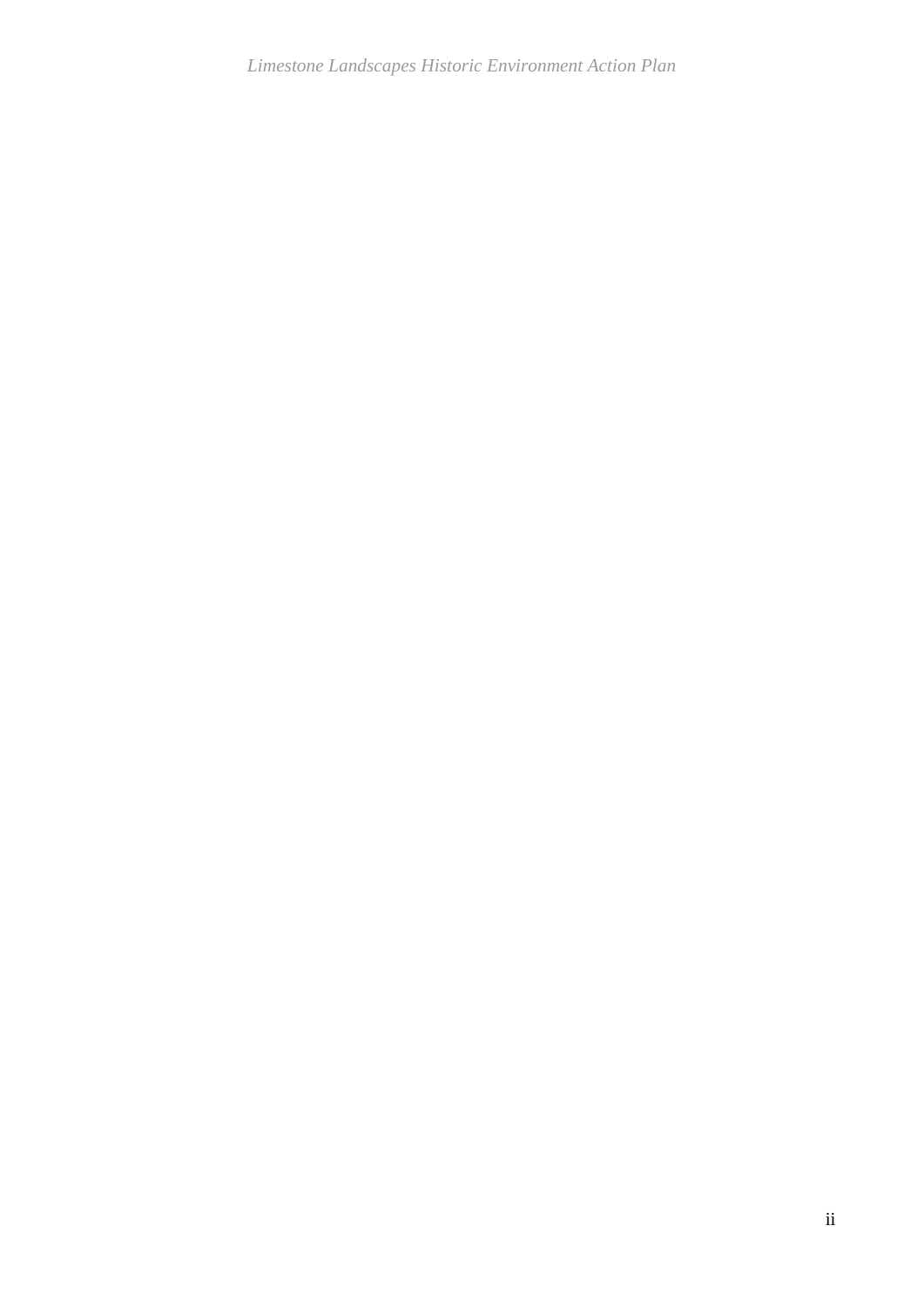## *Summary*

This document presents an Historic Environment Action Plan for the area of the East Durham Magnesian Limestone Plateau between the River Tyne and the River Tees and broadly defined by Natural England's identified National Character Area 15. A number of specific activities are proposed in order to begin implementation of the plan over the period 2010 to 2015 and beyond. The actions and projects identified are designed to support the stated aims of the Limestone Landscapes Partnership both within an initial 3 year phase anticipated to be supported by the Heritage Lottery Fund, and also significantly beyond this as the Limestone Landscapes Partnership continues to take forward what has from the outset been seen as ...*a long-term partnership making a positive difference to the environment of the Magnesian Limestone Area*.

The Magnesian Limestone has a special character all of its own, found in its landscape and especially in its history and people. That character forged over thousands of years will, as is the nature of things continue to change and evolve over time, there is however a need to take action to make the communities of the area aware and proud of the unique place they live and their heritage, and then equip them to conserve those things which make it special and from which they can take inspiration for the future.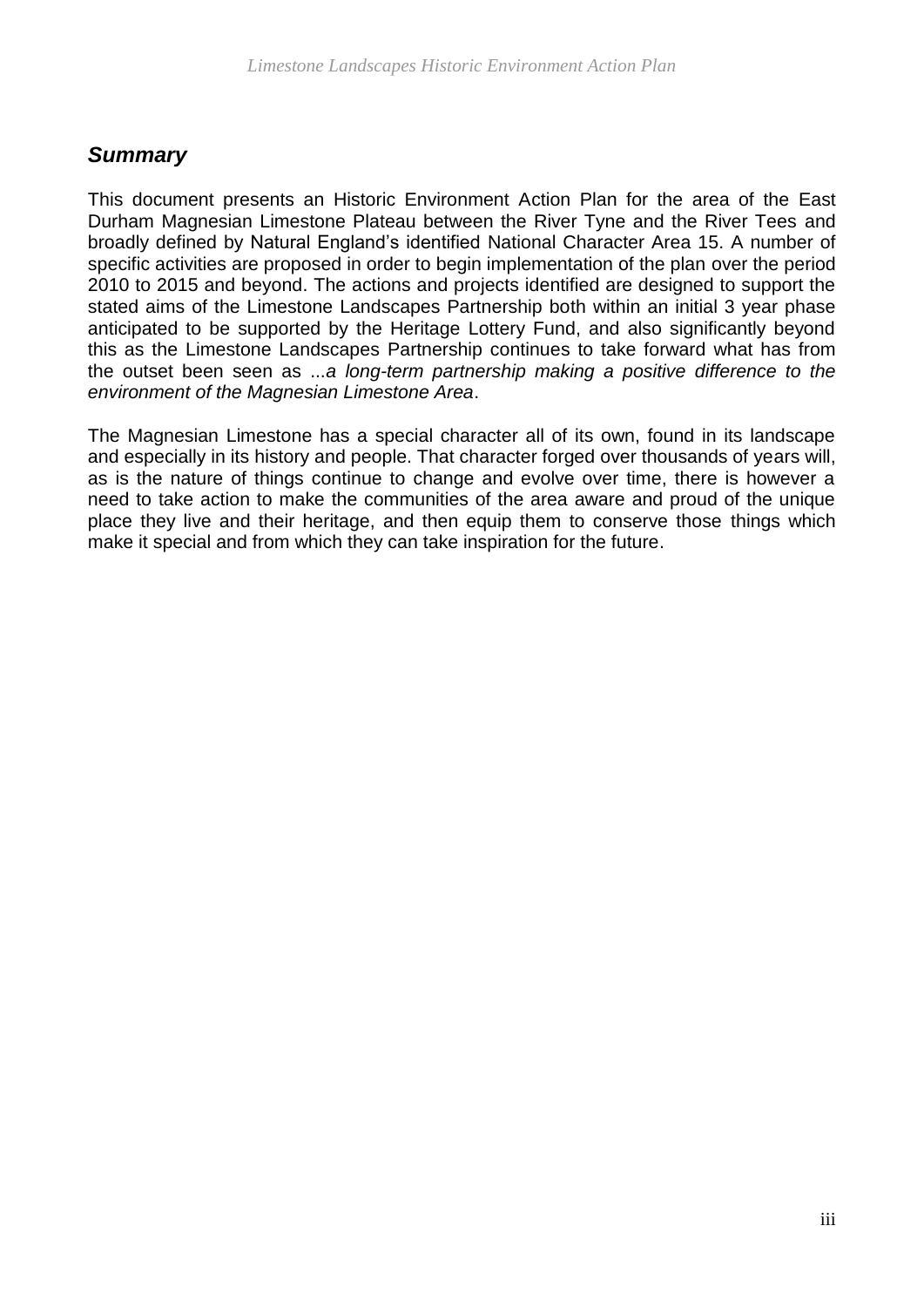## **Contents**

|     | Summary                                            | iii            |
|-----|----------------------------------------------------|----------------|
|     | Contents                                           | $\mathbf 1$    |
|     | Acknowledgements                                   | 2              |
| 1.0 | <b>Introduction</b>                                | 3              |
| 2.0 | <b>Aims and methodology</b>                        | $\overline{4}$ |
| 3.0 | <b>Community Groups, Contacts and Stakeholders</b> | 5              |
| 4.0 | <b>Objectives</b>                                  | 6              |
| 5.0 | <b>Action Plan</b>                                 | 7              |
| 6.0 | <b>Costs and Priorities</b>                        | 30             |
|     | <b>References</b>                                  | 31             |
|     | <b>Appendix1</b> ; Contacts                        |                |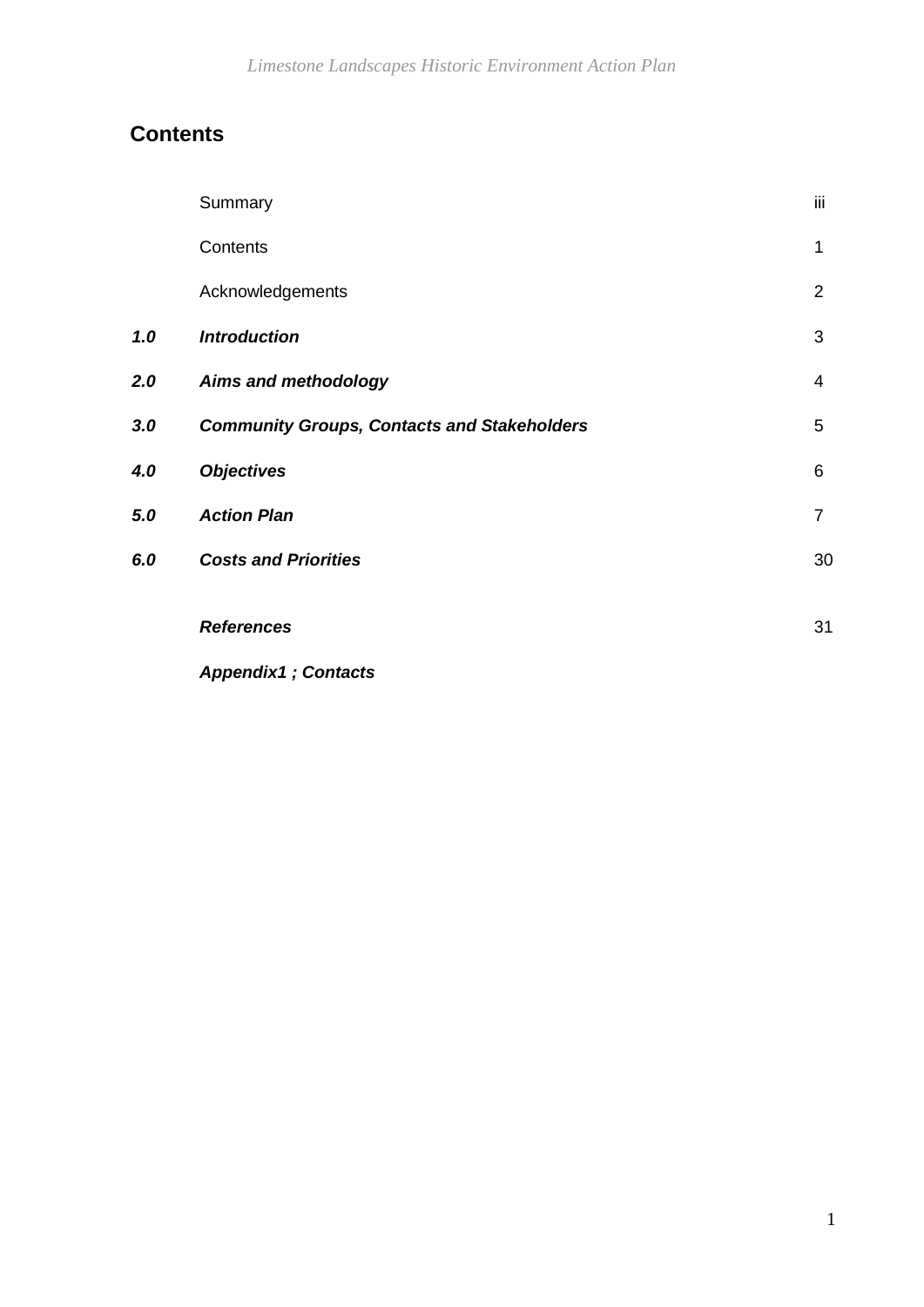#### *Acknowledgements*

The author would like to thank a significant number of people past and present who have contributed to this report either through their direct involvement, or by past effort and enthusiasm in exploring, researching, celebrating and conserving the rich heritage of the Magnesian Limestone area.

In particular thanks go to the members of the Limestone Landscapes Partnership and to Natural England in the guise of Tony Devos and Ingo Schüder, to Sue Mullinger and Ken Bradshaw of Durham County Council for managing the project and to David Mason (Durham County Council), Robin Daniels (Tees Archaeology), Jennifer Morrison (Tyne & Wear Specialist Conservation Team) and Rob Young (English Heritage) for providing the specialist sub-group to steer the work.

Help, information and comments were gratefully received from a wide professional audience and in no particular order these were Niall Benson (Durham Heritage Coast), Deborah Anderson, Julie Hawthorn, Lee White, Ged Lawson, Elaine Hogg and Martin Lowe (Durham County Council), Peter Rowe (Tees Archaeology), Dave Macleod (English Heritage), Phil Abramson (Defence Estates), Rob Collins (Portable Antiquities Scheme), Harry Beamish (National Trust) and Sarah Semple (Department of Archaeology, Durham University). Lucy Routledge (South Tyneside Council), Sarah Scarr and Peter Graves (Hartlepool Borough Council), Mike Lowe and Keith Hamilton(Sunderland City Council).

A further large debt of gratitude is extended to the many individuals, societies and community groups across the Limestone Landscapes who helpfully offered opinions, suggestions and information . It would be unfair to specifically mention some at the risk of omitting others and the authors thanks is extended to all of them.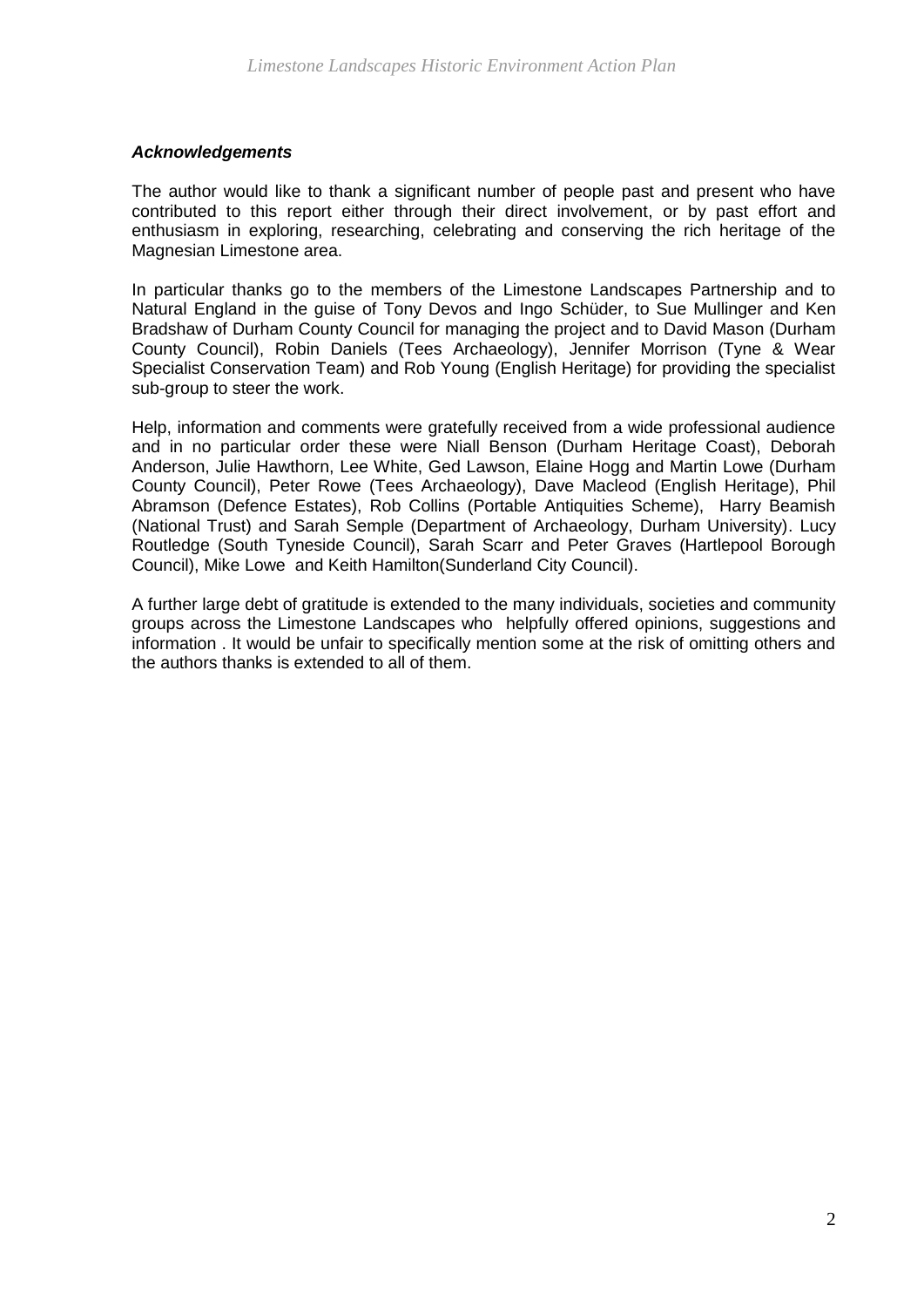#### *1.0 Introduction*

The historic environment is a broad term used to describe all those things which we have inherited from past and which mark humankind's influence and manipulation of the natural world. It is however those very factors of the natural world, geology and ecology, which have in turn shaped the human occupation of an area through access to water, farmland and minerals to exploit for fuel, buildings and manufacture. The Limestone Landscapes are therefore unique in their character, being a dish made of rare and special ingredients of place and people, to a recipe long in the making.

This report focuses on the historic environment, but should be seen as one of three closely related action plans which also includes Bio-Diversity and Geo-Diversity, for without an understanding of how these three factors have worked together over centuries then there will be no understanding of how the unique qualities of the area have been created and can be conserved. The work of the Limestone Landscape Partnership is key to promoting conservation and education combining these three elements and allow the area to develop to the advantage of its communities in a distinctive and sustainable way

This report is based upon material produced in two previous studies commissioned by the Limestone Landscapes Partnership and written by the same author; The '*Limestone Landscapes Historic Environment Audit*' (Archaeo-Environment/Hammond, 2009), and the '*Limestone Landscapes Historic Buildings & Structures Inventory*' (Archaeo-Environment/Hammond, 2010). These contain extensive information on the archaeology, historic buildings, historic landscape character and cultural heritage of the Limestone Landscapes area and should be read in conjunction with this Action Plan.

The action plan presents a number of projects which it is hoped will achieve a variety of aims both by themselves and when integrated with proposals from other disciplines.

The Action Plan is presented as a number of broader thematic initiatives and specific stand alone projects. In effect several of these will overlap and indeed will be mutually compatible with projects proposed under the geo and bio-diversity studies running parallel with this. The project list is not exhaustive, nor is it tied solely to the initial 3 year funded HLF landscape partnership. Projects are however clearly marked as to priority and likely funding source. Similarly the plan includes suggestions for stakeholders and partners to take forward each of the actions, but this is in no way intended to be exclusive or to indicate any commitment at this stage.

It is anticipated, indeed hoped for, that other ideas will come forward during the life of this plan either as new ideas or as developments of projects proposed here once communities become motivated and involved. This is particularly likely through the 'village atlas' initiative. Forthcoming proposals and ideas should be assessed, encouraged and supported by the Partnership.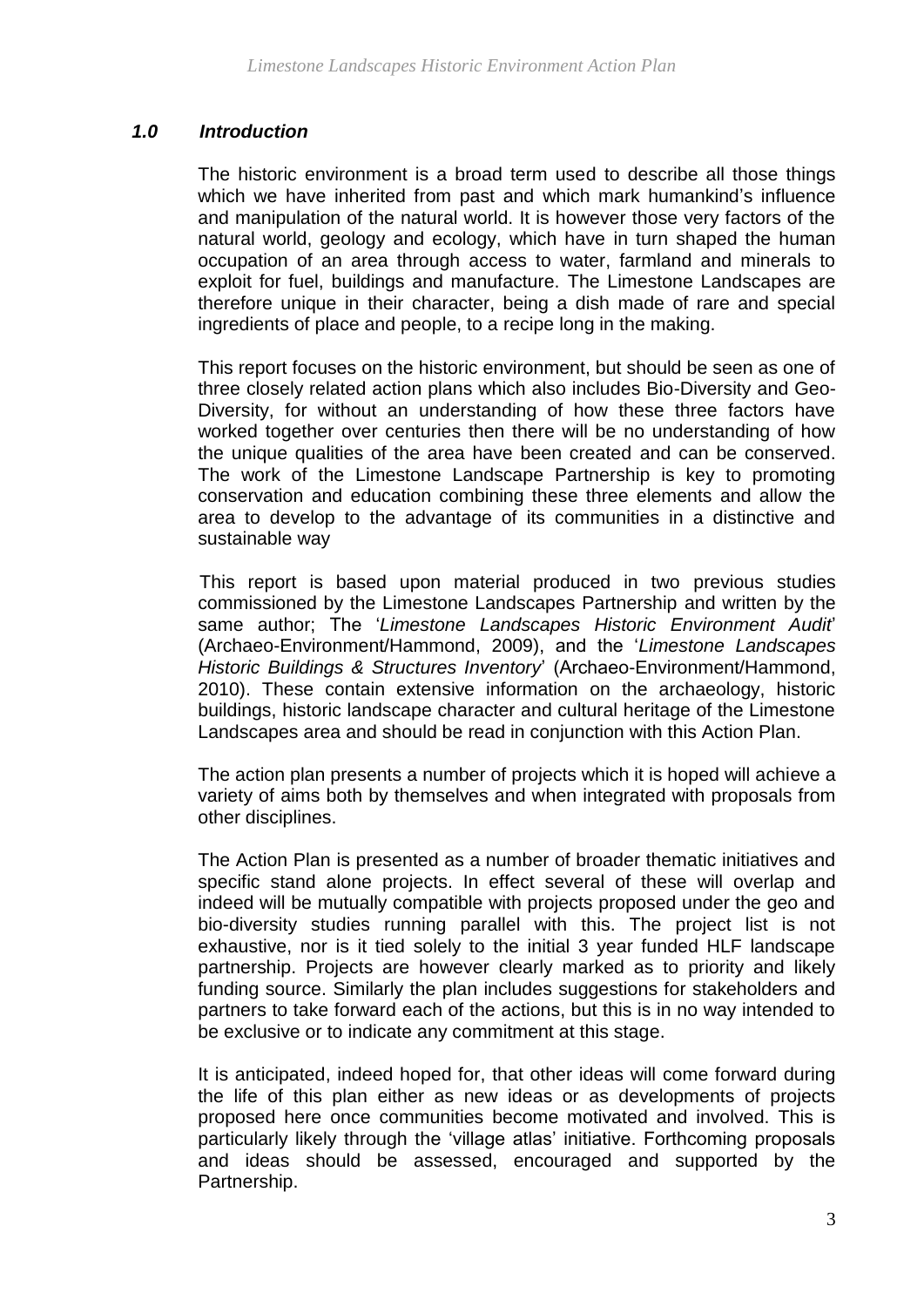#### *2.0 Aims and methodology*

As with any project a brief was issued on behalf of the Limestone Landscapes Partnership to direct the work. The two principal tasks are identified below at 2.1.1 and 2.1.2. Again as with any project the means of delivering these successfully evolved during the work and the final 'method' and process of consultation is described at 3.0

#### *2.1 Principal Tasks:*

The project brief set out two principal tasks as follows:

2.1.1 Firstly, the production of a Limestone Landscapes Historic Environment Action Plan, based on the proceedings of a workshop for Historic Environment Stakeholders in the area to take place on 11 November 2009, and the recently commissioned Historic buildings and Structures Inventory and Works programme.

The provision of a presentation and appropriate materials at the workshop which will guide and inform stakeholders in the identification of suitable projects to be delivered over the next 5 years. Projects should fit with the following objectives;

- Look at ways in which to conserve and restore historic environment assets.
- Identify ways in which to increase access to and knowledge of the historic environment assets.
- Identify ways in which to increase community participation in the recording, protection, understanding and enjoyment of their local historic environment.
- Identify opportunities for developing training and skills relevant to preserving and improving knowledge of the historic environment.

The successful undertaking of this was to be informed by consultation with an identified but not exhaustive list of partners and stakeholders.

- 2.1.2 Secondly, the provision of a final report on the proceedings of the workshop, to be provided as A4 format (5 copies) and on CD as a web compatible resource that includes the following outputs:
	- A table including objectives, actions and suggested lead and partners.
	- Outline details of individual proposed projects and programmes.
- 2.2 The key to the production of the Action Plan was seen as good factual data supplemented and focused through community, public and stakeholder consultation. The factual data was provided by the two earlier studies and the consultation is described at 3.0 below.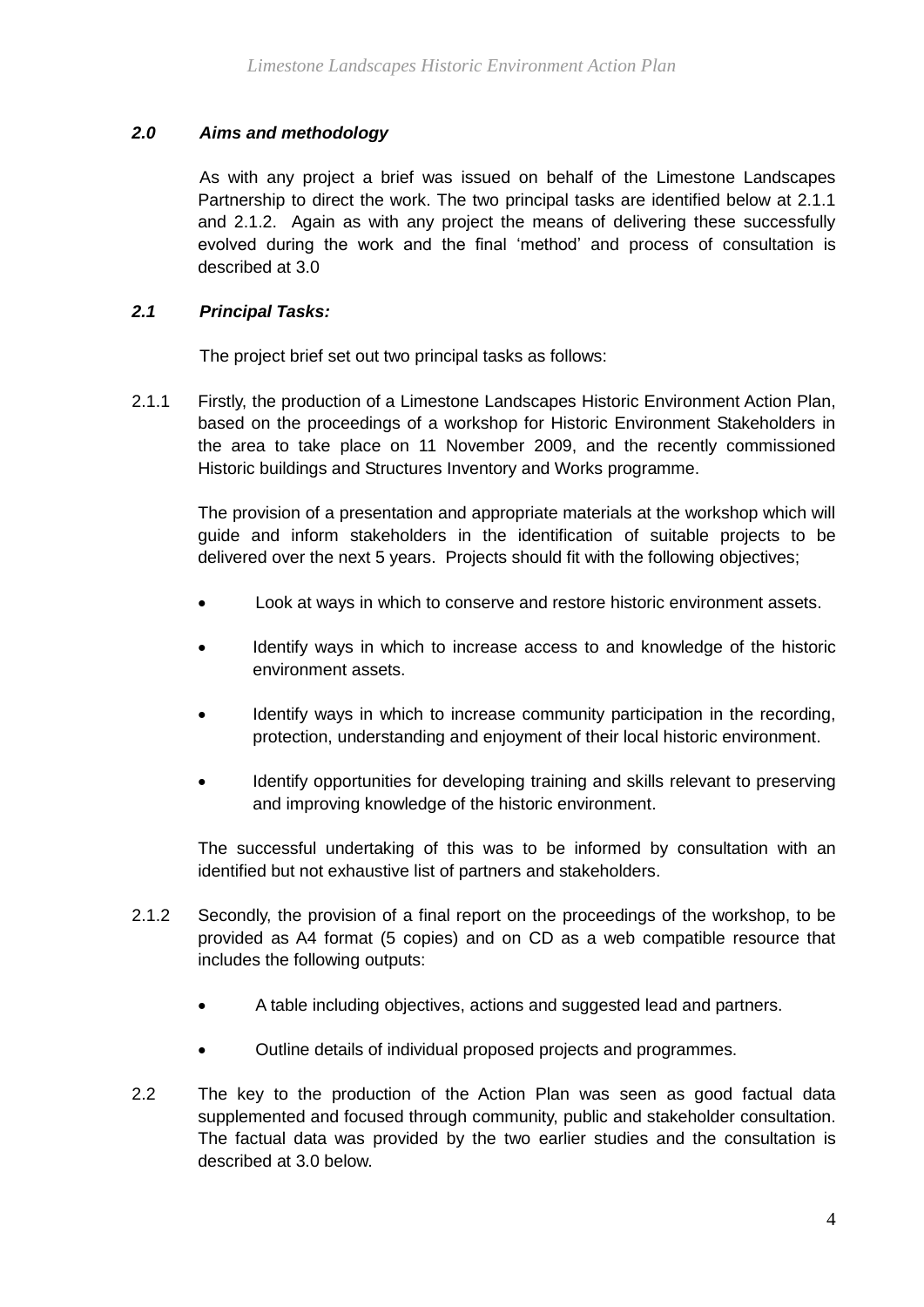#### *3.0 Community Groups, Contacts and Stakeholders*

Consultations for this Action Plan were undertaken through a staged process. Firstly as part of the Historic Environment Audit (2009), a database was compiled of societies, clubs and community groups with an interest in heritage. These were identified through a literature and web search augmented by the author's personal knowledge of the area and recommendations provided by the Limestone Landscape Task group. Over 40 local Historical and Archaeological Societies including several metal detecting clubs were identified. In addition to community groups on the database, the consultation process also involved conservation officers and archaeological officers in all 5 planning authorities; English Heritage and the National Trust; The archaeology department of Durham University; The North East England History Institute and Leicester University who had previously undertaken work on the community identity of the Durham Coalfield.

These stakeholders were all added to the Limestone Landscapes Partnership database so that in addition to historic environment issues they could in future receive newsletters and invitations to partnership initiatives. A full up to date list of names is held on the partnership database, Appendix 1 of this report contains a short list of groups know of and corresponded with at the time of writing this report.

Consultation with this identified group of stakeholders, both community and professional, was then largely undertaken through written contact (email and letter) followed up by further correspondence and telephone conversations. Short presentations with Q&A opportunities were provided to the A.A.S.D.N and the Pride in Easington Group. Informal consultations were also held with passers by and members of the public on an ad hoc basis when the consultants were undertaking fieldwork for this report and its sister publications the Historic Environment Audit and the Historic Buildings study. There appears to be no easier way to engage the public in a conversation about valued historic buildings than to stand in the street with a 'loaded and pointed' camera!

The same database of interested parties was also contacted as part of the Local Historic Buildings Study. Groups were posted or emailed a colour A4 leaflet and nomination forms and asked to identify heritage features, buildings or designed open spaces that they particularly valued in their locality but which currently had no protection or profile. To encourage entries a press release was issued by DCC/Natural England and the well known regional architectural historian, author and TV presenter John Grundy provided quotes and support. Further details are contained in the Historic buildings Report (*Archaeo-Environment 2010*).

An illustrated presentation was also made to the Limestone Landscapes Partnership event in Sunderland on 11<sup>th</sup> of November 2010, where a poster display and powerpoint also allowed delegates to stop and chat about issues and projects particular to themselves.

The results of this correspondence and consultation have been fed into the recommendations of this Action Plan.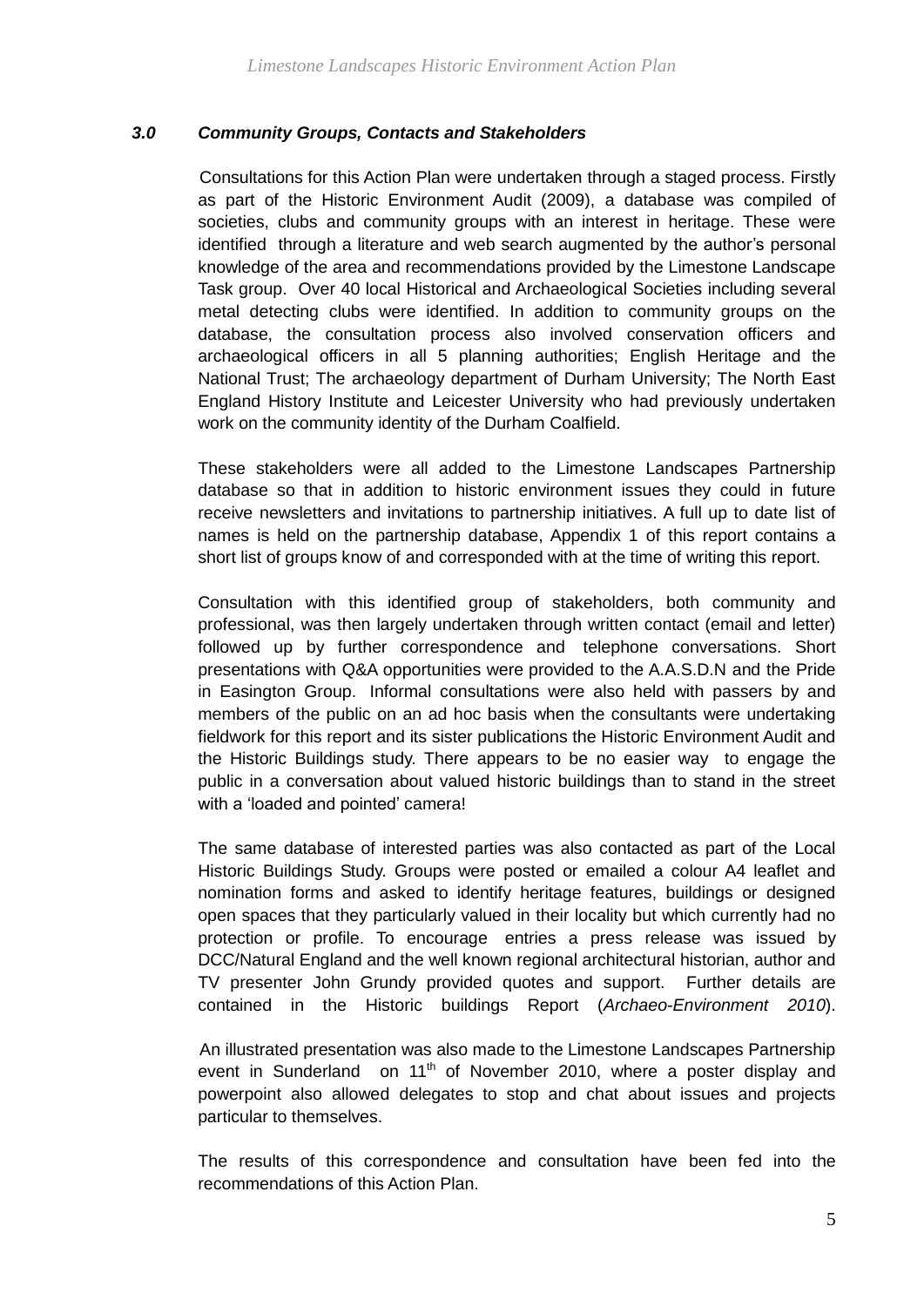#### *4.0 Meeting the Objectives*

4.1 The Action Plan; projects and initiatives.

The project brief required the action plan to identify outputs which addressed the following key objectives.

- Look at ways in which to conserve and restore historic environment assets.
- Identify ways in which to increase access to and knowledge of the historic environment assets.
- Identify ways in which to increase community participation in the recording, protection, understanding and enjoyment of their local historic environment.
- Identify opportunities for developing training and skills relevant to preserving and improving knowledge of the historic environment.
- 4.2 The projects identified if developed to their full potential, each provide the opportunity to contribute to all four objectives in varying measure. The Action Plan does not specifically attach a single objective to each project but expects that in the development of each scheme the opportunity will be taken to ensure all four objectives are met. Further to this it is strongly suggested that in assessment of new projects and initiatives the four objectives are used as key criteria.
- 4.3 Integration & Project Planning.

Key to the success of Limestone landscapes is the ability for projects to be holistic and integrated to include not only as is the subject of this document historic environment, but also landscape, geological and ecological awareness. The final choice of projects to go forward from each of the three commissioned plans (Historic environment, geo and bio-diversity) should be subject to a final round of review by subject matter experts if not the plan authors themselves to ensure each project is well integrated, not inadvertently detrimental to another discipline and does not miss on any opportunities for presenting an holistic appreciation and understanding of the site or area.

4.4 Partners

Partners are key to the success of the projects identified herein and those identified in the Action Plan table should not be seen as already having committed or indeed be the only possible partners for that project. The project team should always look to include new partners as opportunities arise as well as fostering those identified.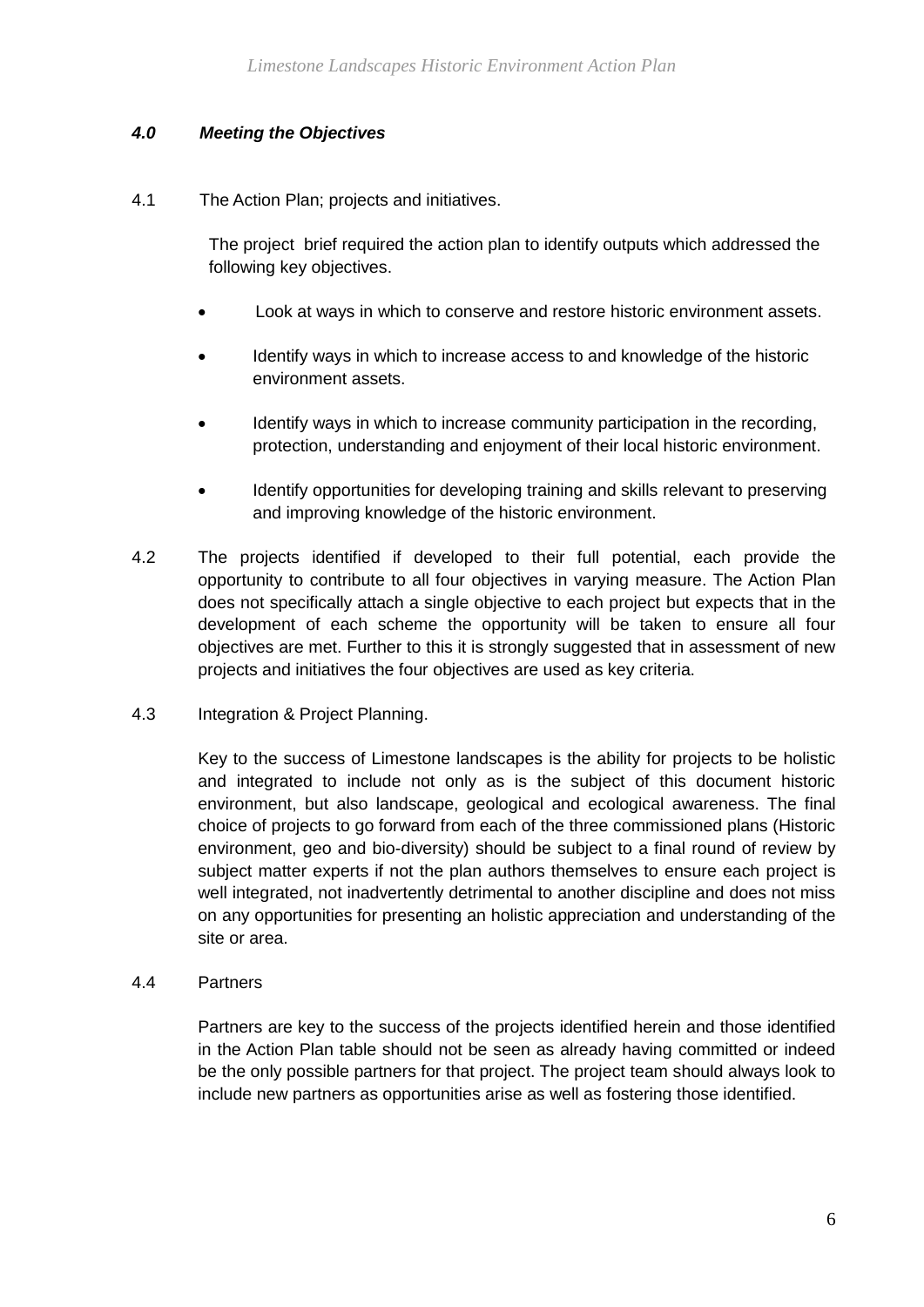#### *5.0 The Action Plan.*

The Historic Environment Action Plan is provided in tabulated form on the following pages. It identifies a number of projects and initiatives to fulfil the 4 key objectives described in section 4.0. Several of these are specific projects for which Limestone Landscapes should be the principal delivery mechanism or lead agency, several others are where Limestone Landscapes should be a supporting partner, while several others are strategic aims where Limestone Landscapes should lobby and negotiate for action through existing delivery mechanisms such as local authorities.

In addition to the tabulated Action Plan, a separate file of ideas and suggestions, some very detailed, others only outline which was received or developed during the writing of this Action Plan has been passed to the Limestone Landscapes Officer to help inform further work and future delivery.

Further detail on most of the sites can be found in the two associated reports The '*Limestone Landscapes Historic Environment Audit*' (Archaeo-Environment/Hammond, 2009), and the '*Limestone Landscapes Historic Buildings & Structures Inventory*' (Archaeo-Environment/Hammond, 2010)

#### *5.1* **Action Plan Key**.

The column headings of the following table are largely self explanatory, but the following note provides detail and clarification.

**Ref No:** Reference number for this project used throughout this report with the prefix LLHE (Limestone Landscapes Historic Environment)

**Title:** Project title, explanatory and hopefully engaging and intriguing!

**Synopsis:** brief explanation of project

**Tasks & Stages:** Individual identified stages, tasks or elements of the project

**Costs:** An estimate of the likely costs associated with the project.

- These reflect a commercial cost should the project be tendered and delivered largely by a consultant or contractor.
- They do not include VAT.
- Contributions in kind or matched funding might be expected in many cases, this is not specifically identified but maybe assumed to be a minimum of 10% in most cases through time in kind alone.
- Some costs cannot be estimated without further detailed survey work

**Funding Source:** Suggestions for funding likely to be applicable to this project. Also specifically noting if this should be a part of the HLF landscape partnership funding

- *HLF* intended to be funded and achieved through the 3 year HLF funded landscape partnership.
- **Partnership-** intended to be funded though the partnership either directly by use of monies in the planned trust fund or b y supporting partner members in their own fund raising activities.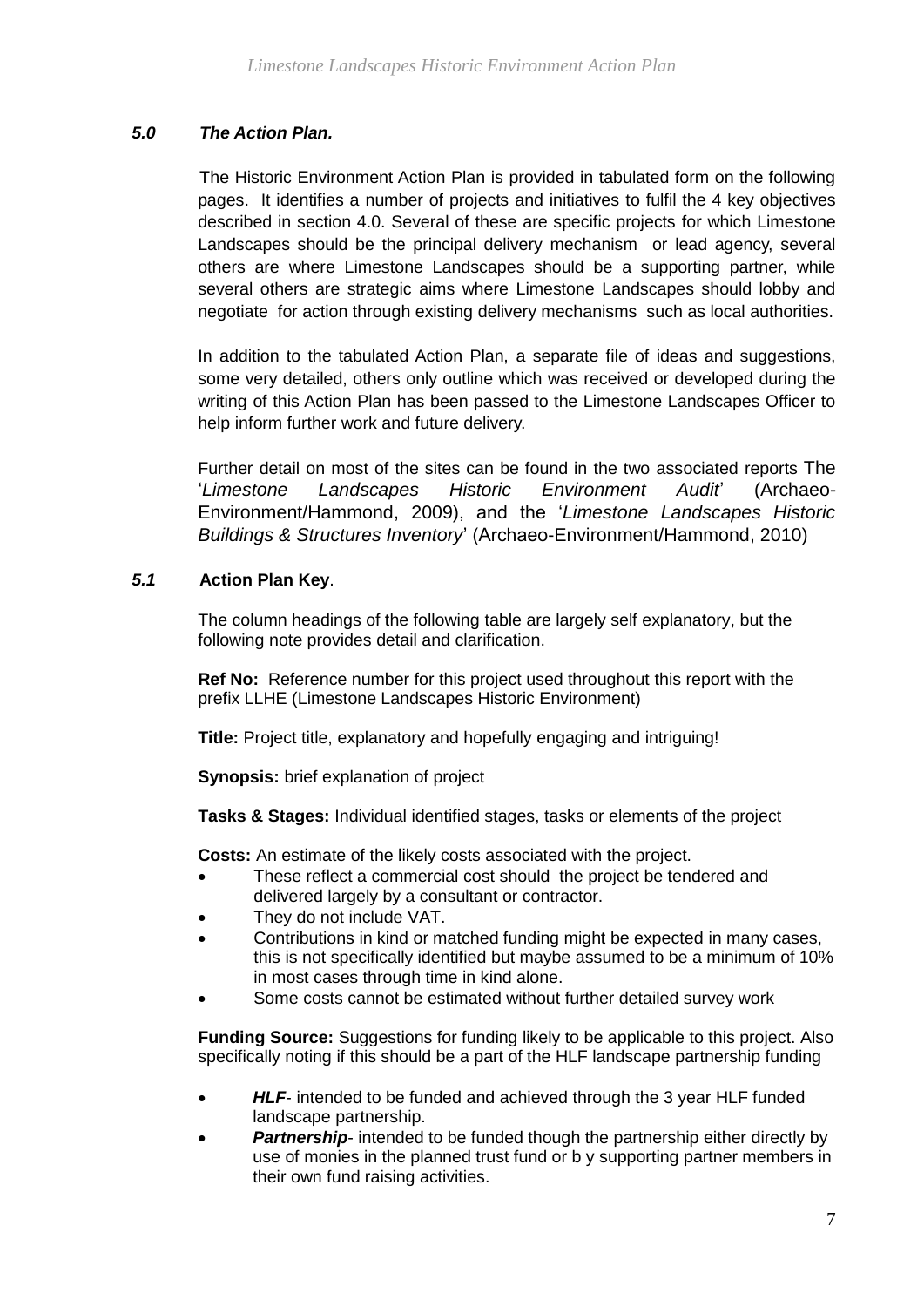- **Strategic-** to be achieved by the LL partnership getting statutory bodies and agencies to focus their own capital and revenue money on specific identified LL objectives
- *LL Team***-** tasks the LL core staff can take on when appointed

**Partners:** Identified partners and stakeholders who either could or should be involved or approached to participate in the project because of responsibilities, expressed interest or possession of resources required to assist the project.

*Local Societies*; The project provides an ideal opportunity to both get communities and individuals interested in their own heritage, and a means of developing the many existing archaeology and heritage groups. It is strongly advocated that archaeological fieldwork in particular is channelled through the principal existing societies both to ensure continuity and quality and as a means of attracting additional and hopefully younger members into these groups to ensure their continued development and success.

The principal local societies and Trusts covering more than a single village are as follows;

- *The Arch & Arch* A.A.S.D.N; Architectural & Archaeological Society of Durham & Northumberland.
- *The Soc Ants;* Society of Antiquaries of Newcastle Upon Tyne.
- *Teesside Archaeology Society.*
- NAG; the Northern Archaeology Group.
- *The Arbeia Society*
- *NEEVAG*; The North East of England Vernacular Architecture Group.
- *DCLHS*; Durham County Local History Society.
- *NECT*; North East Civic trust

Contact details for each of these were collated as part of the Historic Environment Audit and are contained n the Limestone Landscapes Partnership database.

**Timescale:** This project plan presents projects which are designed to help the Limestone Landscapes Partnership achieve its aims and objectives over a 10 year period. The identified projects are placed into three categories.

- *Years 1-3*  Time specific and should be delivered as part of HLF Landscape Partnership Project
- *Years 1-5* Projects ideally taken forward, at least in planning and preparatory work, for delivery in the period after the HLF Landscape funded projects are completed.
- *Years 1-10*  longer term objectives to be worked upon and delivered by throughout the plan period and in any event by year 10.

**Priority:** while all of the identified projects have significant value, they have been colour coded to identify a priority **1, 2, 3,** with 1 being the highest. The priority rating is based on a number of factors including where urgent action is required to safeguard a heritage asset, where a project should be undertaken as soon as possible to allow the development of further works, where a project will have significant and fast impact in taking forward the key objectives identified in section 4.0.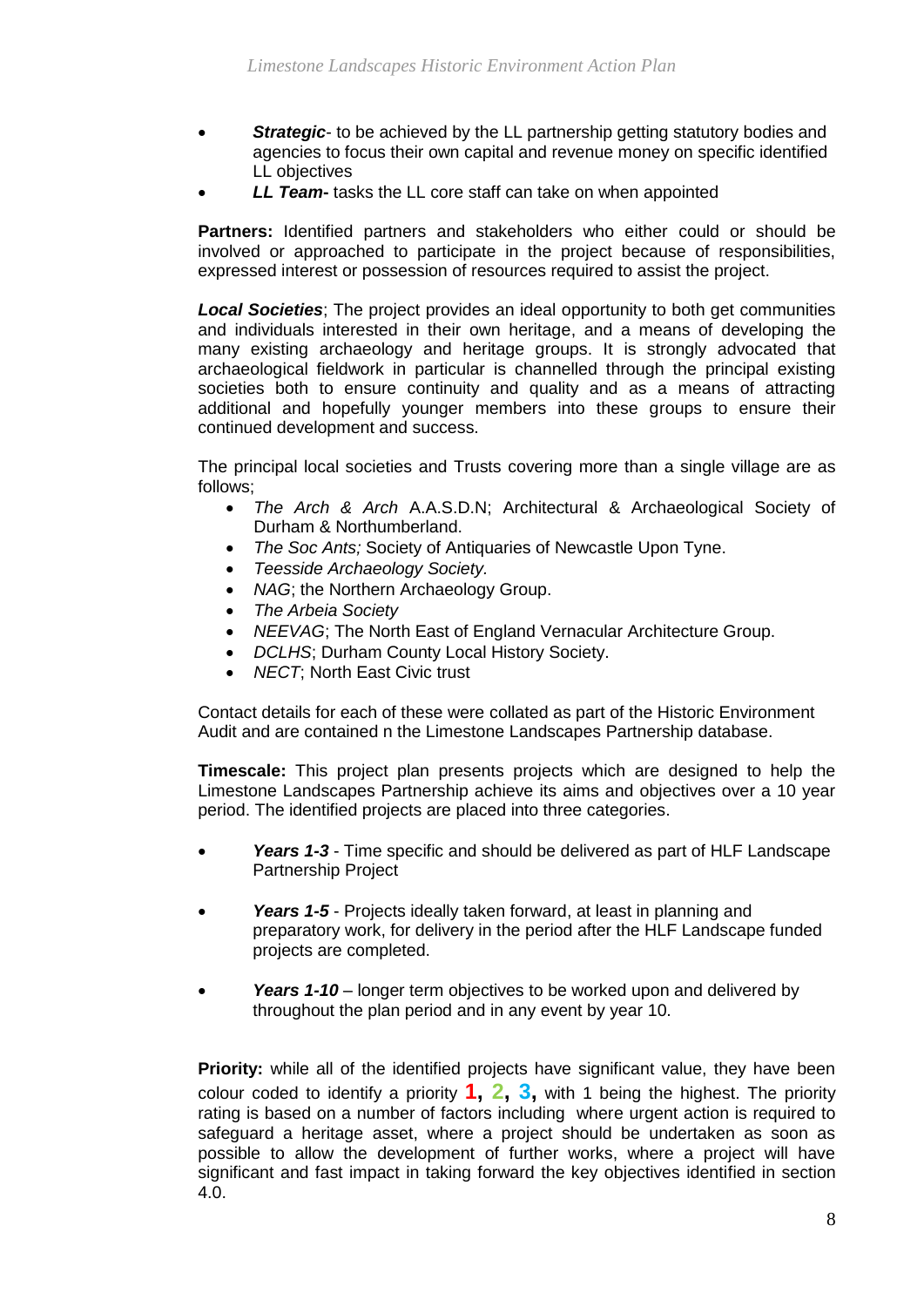*Limestone Landscapes Historic Environment Action Plan*

| ID. | <b>Project Title</b>              | <b>Synopsis</b>                                                                                                                                                                                                                                                                                                                                                                            | <b>Tasks and Stages</b>                                                                                                                                                                                            | <b>Costs</b>         | <b>Funding Source</b>            | <b>Partners</b>                                      | <b>Timescale</b> |
|-----|-----------------------------------|--------------------------------------------------------------------------------------------------------------------------------------------------------------------------------------------------------------------------------------------------------------------------------------------------------------------------------------------------------------------------------------------|--------------------------------------------------------------------------------------------------------------------------------------------------------------------------------------------------------------------|----------------------|----------------------------------|------------------------------------------------------|------------------|
|     | <b>The Permian</b>                | Long distance footpath running from north-                                                                                                                                                                                                                                                                                                                                                 | 1. Survey route.                                                                                                                                                                                                   | £2K                  | <b>HLF</b>                       | <b>LPAs</b>                                          | $1 - 3$          |
|     | <b>Way</b>                        | east to south west taking in many of the<br>areas historic highlights. This project<br>will/should be jointly developed with geo<br>and bio- diversity interests to provide a full                                                                                                                                                                                                         | 2. Integrate with geo and bio-diversity aspirations<br>3. Relate to existing and promoted paths/routes                                                                                                             |                      | LL Core Team<br>LL core Team &   | LL Partnership Heritage<br>groups                    |                  |
|     |                                   | appreciation of the area.                                                                                                                                                                                                                                                                                                                                                                  | 4. Create any permissive paths required.                                                                                                                                                                           |                      | <b>Rights of Way</b><br>officers | <b>ONE Tourist Team</b>                              |                  |
|     |                                   | A coastal path already exists and in addition<br>the two paths joining at the northern end of<br>the route, one or more east west trails                                                                                                                                                                                                                                                   | 5. Improve path sections/styles/gates                                                                                                                                                                              |                      |                                  | <b>Durham County Local</b><br><b>History Society</b> |                  |
|     |                                   | should be developed also.                                                                                                                                                                                                                                                                                                                                                                  | 6. Provide signage                                                                                                                                                                                                 |                      |                                  | A.A.S.D.N                                            |                  |
|     |                                   |                                                                                                                                                                                                                                                                                                                                                                                            | 7. Provide guide book or leaflets.                                                                                                                                                                                 | £10K                 | <b>HLF</b>                       | Other local societies along<br>route                 |                  |
|     |                                   |                                                                                                                                                                                                                                                                                                                                                                                            | 8. Promote accommodation and local services along the route.                                                                                                                                                       | £20K                 | Tourism bodies                   |                                                      |                  |
|     | <b>Heritage At</b><br><b>Risk</b> | The<br>Limestone<br>Historic<br>Landscapes<br>Environment Audit of June 2009 identified                                                                                                                                                                                                                                                                                                    | Produce a Heritage At Risk Register for the area working with  <br>EH data and including annual 'returns' from LPA                                                                                                 |                      | Partnership                      | EH                                                   | $1 - 10$         |
|     |                                   | issues of heritage at risk using available<br>data from English Heritage. Several of the                                                                                                                                                                                                                                                                                                   | conservation/archaeological officers and input from the LL<br>Partnership.                                                                                                                                         |                      |                                  | <b>LPA conservation officers</b>                     |                  |
|     |                                   | buildings and monuments identified are<br>considered as specific projects below.                                                                                                                                                                                                                                                                                                           | 2. Update annually                                                                                                                                                                                                 |                      | Partnership                      | LL Partnership Heritage<br>Groups                    |                  |
|     |                                   | There still remains a need to support other<br>at risk sites which are important to the<br>NCA's character. In particular rural/village<br>agricultural buildings and mining structures                                                                                                                                                                                                    | 3. Support action with criteria driven grant aid.                                                                                                                                                                  | £20K per<br>annum    | HLF then<br>Partnership          |                                                      | $1 - 10$         |
|     |                                   | and the Partnership should establish a grant<br>scheme, not necessarily designed to<br>finance 100% restoration costs, but to make<br>the difference through supporting specialists<br>to produce detailed schemes of work, gain<br>consents, and offer financial aid to make the<br>difference between a repair in modern<br>materials and one using traditional materials<br>and skills. | 4. Engage with Highways authorities to identify and maintain<br>traditional road features such as metal finger posts and $\frac{20K}{500}$<br>milestones as essential elements of the areas historic<br>character. |                      | Strategic                        | LPA Highways authorities                             | $1 - 5$          |
|     |                                   | Within the HLF funded aspect of the project,<br>one 'at risk' building should be repaired and<br>re-used as a 'flagship' for the Limestone<br>Landscapes partnership. Depending on the                                                                                                                                                                                                     | 5. Conserve and where possible find new uses for 'at risk'<br>heritage on the register. In particular restore one building as a<br>flagship for the LL project and to demonstrate use of local<br>materials.       |                      | <b>HLF</b>                       |                                                      | $1 - 3$          |
|     |                                   | building chosen, varying forms of grant aid<br>may be available.                                                                                                                                                                                                                                                                                                                           | Suggested buildings;                                                                                                                                                                                               |                      |                                  |                                                      |                  |
|     |                                   |                                                                                                                                                                                                                                                                                                                                                                                            | Old Hetton Smithy<br><b>Old Cassop Cartshed</b><br><b>Kelloe Bank Limekilns</b>                                                                                                                                    | £20K<br>£20K<br>£50K |                                  |                                                      |                  |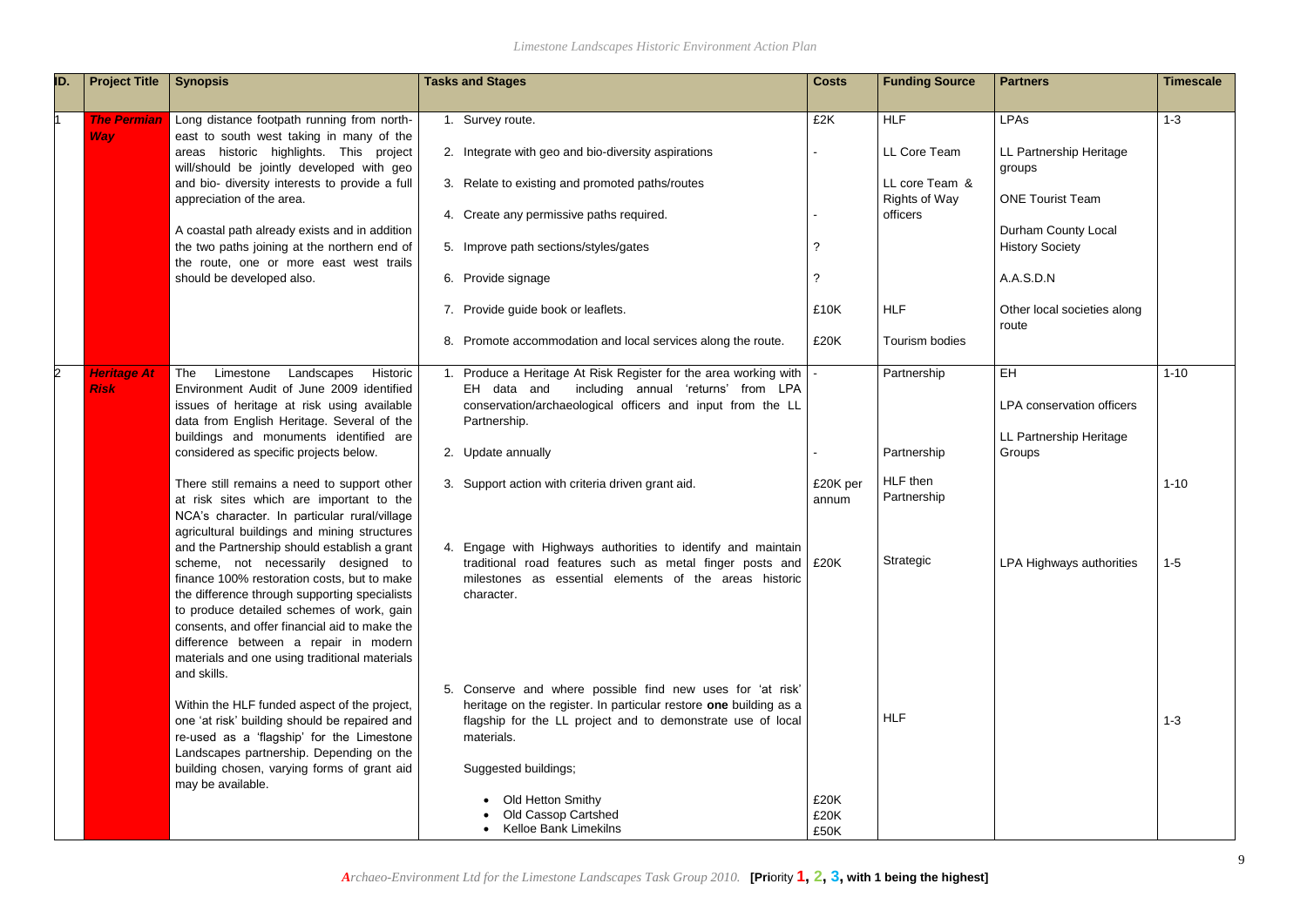| ID. | <b>Project Title</b>                                                                                  | <b>Synopsis</b>                                                                                                                                                                                                                                                                                                                                                                                                                                                                                                                                                                                                                                                                                                                                                                                                                                                                                                                                                                                   | <b>Tasks and Stages</b>                                                                                                                                                                                                                                                                                                                                                                                                                                                                              | <b>Costs</b> | <b>Funding Source</b>                                                                              | <b>Partners</b>                                                                                                                                                                                                                   | <b>Timescale</b> |
|-----|-------------------------------------------------------------------------------------------------------|---------------------------------------------------------------------------------------------------------------------------------------------------------------------------------------------------------------------------------------------------------------------------------------------------------------------------------------------------------------------------------------------------------------------------------------------------------------------------------------------------------------------------------------------------------------------------------------------------------------------------------------------------------------------------------------------------------------------------------------------------------------------------------------------------------------------------------------------------------------------------------------------------------------------------------------------------------------------------------------------------|------------------------------------------------------------------------------------------------------------------------------------------------------------------------------------------------------------------------------------------------------------------------------------------------------------------------------------------------------------------------------------------------------------------------------------------------------------------------------------------------------|--------------|----------------------------------------------------------------------------------------------------|-----------------------------------------------------------------------------------------------------------------------------------------------------------------------------------------------------------------------------------|------------------|
| 3   | <b>Hastings</b><br>Hill; major<br>prehistoric<br><b>ritual site</b>                                   | There is currently no public awareness or<br>interpretation of this major prehistoric<br>'buried' landscape, which is a scheduled<br>ancient monument and which lies largely                                                                                                                                                                                                                                                                                                                                                                                                                                                                                                                                                                                                                                                                                                                                                                                                                      | Provide agreed access with interpretation to the hill top barrow<br>site and viewing platform. Tie in with SCC proposed Barnes<br>Park footpath extension                                                                                                                                                                                                                                                                                                                                            | £10K         | <b>HLF</b>                                                                                         | Lambton<br><b>Estates/Sunderland City</b><br>Council/ English Heritage                                                                                                                                                            | $1 - 3$          |
|     |                                                                                                       | under arable fields and is likely to be<br>suffering from plough damage. A PROW<br>runs along the north edge<br>The adjacent hilltop with its barrow and<br>limestone quarry is worthy of interpretation<br>in its own right and provides $360^{\circ}$ views of                                                                                                                                                                                                                                                                                                                                                                                                                                                                                                                                                                                                                                                                                                                                  | 2. Undertake geo-physical survey, aerial photographic<br>transcriptions, field-walking and evaluation excavation to<br>confirm condition of the buried archaeological remains with<br>local society input.                                                                                                                                                                                                                                                                                           | £25K         | <b>HLF/EH Capacity</b><br><b>Building Grant</b>                                                    | As above, plus A.A.S.D.N,<br>Sunderland Antiquarian<br>Soc, Newcastle Society of<br>Antiquaries, Arbeia Society,<br>Northern Archaeology<br>Group. T&W Specialist<br><b>Conservation Team</b>                                     | $1 - 3$          |
|     |                                                                                                       | the area and the 'buried landscape'. Again<br>the hill top has no formal access but is used<br>extensively by the public on an informal<br>basis.                                                                                                                                                                                                                                                                                                                                                                                                                                                                                                                                                                                                                                                                                                                                                                                                                                                 | 3. If survival of archaeological features is high, then discuss<br>taking land out of arable and returning to grassland with<br>hedgerow/boundary restoration of notable cultivation terraces<br>between hill and A19.                                                                                                                                                                                                                                                                               |              | <b>HLS</b>                                                                                         | DEFRA, DCC Hedgerow<br>scheme.                                                                                                                                                                                                    | $4 - 10$         |
|     | <b>Hidden</b><br><b>The</b><br><b>Prehistoric;</b><br>barrows,<br>and<br>caves<br>palaeo-<br>deposits | As might be expected much of the areas<br>prehistoric archaeology is either partially<br>destroyed above ground by development<br>and modern agriculture, or as has been<br>suggested by several authors potentially<br>deeply hidden in concealed and difficult to<br>access locations such as beneath glacial till<br>in the deep sided denes of the coast or<br>within the many caves dotted across the<br>Magnesian limestone.<br>This project seeks to build on the work of<br>others to enhance our knowledge of the<br>prehistoric period by identifying and<br>investigating sites of high potential for<br>understanding the areas prehistory and with<br>subsequent education and interpretation<br>possibilities.<br>Hill top barrows (many now very denuded)<br>have been identified as a key part of the<br>areas historic character. This survey would<br>allow informed decisions to be made on<br>conservation and where credible restoration<br>as prominent landscape features. | 1. Location, survey and evaluation of all 'hill top' or ridge barrows<br>along the coastal strip with condition assessment to update<br>Young's survey of 1980.<br>2. Identification and assessment of cave sites; Desk Based<br>Assessment and field visits<br>3. Identification and assessment of pre-ice-age Palaeolithic<br>deposits; DBA and field visits<br>4. Undertake evaluation excavation and sampling.<br>5. Project to make best use and involve local history groups and<br>societies. | £10K<br>£10K | HLF with<br>EH capacity<br><b>Building Grant,</b><br>Aggregates Levy<br><b>Sustainability Fund</b> | A.A.S.D.N.<br>Sunderland Antiquarian<br>Soc,<br>Newcastle Society of<br>Antiquaries,<br>Arbeia Society,<br>Northern Archaeology<br>Group.<br>DCC Archaeology, Tees<br>Archaeology, T&W<br><b>Specialist Conservation</b><br>Team. | $1 - 3$          |

| <b>Partners</b>                                                                                                                                                                               | <b>Timescale</b> |
|-----------------------------------------------------------------------------------------------------------------------------------------------------------------------------------------------|------------------|
| Lambton<br><b>Estates/Sunderland City</b><br>Council/ English Heritage                                                                                                                        | $1 - 3$          |
| As above, plus A.A.S.D.N,<br>Sunderland Antiquarian<br>Soc, Newcastle Society of<br>Antiquaries, Arbeia Society,<br>Northern Archaeology<br>Group. T&W Specialist<br><b>Conservation Team</b> | $1 - 3$          |
| DEFRA, DCC Hedgerow<br>scheme.                                                                                                                                                                | $4 - 10$         |
| A.A.S.D.N.<br>Sunderland Antiquarian<br>Soc,<br>Newcastle Society of<br>Antiquaries,<br>Arbeia Society,<br>Northern Archaeology<br>Group.                                                     | $1 - 3$          |
| DCC Archaeology, Tees<br>Archaeology, T&W<br><b>Specialist Conservation</b><br>Team.                                                                                                          |                  |
|                                                                                                                                                                                               |                  |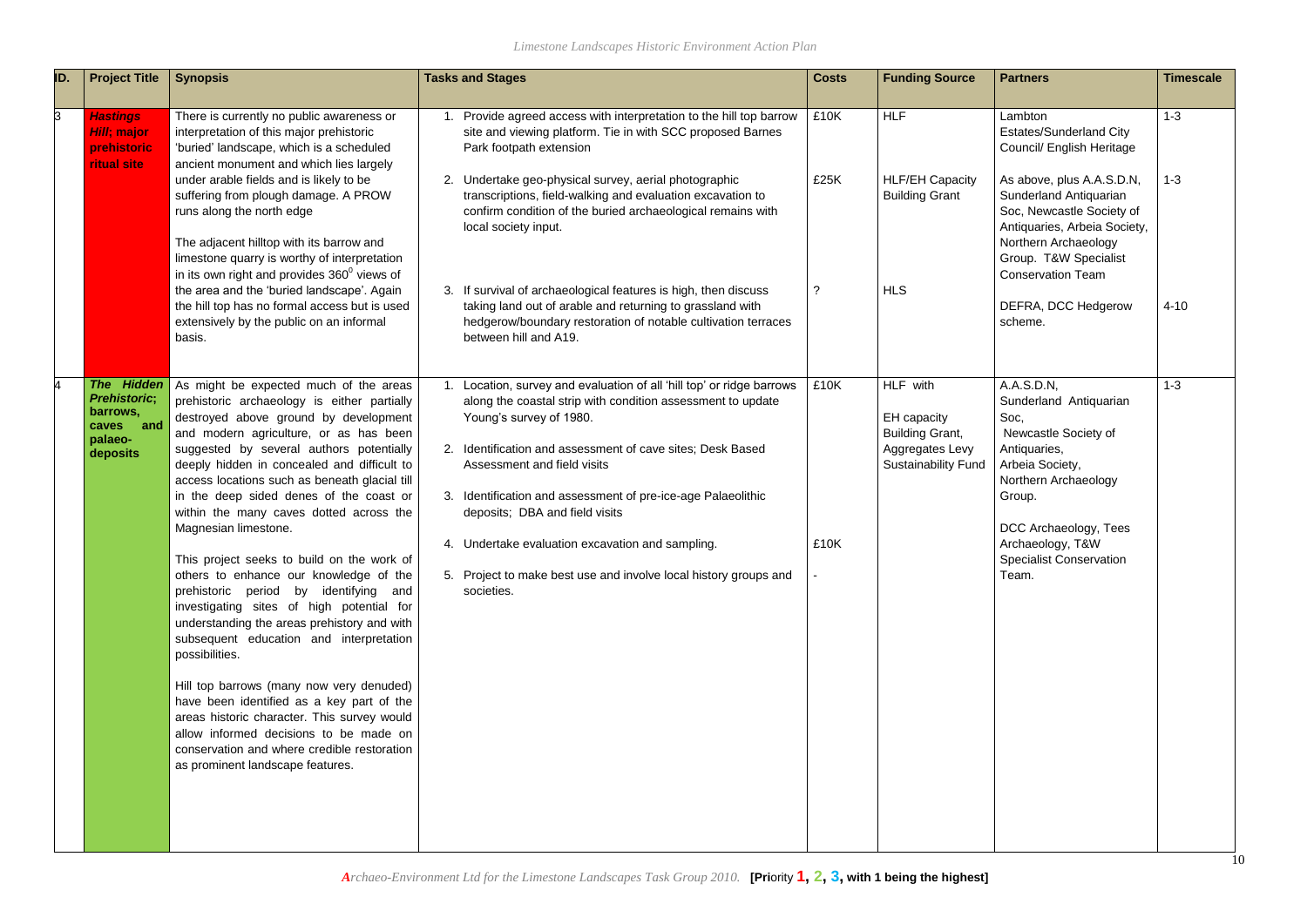| ID. | <b>Project Title</b>                                                                       | <b>Synopsis</b>                                                                                                                                                                                                                                                                            | <b>Tasks and Stages</b>                                                                                                                                                                                                                                                                                                                                                          | <b>Costs</b>                                | <b>Funding Source</b>                               | <b>Partners</b>                                                                                                                                                                                                                     | <b>Timescale</b>   |
|-----|--------------------------------------------------------------------------------------------|--------------------------------------------------------------------------------------------------------------------------------------------------------------------------------------------------------------------------------------------------------------------------------------------|----------------------------------------------------------------------------------------------------------------------------------------------------------------------------------------------------------------------------------------------------------------------------------------------------------------------------------------------------------------------------------|---------------------------------------------|-----------------------------------------------------|-------------------------------------------------------------------------------------------------------------------------------------------------------------------------------------------------------------------------------------|--------------------|
|     | <b>Copt Hill &amp;</b><br><b>Warden</b><br>Law;<br><b>Monumental</b><br><b>Prehistoric</b> | Perhaps the two most iconic prehistoric<br>sites in the area, and in Copt Hill the oldest<br>clearly visible man made feature in the<br>Magnesian Limestone area.                                                                                                                          | Support the ongoing work of the Friends of Copt Hill, and<br>widen their interests to include neighbouring Warden Law.<br>2. Broker agreement between Friends and Sunderland City<br>Council about appropriate land management                                                                                                                                                   |                                             | LL Core Team<br>LL Core Team                        | Friends of Copt Hill,<br>Sunderland City Council,<br>Landowners                                                                                                                                                                     | $1 - 3$            |
|     | <b>Landscape</b><br><b>Features</b>                                                        | A strong friends group supported by<br>Sunderland City Council has already done<br>much good work at Copt Hill with public<br>access.<br>Warden Law has no public access or<br>interpretation and the archaeology of the<br>site may be under researched and at risk<br>from plough damage | 3. Undertake archaeological evaluation consisting of aerial<br>photographic transcription, geo-physics, field walking and<br>targeted trial trenches at Warden Law to inform management<br>and interpretation.<br>4. Further to archaeological evaluation, conserve and interpret<br>the sites archaeological remains possibly through reversion of<br>arable fields to pasture. | £15K<br>Depends<br>on <sub>3</sub><br>above | <b>HLF</b><br><b>HLS</b>                            | Landowners, Friends of<br>Copt Hill, A.A.S.D.N,<br>Sunderland Antiquarian<br>Soc, Newcastle Society of<br>Antiquaries, Arbeia Society,<br>Northern Archaeology<br>Group. T&W Specialist<br><b>Conservation Team</b><br><b>DEFRA</b> | $4 - 10$           |
| 6   | <b>Redworth;</b><br><b>Shackleton</b><br><b>Beacon Iron</b><br><b>Age Hill Fort</b>        | Shackleton Beacon is one of only two<br>definitive Iron-Age hillforts between Tyne<br>and Tees. Although a scheduled ancient<br>monument there is no public access and it<br>is covered with unmanaged woodland and                                                                        | Undertake detailed survey and evaluation excavation of the<br>monument to provide understanding and dating.<br>2. Negotiate management agreement with owner to achieve all or<br>some of the following;                                                                                                                                                                          | £10K                                        | <b>HLF</b><br>LL Core Team                          | Land owner<br>Darlington Borough Council<br><b>Redworth Hall Hotel</b>                                                                                                                                                              | $1 - 3$<br>$1 - 3$ |
|     |                                                                                            | so has not been investigated<br>archaeologically nor does it contribute its full<br>potential to the historic landscape character.                                                                                                                                                         | Provide permissive public access and low key<br>interpretation.                                                                                                                                                                                                                                                                                                                  | £5K                                         | <b>HLF</b>                                          | DCC Archaeology Section<br><b>English Heritage</b>                                                                                                                                                                                  | $1 - 3$            |
|     |                                                                                            | The site also has strong bio-diversity<br>interest, the ruin of an 18 <sup>th</sup> century windmill<br>and connections with early antiquarians of<br>the Surtees family whose former house,<br>now Redworth Hall hotel, lies immediately<br>adjacent to the site and there may be         | conservation of windmill/summerhouse remains,<br>Removal of trees/restructure woodland to achieve<br>preservation of buried archaeological deposits, and to<br>restore the hill as a landmark feature.                                                                                                                                                                           | £10K<br>£30K                                | Partnership/EH<br><b>Forestry Grants</b><br>Schemes |                                                                                                                                                                                                                                     | $4 - 10$           |
|     |                                                                                            | potential tourism/hospitality links to be<br>developed.                                                                                                                                                                                                                                    | 3. Undertake management works agreed at 2.                                                                                                                                                                                                                                                                                                                                       |                                             | Partnership<br><b>HLS</b><br>EH                     |                                                                                                                                                                                                                                     |                    |
|     |                                                                                            |                                                                                                                                                                                                                                                                                            |                                                                                                                                                                                                                                                                                                                                                                                  |                                             |                                                     |                                                                                                                                                                                                                                     |                    |
|     |                                                                                            |                                                                                                                                                                                                                                                                                            |                                                                                                                                                                                                                                                                                                                                                                                  |                                             |                                                     |                                                                                                                                                                                                                                     |                    |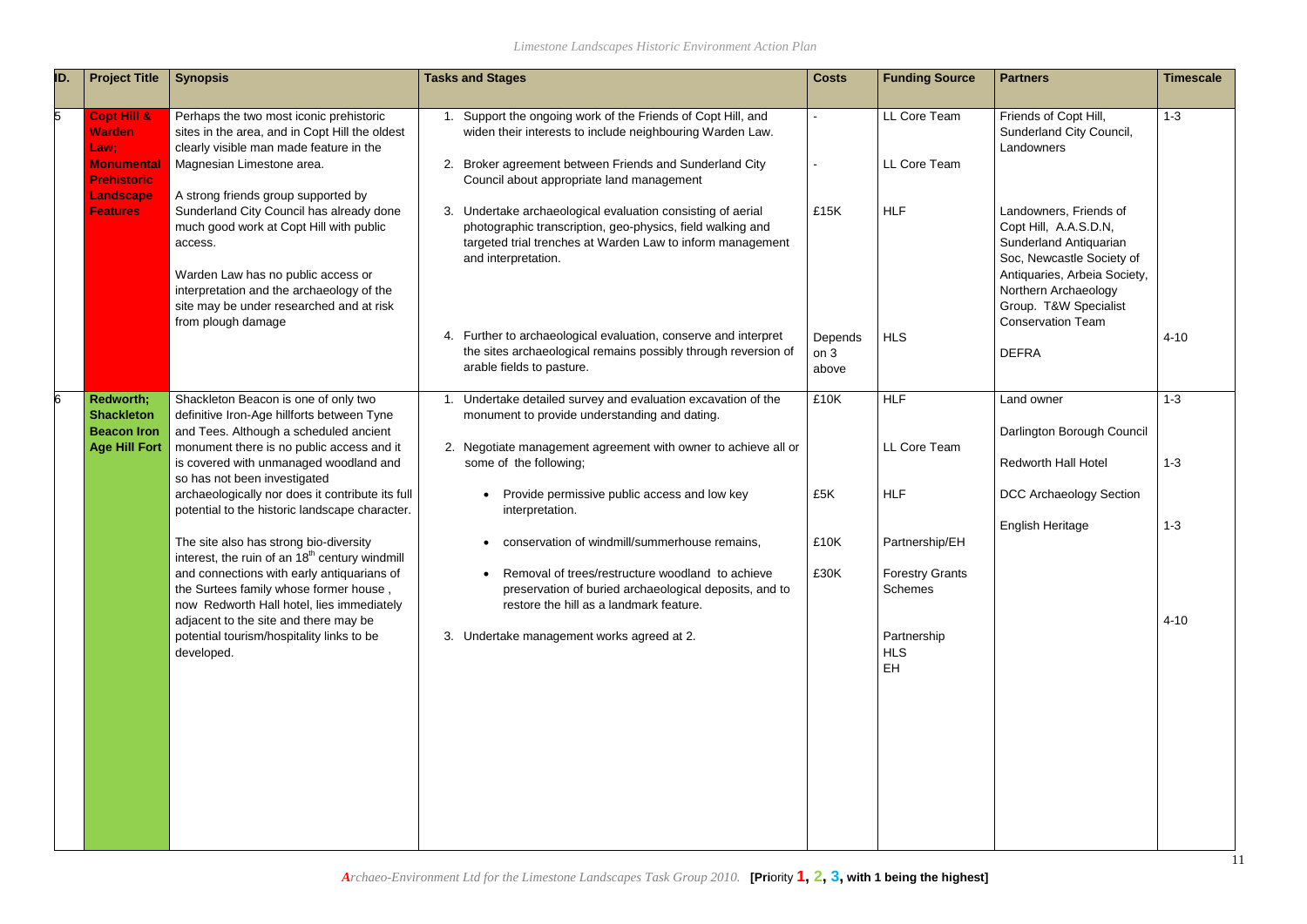| ID. | <b>Project Title</b>                                                      | <b>Synopsis</b>                                                                                                                                                                                                                                                                                                      | <b>Tasks and Stages</b>                                                                                                                                                                                                                                                       | <b>Costs</b> | <b>Funding Source</b>                                     | <b>Partners</b>                                                                                                                                                                     | <b>Timescale</b> |
|-----|---------------------------------------------------------------------------|----------------------------------------------------------------------------------------------------------------------------------------------------------------------------------------------------------------------------------------------------------------------------------------------------------------------|-------------------------------------------------------------------------------------------------------------------------------------------------------------------------------------------------------------------------------------------------------------------------------|--------------|-----------------------------------------------------------|-------------------------------------------------------------------------------------------------------------------------------------------------------------------------------------|------------------|
|     | Ferryhill:<br>Landscape<br>scale<br>investigation<br>and<br>conservation. | An undervalued area of archaeology and<br>historic landscape which the audit for this<br>report together with the reporting of several<br>new sites and finds through the portable<br>antiquities scheme has indicated would<br>make an ideal area for a project not<br>focussed on one particular site or theme but | Undertake detailed desk based assessment of project area<br>with school & community liaison through presentations and<br>guided walks to raise interest and identify sites for further<br>investigation. Consider achieving this through a 'Village Atlas'<br>Project.        | £5K          | <b>HLF</b><br><b>EH Capacity</b><br><b>Building grant</b> | <b>DCC Archaeology Section</b><br>English Heritage AP unit<br><b>Ferryhill Local History</b><br>Society<br><b>Metal detector Clubs</b><br>A.A.S.D.N<br>N.E.E.V.A.G<br>Local Schools |                  |
|     |                                                                           | a wider understanding of the historic<br>landscape.<br>Themes of note include late Anglo-Saxon                                                                                                                                                                                                                       | 2. Investigation of selected sites from (1) above, to include<br>organised metal detecting, field walking, and trial excavation.<br>Study of buildings and built form in Ferryhill providing heritage<br>skills and awareness of archaeological and building<br>conservation. | £20k         | As above                                                  | <b>Ferryhill Town Council</b><br><b>Thrislington Quarry</b>                                                                                                                         | $2 - 3$          |
|     |                                                                           | occupation at Ferryhill, pagan Anglo-Saxon<br>metal detector finds/possible cemetery, post<br>medieval gardens.                                                                                                                                                                                                      | 3. Bio-diversity and geo-diversity partnership project looking at<br>palaeo-botanical resource of carr lands at Ferryhill Gap/Carrs                                                                                                                                           | £5k          | As above                                                  |                                                                                                                                                                                     | $2 - 3$          |
|     |                                                                           | The area includes a working quarry and the<br>Ferryhill Gap with its Carr lands the best<br>such area within the LL area. These are                                                                                                                                                                                  | 4. Wheel Hill; Undertake geo-physical survey, aerial photography<br>transcription, field-walking and evaluation excavation to<br>confirm condition of the buried archaeological remains.                                                                                      | £10k         | As above                                                  |                                                                                                                                                                                     | $2 - 3$          |
|     |                                                                           | also both important geological and bio-<br>diversity features.<br>Significant prehistoric enclosure and ritual                                                                                                                                                                                                       | 5. Wheel Hill; If survival of archaeological features is high, then<br>discuss taking land out of arable and returning to grassland<br>with hedgerow/boundary restoration of notable cultivation<br>terraces between hill and A19. Investigate reversion to pasture           |              | <b>HLS</b>                                                | <b>DEFRA</b>                                                                                                                                                                        | $3 - 10$         |
|     |                                                                           | site at Wheel Hill, Chilton Lane.                                                                                                                                                                                                                                                                                    | for crop mark sites currently under arable.                                                                                                                                                                                                                                   |              |                                                           |                                                                                                                                                                                     |                  |
|     |                                                                           |                                                                                                                                                                                                                                                                                                                      |                                                                                                                                                                                                                                                                               |              |                                                           |                                                                                                                                                                                     |                  |
|     |                                                                           |                                                                                                                                                                                                                                                                                                                      |                                                                                                                                                                                                                                                                               |              |                                                           |                                                                                                                                                                                     |                  |
|     |                                                                           |                                                                                                                                                                                                                                                                                                                      |                                                                                                                                                                                                                                                                               |              |                                                           |                                                                                                                                                                                     |                  |
|     |                                                                           |                                                                                                                                                                                                                                                                                                                      |                                                                                                                                                                                                                                                                               |              |                                                           |                                                                                                                                                                                     |                  |
|     |                                                                           |                                                                                                                                                                                                                                                                                                                      |                                                                                                                                                                                                                                                                               |              |                                                           |                                                                                                                                                                                     |                  |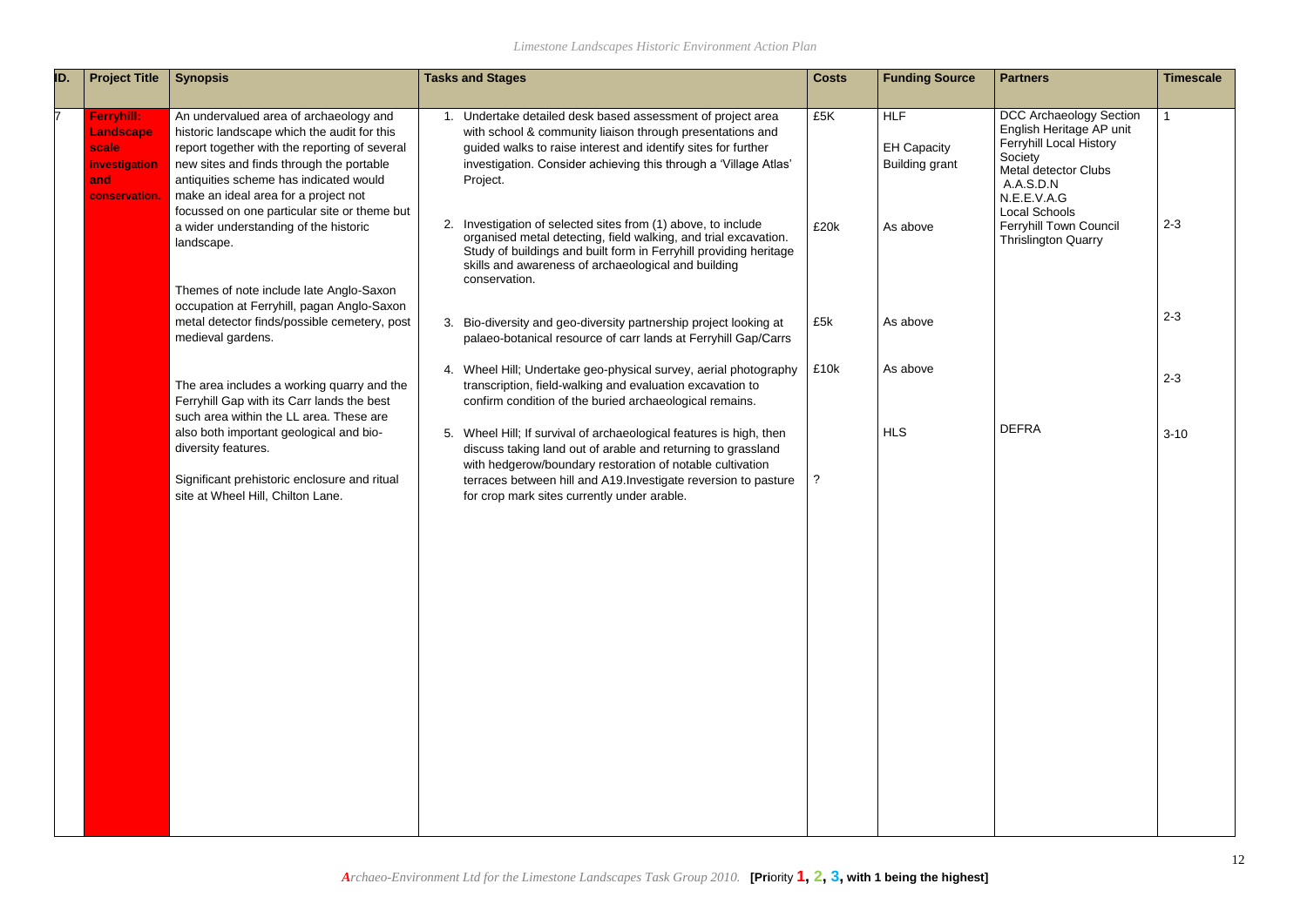| ID. | <b>Project Title</b>                                                                                              | <b>Synopsis</b>                                                                                                                                                                                                                                                                                                                                                                                                                                 | <b>Tasks and Stages</b>                                                                                                                                                                                                                                                                                                                                                                                                                                                                                                                                                                                         | <b>Costs</b>      | <b>Funding Source</b>                                                                         | <b>Partners</b>                                                                                                                                                                                                                                                                   | <b>Timescale</b>              |
|-----|-------------------------------------------------------------------------------------------------------------------|-------------------------------------------------------------------------------------------------------------------------------------------------------------------------------------------------------------------------------------------------------------------------------------------------------------------------------------------------------------------------------------------------------------------------------------------------|-----------------------------------------------------------------------------------------------------------------------------------------------------------------------------------------------------------------------------------------------------------------------------------------------------------------------------------------------------------------------------------------------------------------------------------------------------------------------------------------------------------------------------------------------------------------------------------------------------------------|-------------------|-----------------------------------------------------------------------------------------------|-----------------------------------------------------------------------------------------------------------------------------------------------------------------------------------------------------------------------------------------------------------------------------------|-------------------------------|
| 8   | <b>Anglo-</b><br><b>Saxon</b><br><b>Ecclesiastic</b><br>al Heritage<br>Jarrow-<br><b>Wearmouth;</b><br><b>WHS</b> | Project supporting and working with Durham<br>& Newcastle Universities, Wearmouth-<br>Jarrow WHS project and the Arbeia Society<br>to investigate and explore the estates of<br>Jarrow-Monkwearmouth Anglo-Saxon<br>Monastery.                                                                                                                                                                                                                  | 1. "One Monastery in Two Places: Wearmouth and Jarrow in<br>Their Landscape Context." Encourage and support community<br>involvement and understanding of the project associated with<br>the World Heritage site bid.<br>2. Support OMTP (One Monastery in Two Places) Project<br>Officer/staff to work with communities on the former monastery<br>land to digitise tithe maps and be part of their 'Parish Origins'<br>project .- Similarities with Village Atlas'<br>3. Explore opportunities to participate and support Wearmouth-<br>Jarrow WHS bid and engage local groups in archaeological<br>fieldwork | £5k<br>£8k<br>£5K | HLF, will attract<br>and support<br>partnership funds<br>from OMTP and<br><b>WHS</b> projects | Bede's World<br>Sth Tyneside Council<br><b>Sunderland City Council</b><br>Durham & Newcastle<br>Universities.<br>A.A.S.D.N.<br>Sunderland Antiquarian<br>Soc,<br>Newcastle Society of<br>Antiquaries,<br>Arbeia Society.<br><b>T&amp;W Specialist</b><br><b>Conservation Team</b> | $1 - 2$<br>$1 - 3$<br>$1 - 3$ |
|     | <b>Seaham</b><br><b>St.Marys &amp;</b><br><b>Headland:</b><br>early<br><b>Christian</b><br><b>Heritage</b>        | Both church and neighbouring Early<br>Christian cemetery have been the subject of<br>survey and excavation by Peter Ryder, DCC<br>and Durham Uni. Much of this still requires<br>proper academic synthesised publication.<br>The site continues to stimulate considerable<br>local interest. Work by Sarah Semple of<br>Durham Uni indicates new areas worthy of<br>investigation within the churchyard relating<br>to the pre-conquest church. | 1. Definitive academic and popular publications on Seaham<br>village, church and early Christian community bringing together<br>existing wide range of material.<br>2. Further excavation of features identified by geophysics around<br>the church.                                                                                                                                                                                                                                                                                                                                                            | £5k<br>£5k        | <b>HLF</b><br><b>HLF</b>                                                                      | A.A.S.D.N,<br>Arbeia Society, East<br>Durham Heritage Group<br>Seaham Town Council.<br>St.Mary's Church<br>Seaham Hall Hotel<br>DCC Archaeology section                                                                                                                           | $2 - 3$<br>$1 - 2$            |

| <b>Partners</b>                                                                                                                              | <b>Timescale</b> |
|----------------------------------------------------------------------------------------------------------------------------------------------|------------------|
| Bede's World                                                                                                                                 | $1 - 2$          |
| <b>Sth Tyneside Council</b><br><b>Sunderland City Council</b><br>Durham & Newcastle<br>Universities.<br>A.A.S.D.N,<br>Sunderland Antiquarian | $1 - 3$          |
| Soc.<br>Newcastle Society of<br>Antiquaries,<br>Arbeia Society.<br><b>T&amp;W Specialist</b><br><b>Conservation Team</b>                     | $1 - 3$          |
| A.A.S.D.N,                                                                                                                                   | $2 - 3$          |
| Arbeia Society, East<br>Durham Heritage Group<br>Seaham Town Council.<br>St.Mary's Church<br>Seaham Hall Hotel<br>DCC Archaeology section    | $1 - 2$          |
|                                                                                                                                              |                  |
|                                                                                                                                              |                  |
|                                                                                                                                              |                  |
|                                                                                                                                              |                  |
|                                                                                                                                              |                  |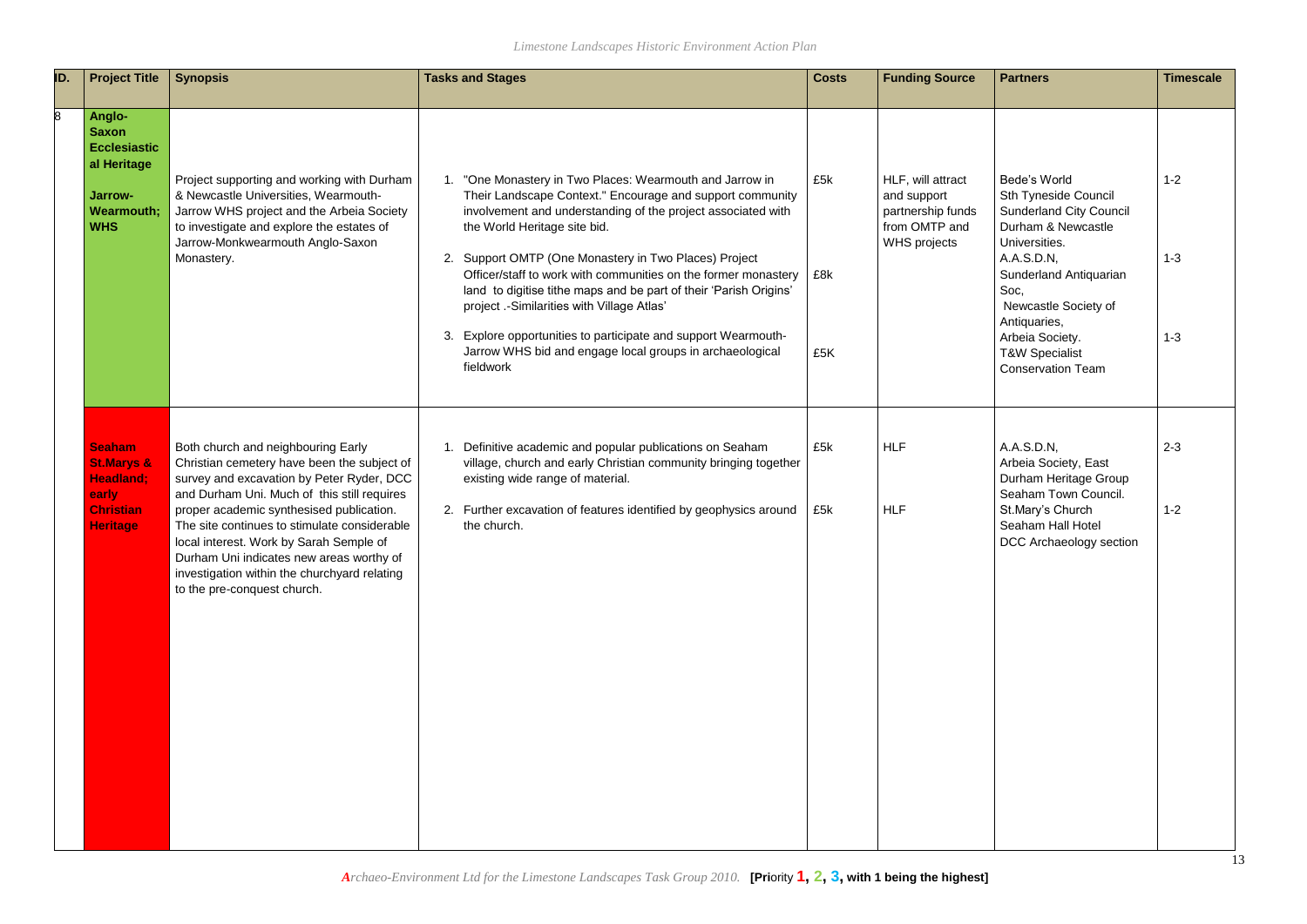| ID.              | <b>Project Title</b>                                                                                       | <b>Synopsis</b>                                                                                                                                                                                                                                                                                                                                                                           | <b>Tasks and Stages</b>                                                                                                                                                                                                                                                                                                                                    | <b>Costs</b>         | <b>Funding Source</b>    | <b>Partners</b>                                                                                               | <b>Timescale</b> |
|------------------|------------------------------------------------------------------------------------------------------------|-------------------------------------------------------------------------------------------------------------------------------------------------------------------------------------------------------------------------------------------------------------------------------------------------------------------------------------------------------------------------------------------|------------------------------------------------------------------------------------------------------------------------------------------------------------------------------------------------------------------------------------------------------------------------------------------------------------------------------------------------------------|----------------------|--------------------------|---------------------------------------------------------------------------------------------------------------|------------------|
| 9                | <b>Bishop</b><br><b>Middleham:</b><br><b>Medieval</b><br><b>Bishop's</b><br>residence,<br>fishponds<br>and | The earthworks of the former Bishop's<br>palace are a scheduled ancient monument<br>and have a good interpretation board. The<br>wider landscape consisting of former<br>medieval fishponds and a deer park, still<br>with a large part of its wall upstanding (but<br>at risk) has little profile and is currently                                                                       | 1. Condition assessment of palace, deer park wall and fishponds.<br>2. Improved access and interpretation, to include self guided<br>circular walk from village around the deer park perimeter via<br>fish ponds and palace site on existing PROW. Interpretation to<br>note other notable local finds including Roman Paterae and<br>Iron-Age glass bead. | £1.5K<br>£3k         | <b>HLF</b><br><b>HLF</b> | Bishop Middleham local<br>History Society.<br><b>Bishop Middleham Parish</b><br>Council.<br>English Heritage. | $2 - 3$          |
|                  | deerpark                                                                                                   | outside the village conservation area.<br>Despite improved care of the site, some<br>agricultural rubbish remains.<br>Access is informal and not well known<br>beyond the village.                                                                                                                                                                                                        | Consider partial restoration of Park Wall and Fish Ponds to<br>include archaeological recording and palaeo-environmental<br>sampling of ponds.                                                                                                                                                                                                             | £50k                 | <b>HLS</b>               | DEFRA.<br>Durham Wildlife Trust.<br><b>DCC Archaeology Section</b>                                            | $2 - 10$         |
| 10 <sub>10</sub> | <b>Old Cassop/</b><br><b>Cassop Vale</b>                                                                   | Old Cassop is a small hamlet designated as<br>a conservation area with a variety of                                                                                                                                                                                                                                                                                                       | Encourage restoration of hedgerows and traditional farm<br>buildings through getting farmer into HLS.                                                                                                                                                                                                                                                      | £5K plus<br>building | <b>HLS</b>               | <b>DEFRA</b>                                                                                                  | $1 - 10$         |
|                  |                                                                                                            | distinctive local buildings. Its prominent<br>setting on the Magnesian Limestone<br>Escarpment amongst an excellent                                                                                                                                                                                                                                                                       | 2. In particular undertake restoration of cart shed identified<br>through local listing project (see also project 2).                                                                                                                                                                                                                                      | £15K                 | <b>HLF/HLS</b>           | Landowner<br>DCC countryside                                                                                  | $1 - 3$          |
|                  |                                                                                                            | enclosure hedgerow system which contains<br>rig and furrow and other agricultural<br>earthwork features make it a potential                                                                                                                                                                                                                                                               | Provide interpretation to encourage visitors to Cassop Vale<br>3.<br>LNR to walk on an existing PROW loop via Old Cassop.                                                                                                                                                                                                                                  | £2.5K                | <b>HLF</b>               | <b>DCC Archaeology Section</b>                                                                                | $1 - 3$          |
|                  |                                                                                                            | exemplar of a Magnesian Limestone<br>farming hamlet.<br>Field system and traditional farm buildings<br>are falling into disrepair due to changed<br>priorities and economics of modern farming.<br>Neighbouring Cassop Vale is a local nature<br>reserve and contains evidence for earlier<br>land use and quarrying, but currently has<br>little mention of historic environment issues. | 4. Work with LNR to interpret historic features in addition to bio<br>and geo-diversity to provide an holistic understanding of the<br>landscape.                                                                                                                                                                                                          |                      | Strategic                | <b>DCC Conservation Officer</b>                                                                               | $1 - 3$          |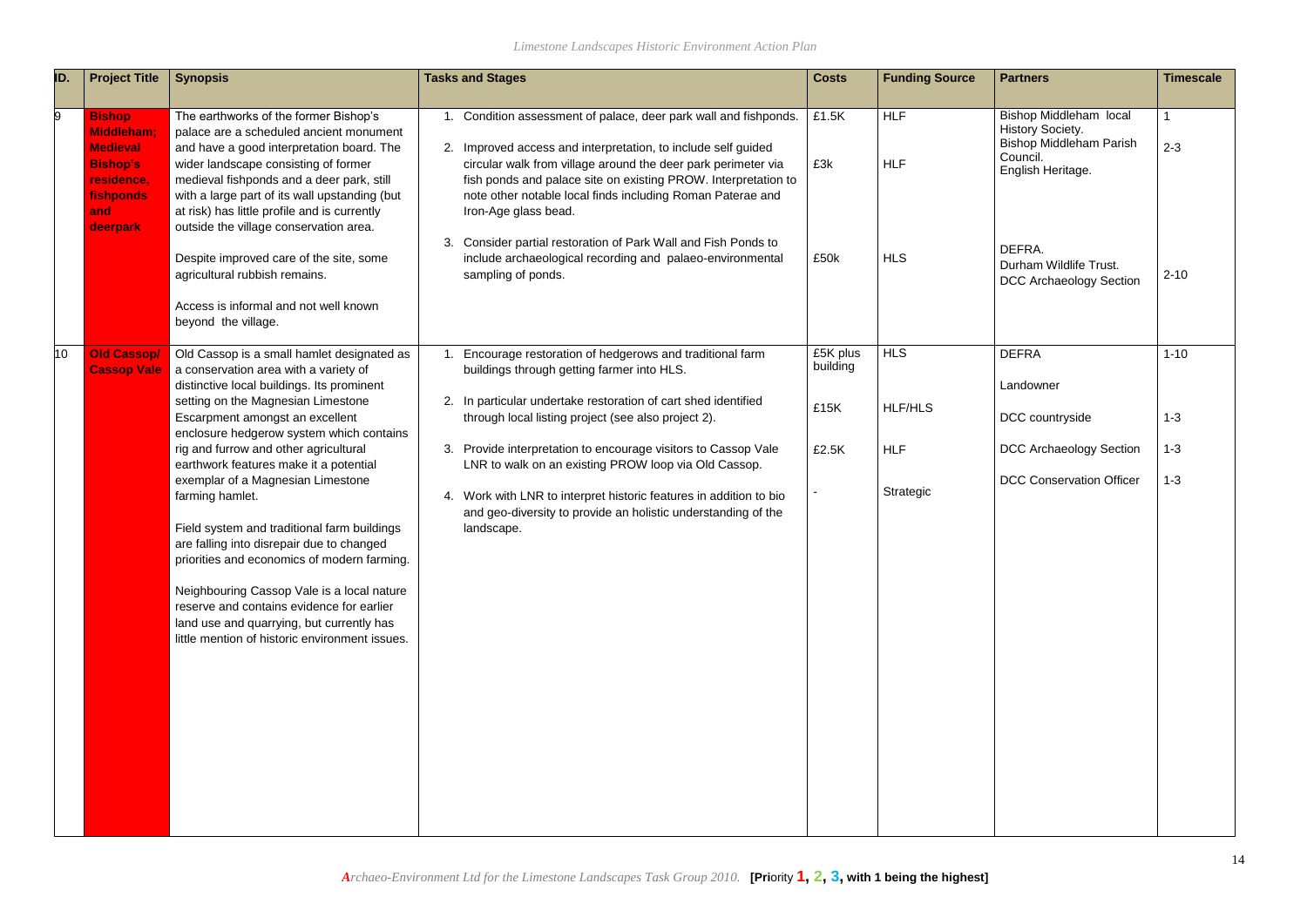| ID. | <b>Project Title</b>                                                                  | <b>Synopsis</b>                                                                                                                                                                                                                                                                                                                                                                                                                                                                                                                           | <b>Tasks and Stages</b>                                                                                                                                                                                                                                                                                                                                                                                                               | <b>Costs</b> | <b>Funding Source</b>                                                                                                                                                                                  | <b>Partners</b>                                                                                 | <b>Timescale</b>    |
|-----|---------------------------------------------------------------------------------------|-------------------------------------------------------------------------------------------------------------------------------------------------------------------------------------------------------------------------------------------------------------------------------------------------------------------------------------------------------------------------------------------------------------------------------------------------------------------------------------------------------------------------------------------|---------------------------------------------------------------------------------------------------------------------------------------------------------------------------------------------------------------------------------------------------------------------------------------------------------------------------------------------------------------------------------------------------------------------------------------|--------------|--------------------------------------------------------------------------------------------------------------------------------------------------------------------------------------------------------|-------------------------------------------------------------------------------------------------|---------------------|
| 11  | Garmondsway<br>to Coxhoe;<br>medieval<br>land use,<br>deserted<br><b>villages and</b> | The LL project area is particularly rich in the<br>remains of deserted medieval villages of<br>which 8 are in whole or part scheduled<br>ancient monuments, there is currently no<br>specific on-site interpretation of any such<br>site.                                                                                                                                                                                                                                                                                                 | 1. Use material from well investigated DMV sites across the area<br>to provide interpretation of Garmondsway DMV and Coxhoe<br>Hall along existing PROWs, with leaflet/signage.<br>2. Provide an opportunity for additional interpretation of Raisby<br>Quarry with a viewing platform                                                                                                                                                | £5K<br>£2K   | <b>HLF</b><br><b>Raisby Quarry</b>                                                                                                                                                                     | DCC archaeology, Estates<br>and Countryside.<br><b>Raisby Quarry</b><br>Landowners              | $1 - 3$             |
|     | the passing<br>of industry.                                                           | Several such village sites have been lost in<br>the last 50 years, some such as Grindon,<br>ploughed away with no record, others such<br>as Thrislington recorded in extreme detail<br>before quarrying.                                                                                                                                                                                                                                                                                                                                  | 3. Restore, interpret and manage Kelloe Bank railway bridge, and<br>Raisby Hill 19 <sup>th</sup> C lime kilns (LL local list) as part of signed<br>path (see also project 2).<br>4. Include story behind Coxhoe Hall within interpretation; from the                                                                                                                                                                                  | £30K         | HLF/DCC/Raisby<br>Quarry                                                                                                                                                                               | <b>English Heritage</b>                                                                         | $1 - 3$<br>$1 - 3$  |
|     |                                                                                       | Garmondsway is an exceptionally well<br>preserved and defined site, while Coxhoe<br>Hall and Coxhoe East House provide further<br>DMV earthworks, and the ruins of the manor<br>house associated with Elizabeth Barrett-<br>Browning (in the ownership of DCC). Both<br>Garmondsway and Coxhoe East House are<br>scheduled ancient monuments. The<br>surrounding landscape also contains non-<br>protected but excellent examples of rig &<br>furrow and a minor designed landscape in<br>front of Coxhoe Hall with a particular circular | home of Poets, to demolition by the Coal Board. Making use of<br>several years of research and excavation by Durham City and<br>County Councils.<br>5. Investigate restoration of Coxhoe Hall walled garden as a<br>community allotment/garden project.                                                                                                                                                                               | £2K<br>£30K  | Several grant<br>schemes currently<br>available for<br>allotment schemes,<br>including initiative<br>by the National<br>Trust which may<br>provide a<br>model/advice                                   |                                                                                                 | $1 - 3$<br>$1 - 10$ |
|     |                                                                                       | plantation.<br>Use of existing PROWs, and some small<br>arrangements with Raisby Quarry will<br>provide an excellent circular route and bring<br>access to Kelloe Bank railway bridge and<br>Raisby Hill Limekilns (both identified in the<br>LL Local List), and an opportunity for a<br>viewing platform for the working quarry.                                                                                                                                                                                                        | 6. Seek to conserve historic landscape features around hall<br>including notable rig and furrow, and circular eye catcher<br>plantation to the south.                                                                                                                                                                                                                                                                                 |              |                                                                                                                                                                                                        |                                                                                                 |                     |
|     |                                                                                       | The Raisby Hill lime kilns and their proximity<br>to the working quarry also provide an<br>exciting opportunity to undertake<br>demonstration lime burns to demonstrate a<br>heritage skill, provide a very visible and<br>exciting                                                                                                                                                                                                                                                                                                       | 7. As part of consolidation/restoration of the kilns bring one pot<br>(out of 4) back into use for demonstration lime burns to<br>promote heritage skills and produce a 'local' saleable product<br>for the manufacture of lime mortar. A study will be required into<br>the viability of the project both at this site and regarding the<br>hydraulic qualities of the Magnesian limestone to produce a<br>quality building product. | £5K          | <b>HLF/Raisby</b><br>Quarry.<br>Fee for viability<br>study and initial<br>trial burns if<br>structure is judged<br>robust enough.<br>Commercial<br>development<br>further will need<br>careful costing | Raisby Quarry, VAR lime<br>Burning Group, North East<br>Civic trust Heritage Skills<br>project. | $1 - 3$             |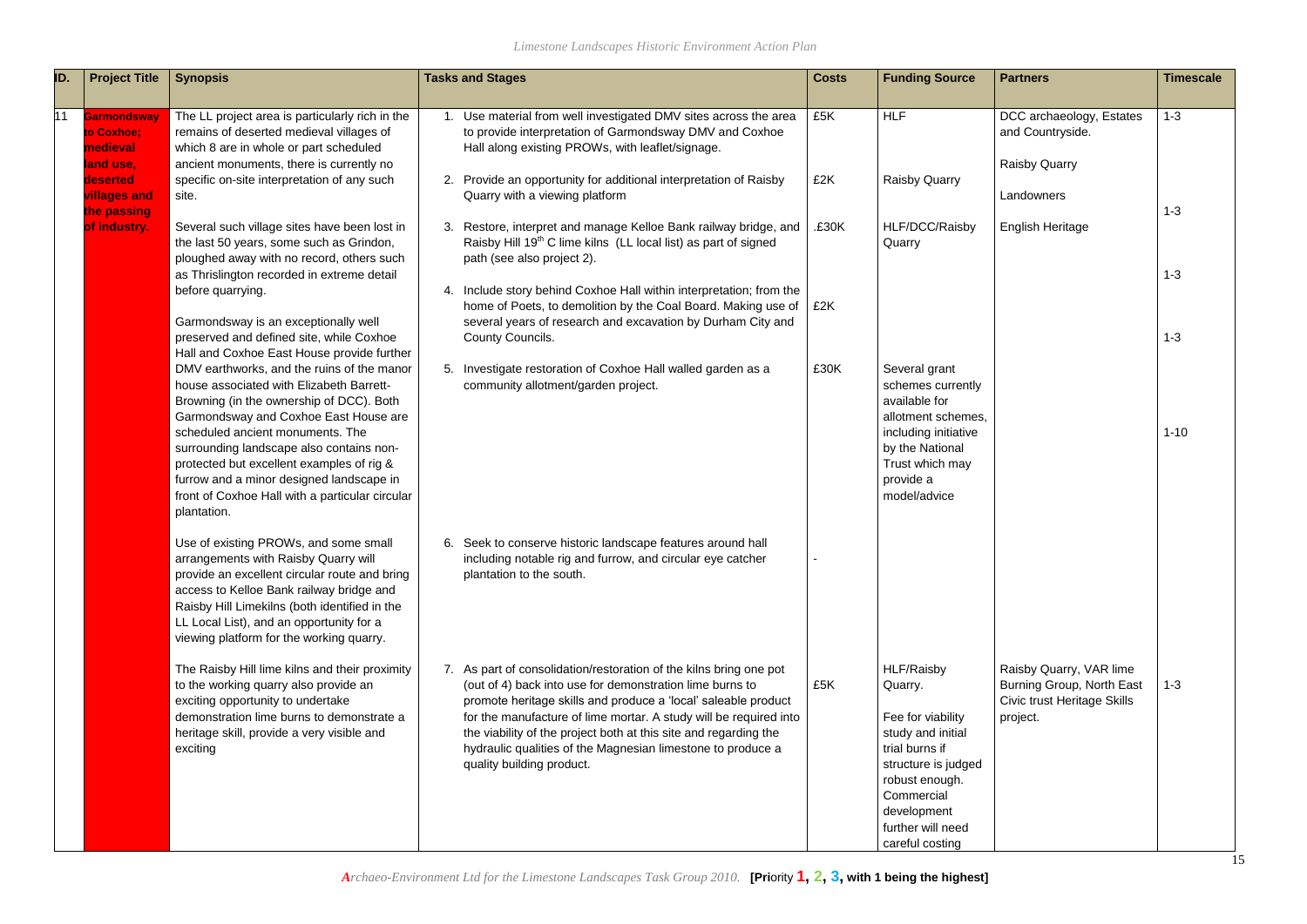| ID. | <b>Project Title</b>                                                                                    | <b>Synopsis</b>                                                                                                                                                                                                                                                                                                                                                                                                                                                                                                                                  | <b>Tasks and Stages</b>                                                                                                                                                                                                                                                                                                                                                                           | <b>Costs</b>                 | <b>Funding Source</b>                                                                  | <b>Partners</b>                                                                                                                        | <b>Timescale</b>               |
|-----|---------------------------------------------------------------------------------------------------------|--------------------------------------------------------------------------------------------------------------------------------------------------------------------------------------------------------------------------------------------------------------------------------------------------------------------------------------------------------------------------------------------------------------------------------------------------------------------------------------------------------------------------------------------------|---------------------------------------------------------------------------------------------------------------------------------------------------------------------------------------------------------------------------------------------------------------------------------------------------------------------------------------------------------------------------------------------------|------------------------------|----------------------------------------------------------------------------------------|----------------------------------------------------------------------------------------------------------------------------------------|--------------------------------|
| 12  | <b>Ludworth</b><br>Tower:<br>medieval<br>fortified<br>tower,<br>village and<br>water mill<br>earthworks | One of only two extant medieval<br>fortifications in the LL area and a scheduled<br>ancient monument (& listed building). The<br>Site is a major landscape feature in addition<br>to being an historic monument. Clearly built<br>of Magnesian Limestone with local<br>sandstone quoins and dressings. The tower<br>also has close associations with earthwork<br>remains of the probable medieval village of<br>Ludworth and water mill on the opposite<br>(south) side of the road alongside the<br>Shadforth Beck. Ludworth Village is a post | Condition assessment and conservation management<br>statement for tower to ensure long term maintenance by DCC<br>Estates.<br>2. Undertake survey, conservation and access/interpretation to<br>earthwork remains alongside Shadforth Beck.<br>3. Consider land purchase of land by beck for dual<br>archaeological/ecological value.<br>4. Restoration of historic hedge banks around the Tower. | £2.5K<br>£10K<br>£10K<br>£2K | <b>DCC</b> Estates<br><b>HLF</b><br><b>HLF</b><br><b>HLS</b>                           | <b>DCC</b> Estates.<br><b>Ludworth Community</b><br>Association<br><b>English Heritage</b><br>DCC Archaeology<br>Durham Wildlife trust | $1 - 3$<br>$1 - 3$<br>$1 - 10$ |
|     |                                                                                                         | medieval colliery village but has<br>demonstrated a clear interest in its heritage<br>with an LHI award                                                                                                                                                                                                                                                                                                                                                                                                                                          |                                                                                                                                                                                                                                                                                                                                                                                                   |                              |                                                                                        |                                                                                                                                        |                                |
| 13  | <b>Dalden</b><br><b>Tower and</b><br><b>Dalton-le-</b><br><b>Dale</b>                                   | Dalden Tower is one of only two medieval<br>fortifications in the LL area. It was<br>excavated in the 1980's by the late Denis<br>Coggins of the Bowes Museum, who                                                                                                                                                                                                                                                                                                                                                                               | Condition assessment and conservation management<br>statement for Dalden Tower to ensure long term maintenance<br>by DCC estates.                                                                                                                                                                                                                                                                 | £2K                          | <b>DCC</b> Estates                                                                     | DCC.<br><b>English Heritage</b>                                                                                                        | $1 - 3$                        |
|     | <b>Church:</b><br>medieval<br>secular and                                                               | completed considerable research but never<br>produced a finished report or publication.<br>The archive including an important                                                                                                                                                                                                                                                                                                                                                                                                                    | 2. Remove or reduce wall and tree height between tower and<br>road to re-establish prominence in the landscape.                                                                                                                                                                                                                                                                                   | £5K                          | <b>DCC Estates/HLF</b>                                                                 |                                                                                                                                        | $1 - 3$                        |
|     | ecclesiastic<br>al power                                                                                | assemblage of 16-17 <sup>th</sup> century imported<br>pottery is held at the Bowes Museum                                                                                                                                                                                                                                                                                                                                                                                                                                                        | 3. Provide new interpretation and signed walking route between<br>Tower and church providing an opportunity to present the dual<br>centres of medieval power as part of a wider landscape.                                                                                                                                                                                                        | £5K                          | <b>HLF</b>                                                                             |                                                                                                                                        | $1 - 3$                        |
|     |                                                                                                         | St. Andrew's church a short walk away at<br>Dalton-le Dale has Anglo-Saxon origins,<br>sitting within a circular churchyard and<br>having built into its largely 12 <sup>th</sup> century<br>fabric an Anglo-Saxon 8-9 <sup>th</sup> century cross<br>and later sundial. Dalton-le-Dale formed<br>part of the estates of Jarrow-<br>Monkwearmouth in AD 930.                                                                                                                                                                                     | 4. Reassess the excavation archive held by the Bowes Museum<br>and publish.                                                                                                                                                                                                                                                                                                                       | £5K                          | English Heritage.<br><b>Council for British</b><br>Archaeology.<br><b>Bowes Museum</b> |                                                                                                                                        | $1 - 3$                        |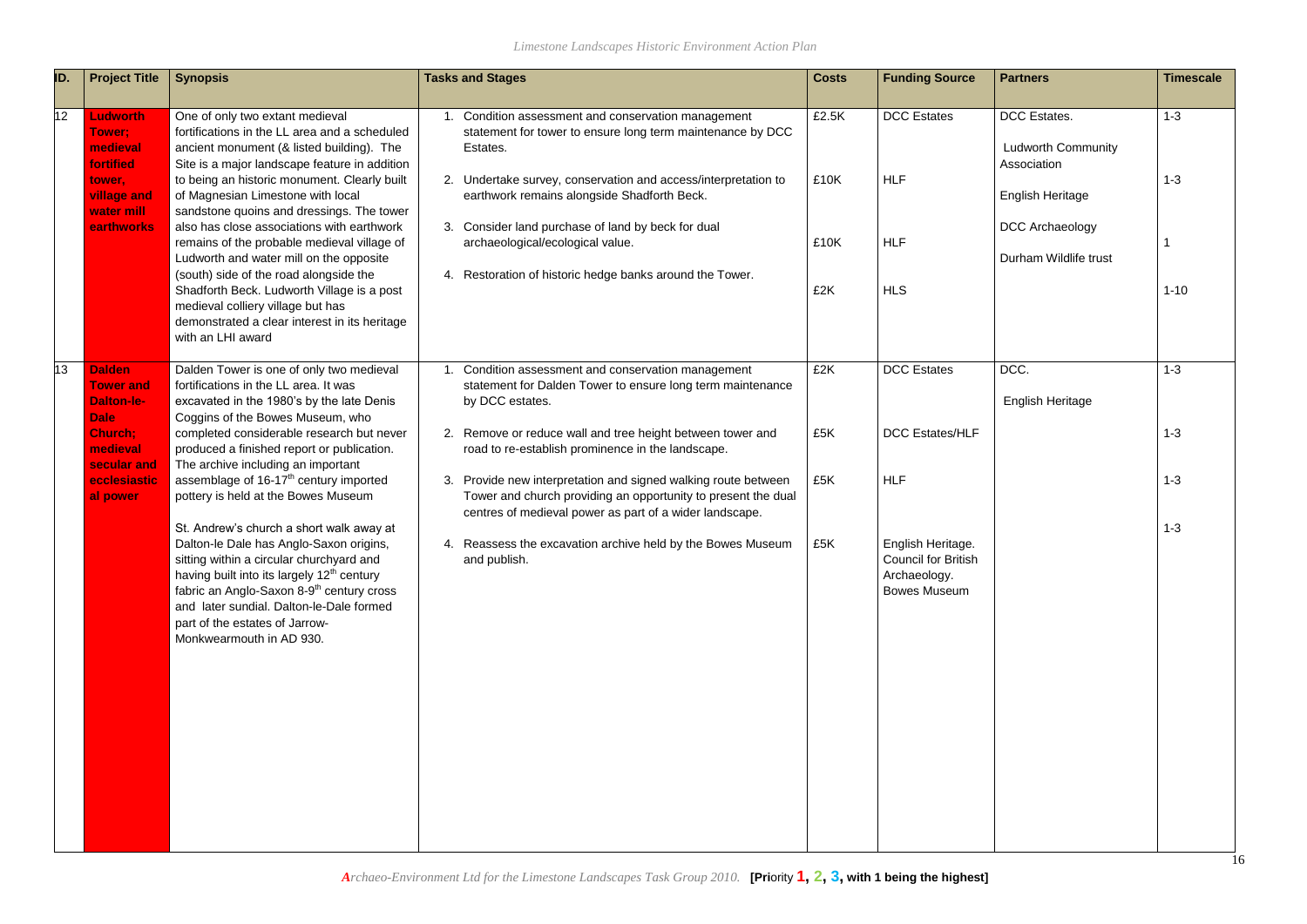|   | <b>Partners</b>                                    | <b>Timescale</b> |
|---|----------------------------------------------------|------------------|
|   | Tees Archaeology                                   | 1                |
|   | Elwick School                                      |                  |
|   | <b>Elwick Parish Council</b>                       |                  |
|   |                                                    |                  |
|   |                                                    |                  |
|   |                                                    |                  |
|   |                                                    |                  |
|   |                                                    |                  |
|   |                                                    |                  |
|   |                                                    |                  |
|   |                                                    |                  |
|   |                                                    |                  |
|   |                                                    |                  |
|   |                                                    |                  |
|   |                                                    |                  |
|   |                                                    |                  |
|   |                                                    |                  |
|   | Numerous depending on<br>which villages are chosen | $2 - 3$          |
|   |                                                    |                  |
|   |                                                    |                  |
| I |                                                    |                  |
|   |                                                    |                  |
|   |                                                    |                  |
|   |                                                    |                  |

| ID. | <b>Project Title</b>                                     | <b>Synopsis</b>                                                                                                                                                                                                                                                                                                                                                                                                                                                                                                                                                                                                                                                                                                                              | <b>Tasks and Stages</b>                                                                                                                                                                                                                                                                                                                                                                                                                                                                                                                                                                                                                                                                                                                                                                                                                                                                                                                                                                                                                                                             | <b>Costs</b> | <b>Funding Source</b>                                                   | <b>Partners</b>                                                                 | <b>Timescale</b> |
|-----|----------------------------------------------------------|----------------------------------------------------------------------------------------------------------------------------------------------------------------------------------------------------------------------------------------------------------------------------------------------------------------------------------------------------------------------------------------------------------------------------------------------------------------------------------------------------------------------------------------------------------------------------------------------------------------------------------------------------------------------------------------------------------------------------------------------|-------------------------------------------------------------------------------------------------------------------------------------------------------------------------------------------------------------------------------------------------------------------------------------------------------------------------------------------------------------------------------------------------------------------------------------------------------------------------------------------------------------------------------------------------------------------------------------------------------------------------------------------------------------------------------------------------------------------------------------------------------------------------------------------------------------------------------------------------------------------------------------------------------------------------------------------------------------------------------------------------------------------------------------------------------------------------------------|--------------|-------------------------------------------------------------------------|---------------------------------------------------------------------------------|------------------|
| 14  | <b>Elwick</b><br><b>Village:</b><br><b>Village Atlas</b> | Elwick is a village of some considerable<br>antiquity with pre Norman Conquest origins<br>including Anglo-Saxon sculptured stones<br>built into the 12 <sup>th</sup> century church of St.<br>Peter. The village has a number of listed<br>buildings largely of 18 <sup>th/</sup> and 19 <sup>th</sup> century<br>date. The Rector of the village in 1661 was<br>John Cosin who after the Restoration<br>became Bishop of Durham and of<br>considerable fame for his church restoration<br>and distinctive carved wood work. To the<br>south of the village is a fine preserved<br>tower windmill.<br>The surrounding area is rich in<br>archaeological remains including a recent<br>find of a substantial Bronze-Age hoard to<br>the west. | Provide specialist help to work with the people of Elwick to<br>produce a Village Atlas.<br>The Village Atlas is an adaptable process which will teach<br>people how to research and interpret information from primary<br>and secondary sources to upstanding physical remains by<br>bringing together all the known historical information on the<br>village and supplementing this with some field survey.<br>The finished product is a publication which can then be used to<br>inform people about the village, help guide planning matters<br>and identify further projects on themes or sites which have<br>stimulated the interest of the community and which can be<br>developed with support from the LL Partnership.                                                                                                                                                                                                                                                                                                                                                     | £8K          | <b>HLF</b>                                                              | <b>Tees Archaeology</b><br><b>Elwick School</b><br><b>Elwick Parish Council</b> |                  |
| 15  | <b>Village Atlas</b><br><b>Programme</b>                 | Village Atlas programme to follow on from<br>Elwick (project 14 above)                                                                                                                                                                                                                                                                                                                                                                                                                                                                                                                                                                                                                                                                       | Several villages in the LL area have produced parish plans or<br>village design statements to cover a range of topics about their<br>local environment. Similarly there are a number of villages who<br>have through lottery funding produced booklets or studies on<br>the history of their village. These are all to varying formats and<br>quality and scope.<br>2. The Village Atlas format as successfully developed by the<br>Northumberland National Park allows communities to<br>investigate their heritage (and indeed any other environmental<br>issue) and then propose further work based on their own<br>needs and aspirations while being supported by professional<br>specialists.<br>3. The village atlas initiative has the ability to meet all 4 stated<br>objectives of the project as described in section 4.0.<br>4. 3 Village Atlas Projects to be supported by LL HLF landscape<br>Partnership funding.<br>5. Ensure any documents produced complement and integrate<br>with planning policies and other documents such as<br>conservation area appraisals. | £24K         | <b>HLF</b><br><b>LPA Conservation</b><br>and archaeological<br>officers | Numerous depending on<br>which villages are chosen                              | $2 - 3$          |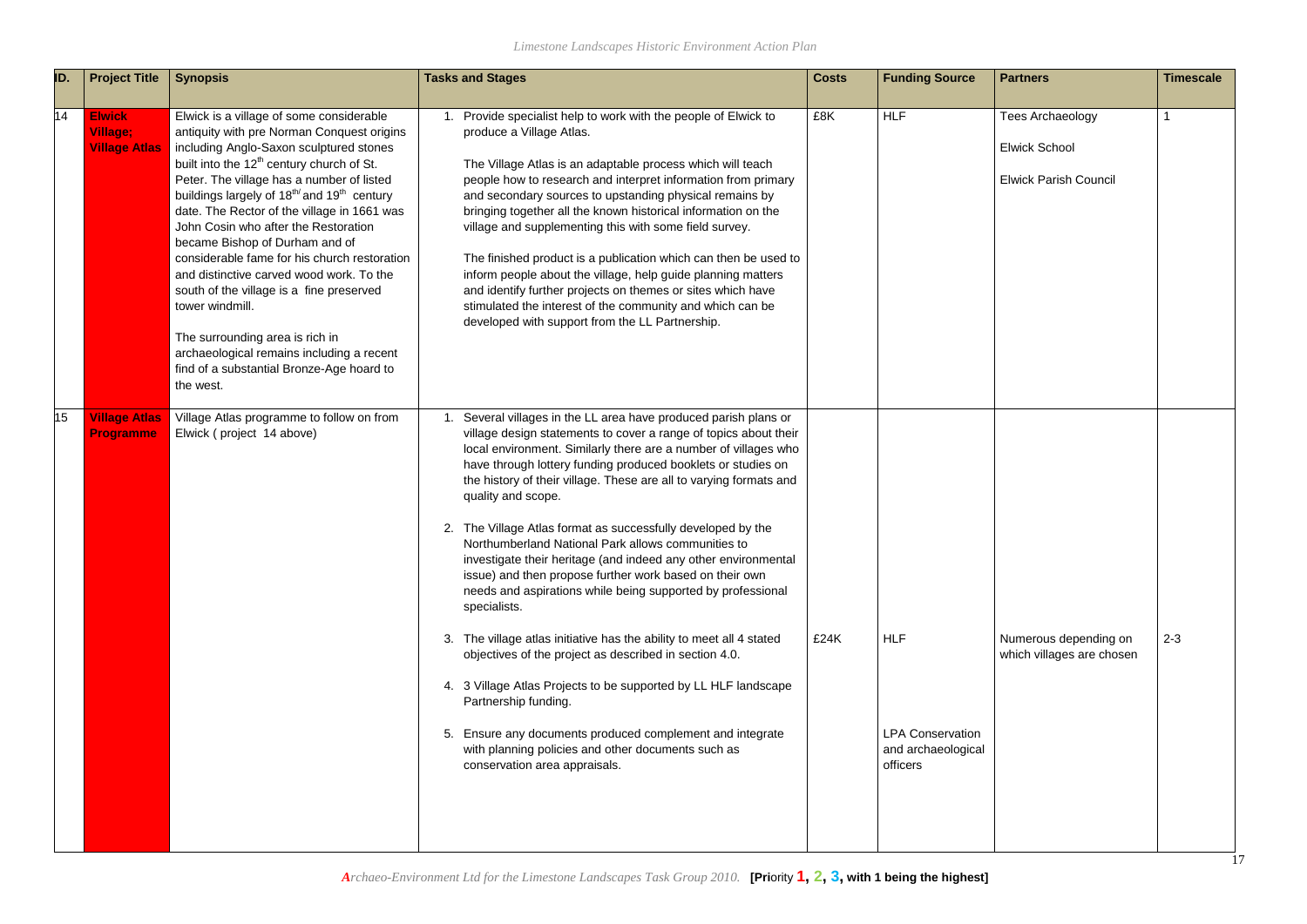| ID. | <b>Project Title</b>                                                                                                                                   | <b>Synopsis</b>                                                                                                                                                                                                                                                                                                                                                                                                                                                                                                                                                                    | <b>Tasks and Stages</b>                                                                                                                                                                                                                                                                                                                                                                                                                                                                                                                         | <b>Costs</b>        | <b>Funding Source</b>                                                | <b>Partners</b>                                                                                                                              | <b>Timescale</b>               |
|-----|--------------------------------------------------------------------------------------------------------------------------------------------------------|------------------------------------------------------------------------------------------------------------------------------------------------------------------------------------------------------------------------------------------------------------------------------------------------------------------------------------------------------------------------------------------------------------------------------------------------------------------------------------------------------------------------------------------------------------------------------------|-------------------------------------------------------------------------------------------------------------------------------------------------------------------------------------------------------------------------------------------------------------------------------------------------------------------------------------------------------------------------------------------------------------------------------------------------------------------------------------------------------------------------------------------------|---------------------|----------------------------------------------------------------------|----------------------------------------------------------------------------------------------------------------------------------------------|--------------------------------|
| 16  | St.Mary's<br><b>Monk</b><br><b>Hesledon; A</b><br>lost<br><b>Church?</b><br><b>Early</b><br><b>Christian</b><br>heritage and<br>agricultural<br>change | Monk Hesledon is a small rural hamlet<br>between Hartlepool and Peterlee and about<br>3KM from the coast. It contains the<br>earthwork remains of a shrunken medieval<br>village and is now composed of a single<br>large farm and a scatter of houses.<br>On the south side of the hamlet adjoining<br>the deep sided and wooded Hesleden Dene<br>is the site of Monk Hesledon Church, sadly<br>demolished in the 1960's.<br>The Dene is one of a number which<br>Hartlepool Borough Council are leading a<br>project on to improve access and<br>interpretation.                 | 1. Condition assessment and conservation management<br>statement for Churchyard to ensure long term maintenance by<br>DCC estates.<br>2. New improved access and interpretation.<br>3. Making safe of monuments.<br>4. Possibility of a community archaeological excavation on the   £10K<br>site of the demolished church; consider inviting Time Team.<br>5. Tie in with access to the coastal denes project being run by<br>Hartlepool Borough Council                                                                                       | £1K<br>£2.5K<br>£5K | <b>DCC</b> Estates<br><b>HLF</b><br><b>DCC</b> Estates<br><b>HLF</b> | <b>DCC</b><br>8 1<br>Archaeology<br><b>Conservation Teams.</b><br><b>Tees Archaeology Society</b><br>A.A.S.D.N<br>Hartlepool Borough Council | $2 - 3$<br>$2 - 10$<br>$2 - 3$ |
| 17  | <b>Westerton</b><br><b>Hill: High</b><br>point and<br>observatory                                                                                      | Westerton is a characterful Limestone<br>Landscape village and has the privilege of<br>being the East Durham Magnesian<br>Limestone's highest point above sea level.<br>Upon this is built the $18th$ century<br>observatory of Thomas Wright (1711-1786)<br>a scientist and renaissance man of<br>international repute. The tower although a<br>listed building (Grade II) is in poor condition<br>and should be considered as 'at risk'. There<br>is no access to the tower (the door is walled<br>up) and there is very limited interpretation.                                 | Prepare costed conservation management plan and scheme of   £5K<br>works for the tower<br>2. Initiate repair works to include internal access and new E25K<br>stair/viewing platform (for occasional open day use)<br>3. Provide improved on-site interpretation.<br>4. Site will be a key point on the Permian Way (project 1)                                                                                                                                                                                                                 | £2.5K               | <b>HLF</b>                                                           | <b>DCC Conservation</b><br>Physics<br>Department<br><b>Durham University</b><br><b>Westerton Parish Council</b><br><b>English Heritage</b>   | $1 - 3$                        |
| 18  | <b>Hawthorn</b><br>Dene &<br><b>Beacon Hill</b>                                                                                                        | Hawthorn Dene leading from the village of<br>Hawthorn (conservation area) down to the<br>beach at Hawthorn Hive is a singular high<br>quality landscape containing features of a<br>number of historic periods. Extension of the<br>area to include the National Trust estate of<br>Beacon Hill to the south enhances this<br>opportunity considerably.<br>It provides from existing PROW's a number<br>of opportunities to tell the story of the history<br>of the coast from prehistoric times to the<br>present day within a broader understanding<br>of bio and geo-diversity. | Self guided trail leaflets with subtle marker posts to provide a<br>walk through time explaining the history of the coast and<br>heritage features along the route from prehistoric hunter-<br>gatherer communities through medieval and later agriculture to<br>quarries, limekilns, mills, designed landscapes and pleasure<br>gardens of the 18/19 <sup>th</sup> centuries and World War II coastal<br>defence.<br>2. Consolidate iconic limekiln at mouth of Hawthorn Dene (south<br>side)<br>3. Maintain renown snowdrop plantings of dene | £5K<br>£25K         | <b>HLF</b><br><b>HLF</b>                                             | DCC Archaeology<br><b>National Trust</b><br>Durham Wildlife Trust                                                                            | $1 - 3$<br>$1 - 3$             |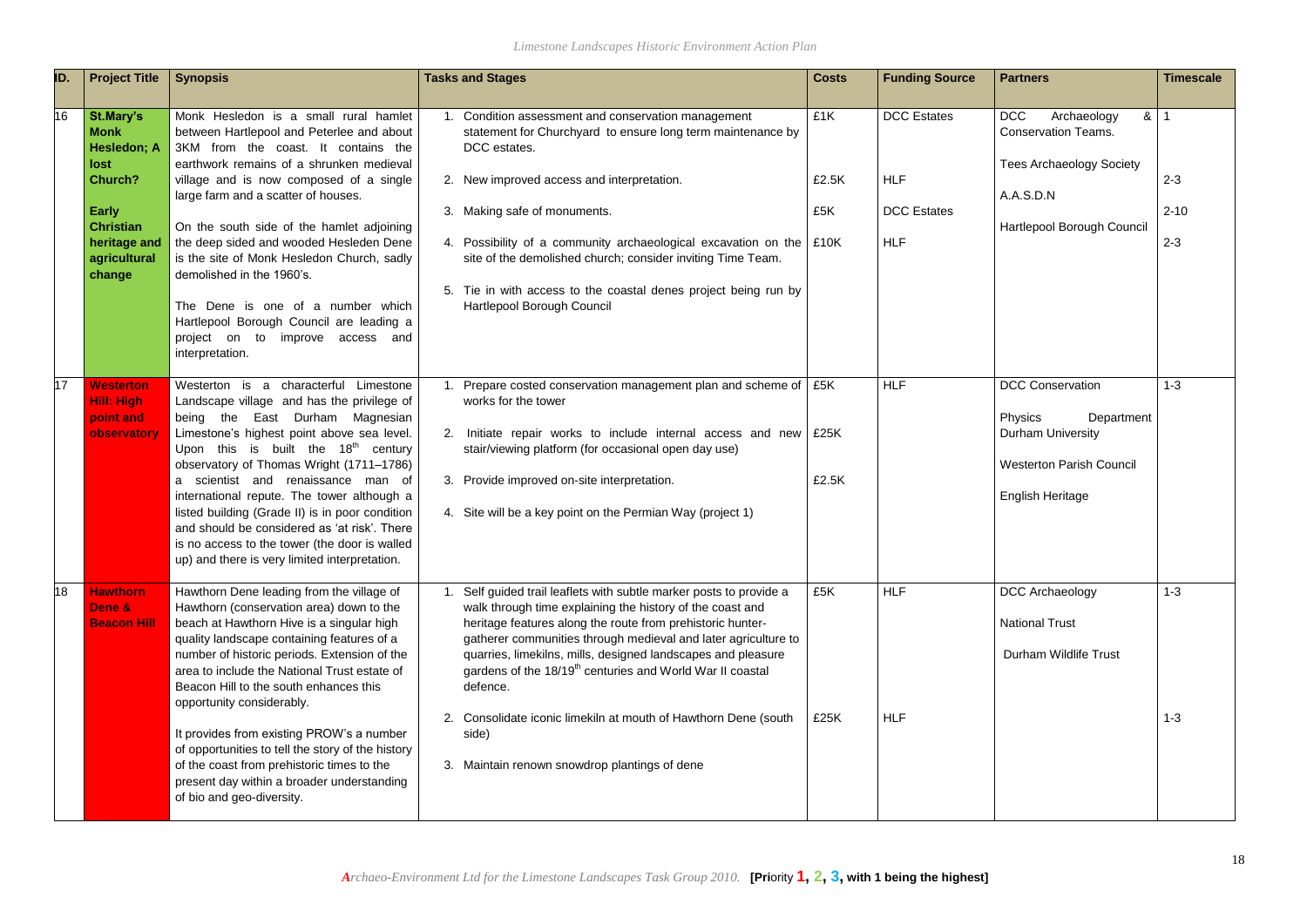| ID. | <b>Project Title</b>                  | <b>Synopsis</b>                                                                                                                                                                                                                                                                                                                                                                                                                                                                                                                                                                                                                                                                       | <b>Tasks and Stages</b>                                                                                                                                                                                                                                                                                                                                                                                                                                                                                                                                                                                                                               | <b>Costs</b>      | <b>Funding Source</b>                                                                                                                                           | <b>Partners</b>                                                                                          | <b>Timescale</b> |
|-----|---------------------------------------|---------------------------------------------------------------------------------------------------------------------------------------------------------------------------------------------------------------------------------------------------------------------------------------------------------------------------------------------------------------------------------------------------------------------------------------------------------------------------------------------------------------------------------------------------------------------------------------------------------------------------------------------------------------------------------------|-------------------------------------------------------------------------------------------------------------------------------------------------------------------------------------------------------------------------------------------------------------------------------------------------------------------------------------------------------------------------------------------------------------------------------------------------------------------------------------------------------------------------------------------------------------------------------------------------------------------------------------------------------|-------------------|-----------------------------------------------------------------------------------------------------------------------------------------------------------------|----------------------------------------------------------------------------------------------------------|------------------|
| 19  | <b>Castle Eden</b><br><b>Dene</b>     | Today a National Nature Reserve, but in the<br>late 18 <sup>th</sup> and 19 <sup>th</sup> centuries together with<br>The Castle (listed building Grade II*) and<br>estate village and church, this landscape<br>was at the cutting edge of fashion as a<br>gothick revival house and picturesque<br>landscape.<br>The Castle and its immediate surroundings<br>have additional historical significance as the<br>site of a medieval village and also the<br>location of a notable Anglo-Saxon find the<br>Castle Eden Claw Beaker, a 5 <sup>th</sup> century<br>glass vessel from the Rhineland dug up in<br>1775 as part of a pagan Anglian burial and<br>now in the British Museum. | 1. Improve existing interpretation to provide visitors with<br>understanding of the historic landscape and the cultural<br>movements of the 18 <sup>th</sup> century Gothick and picturesque in<br>complementary way with bio and geo-diversity interests.<br>2. Review Conservation Management Plan for the Dene and<br>ensure this has a balanced profile of interests and $\frac{1}{2}$ £3K<br>consideration of the historic environment.                                                                                                                                                                                                          | £5K               | Note not eligible for<br><b>HLF</b><br>landscape<br>partnership funding                                                                                         | <b>Natural England</b><br>DCC Archaeology<br>English Heritage<br>Northumbria Gardens Trust               | $1-5$            |
| 20  | Windlestone<br><b>Hall &amp; Park</b> | Windlestone Hall and Park is one of the few<br>significant large country houses and<br>designed landscapes within the LL study<br>area. The house is Grade II* listed, and the<br>Park is included on the English Heritage<br>register of Historic Parks and gardens.<br>Windlestone Hall has close associations<br>with the Eden family and in particular Sir<br>Anthony Eden, former Prime Minister.<br>The house, a former school is now disused<br>and is for sale by its current owner Durham<br>County Council. The condition of the house<br>and Clock tower/stable in particular are<br>causing concern and have been placed on<br>the Buildings At Risk Register.            | Ensure Buildings At Risk issues are addressed for the main<br>hall, and that any new proposed development conforms to<br>planning documents.<br>2. Identify ownership and promote rescue package for Palladian<br>gatehouse currently 'at risk'<br>3. Secure permissive foot path access through the park on a<br>route based upon 19 <sup>th</sup> century intentions of experiencing the<br>designed landscape along by the lakes.<br>4. Investigate lake restoration, commission study to confirm<br>costs<br>5. Produce management plan for the historic parkland as a<br>separate but related objective to the house and curtilage<br>buildings. | £5K<br>£2K<br>£3K | Note not eligible for<br><b>HLF</b> landscape<br>partnership funding<br>LL Core Team<br>Separate HLF<br>application or HLS<br>scheme<br>Landowner/DEFRA<br>/HLF | Landowners<br>Natural England<br>DCC Archaeology<br><b>English Heritage</b><br>Northumbria Gardens Trust | $1 - 10$         |

| <b>Partners</b>           | <b>Timescale</b> |
|---------------------------|------------------|
| Natural England           | $1 - 5$          |
| DCC Archaeology           |                  |
| English Heritage          |                  |
| Northumbria Gardens Trust |                  |
|                           |                  |
|                           |                  |
|                           |                  |
|                           |                  |
| Landowners                | $1 - 10$         |
| Natural England           |                  |
| DCC Archaeology           |                  |
| English Heritage          |                  |
| Northumbria Gardens Trust |                  |
|                           |                  |
|                           |                  |
|                           |                  |
|                           |                  |
|                           |                  |
|                           |                  |
|                           |                  |
|                           |                  |
|                           |                  |
|                           |                  |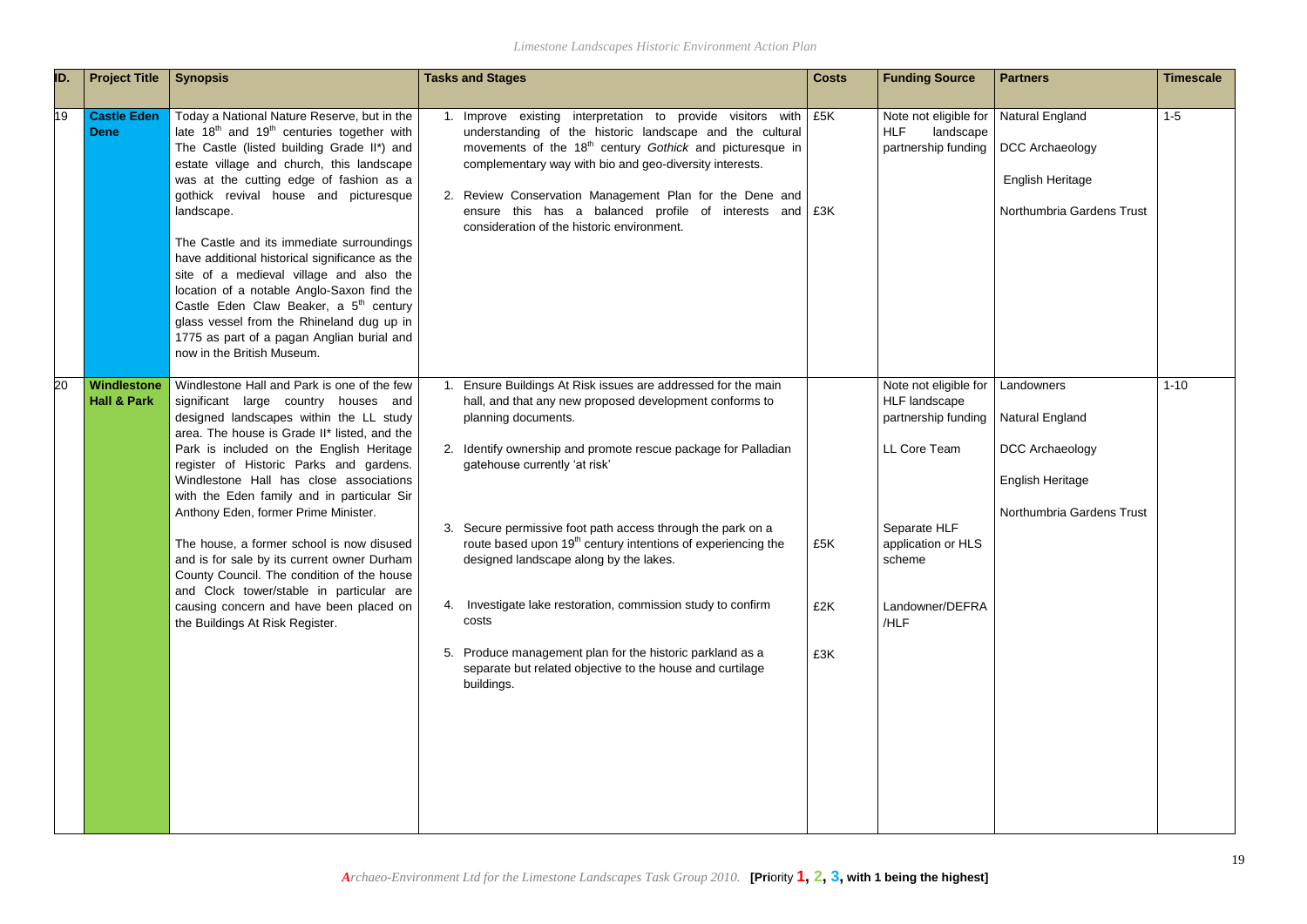| ID. | <b>Project Title</b>                                                                                     | <b>Synopsis</b>                                                                                                                                                                                                                                                                                                                                                                         | <b>Tasks and Stages</b>                                                                                                                                                                                                                                                                                                               | <b>Costs</b>         | <b>Funding Source</b>                                | <b>Partners</b>                                                   | <b>Timescale</b>     |
|-----|----------------------------------------------------------------------------------------------------------|-----------------------------------------------------------------------------------------------------------------------------------------------------------------------------------------------------------------------------------------------------------------------------------------------------------------------------------------------------------------------------------------|---------------------------------------------------------------------------------------------------------------------------------------------------------------------------------------------------------------------------------------------------------------------------------------------------------------------------------------|----------------------|------------------------------------------------------|-------------------------------------------------------------------|----------------------|
| 21  | <b>Fulwell:</b><br><b>Windmill/lime</b><br>kilns/ quarry/<br><b>World War I</b><br>acoustical<br>Mirror. | Fulwell although on the northern urban<br>fringe of Sunderland has a combination of<br>post medieval industrial sites second to<br>none in one small area. It is also been<br>highlighted as a geo-diversity site.                                                                                                                                                                      | Prepare conservation management plans and schemes of E5-10K<br>repair for Sir Hedworth Williamson limekilns and the World War<br>I acoustic mirror to ensure future safety and maintenance.<br>2. Undertake required consolidation works to lime-kilns and<br>sound mirror.                                                           | Needs<br>study at 1. | Sunderland<br>City/English<br>Heritage               | <b>Sunderland City Council</b>                                    | $2 - 3$              |
|     |                                                                                                          | Sunderland City Council have a master-plan<br>for the area for which costs are estimated at<br>up to £1 million. Limestone Landscapes<br>should be a partner to this scheme and<br>contribute negotiated funding to specific<br>aspects, in particular the Lime Kilns and the<br>sound mirror.                                                                                          | 3. Self guided interpretative trail beginning and ending at Fulwell   £5K<br>Wind Mill to present an understanding of the areas<br>characteristic post medieval industrial past, and help support<br>visitor numbers to the Mill.<br>4. Work with Sunderland City Council to achieve above as part of   -<br>SCC master-plan exercise |                      | Sunderland<br>City/HLF<br><b>HLF</b><br>LL Core Team |                                                                   | $2 - 3$<br>$1 - 5$   |
|     |                                                                                                          | Identification of firm costs will depend on<br>undertaking item 1.                                                                                                                                                                                                                                                                                                                      |                                                                                                                                                                                                                                                                                                                                       |                      |                                                      |                                                                   |                      |
| 22  | <b>Cleadon</b><br>Hills.<br>Windmill,<br><b>Cleadon and</b>                                              | Cleadon Hills is an area of Magnesian<br>limestone grass land already with good<br>access and in the care of the local authority.<br>It is a designated conservation area and has<br>a character area appraisal as well as                                                                                                                                                              | Assist implementation of the management plan for the<br>conservation area.<br>2. In particular secure the landmark windmill, and water pumping<br>station chimneys future.                                                                                                                                                            | £2K                  | LL Core Team<br>LL Core Team                         | South Tyneside Council.<br><b>NECT</b><br><b>English Heritage</b> | $1 - 10$<br>$1 - 10$ |
|     | other Water<br>pumping<br><b>stations</b>                                                                | providing far reaching views of several other<br>historic features. It contains a number of<br>historic landscape features and structures In<br>particular it contains an early 19 <sup>th</sup> century                                                                                                                                                                                | 3. Update interpretation to provide a more holistic understanding<br>of the landscape.                                                                                                                                                                                                                                                | £2.5K                | <b>HLF</b>                                           | Local builders wanting to<br>learn how to work with lime          | $1 - 3$              |
|     |                                                                                                          | tower windmill and close views of the<br>Italianate chimney of the former Cleadon<br>Water pumping station, built for the<br>Sunderland and South Shields Water                                                                                                                                                                                                                         | 4. Work with LPA to use windmill and surrounding listed<br>Magnesian Limestone wall as Heritage Skills venue for use of<br>lime mortar for pointing                                                                                                                                                                                   | £5K                  | <b>HLF/NECT</b><br>Heritage Skills                   | <b>T&amp;W Specialist</b><br><b>Conservation Team</b>             | $1 - 3$              |
|     |                                                                                                          | Company to a design by Thomas Hawksley<br>and opened in 1863.<br>The pumping station is one of a chain<br>running down the coast as far as Hesledon<br>and together they are a key characteristic of<br>the coastal Magnesian Limestone historic<br>landscape. The Ryhope building is now<br>preserved as a museum and run by a trust<br>although still owned by Northumbrian<br>Water. | 5. Provide interpretation on the 19 <sup>th</sup> C coastal water pumping<br>stations from the Ryhope site now open as a museum. Include<br>a self guided motor trail. Liaise with local authorities and EH<br>over 'at risk' examples at Cleadon and Daldon.                                                                         | £5K                  | HLF/Northumbrian<br>Water                            | Northumbrian Water                                                | $1 - 2$<br>20        |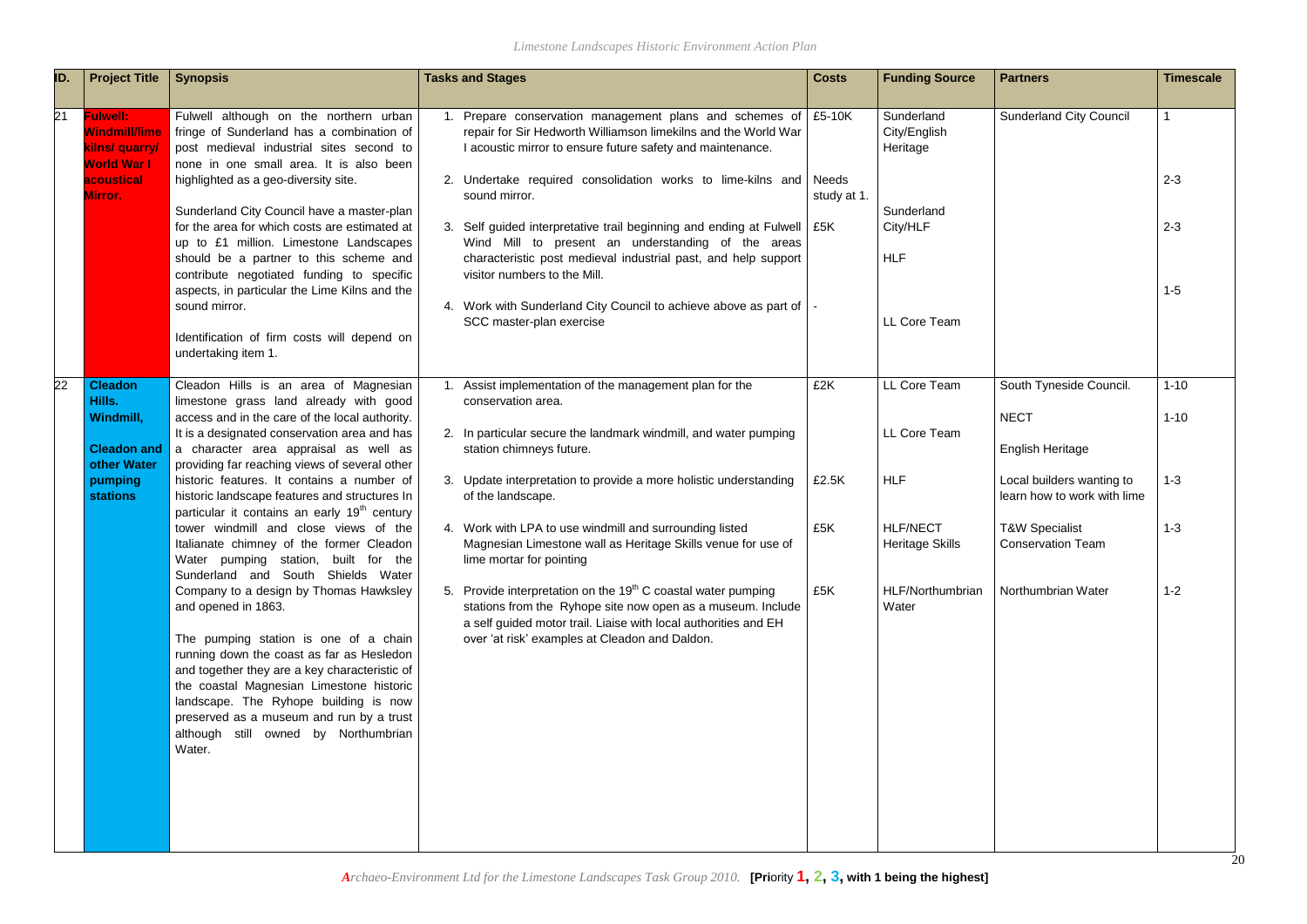*Limestone Landscapes Historic Environment Action Plan*

| ID. | <b>Project Title</b>                                                           | <b>Synopsis</b>                                                                                                                                                                                                                                                                                                                                                                                                                                                                                                                                                                                                                                                                                                                                                                                                                                                                                                                                                              | <b>Tasks and Stages</b>                                                                                                                                                                                                                                                                                                                                                                                                                                                                                                                                                                                                                                                                            | <b>Costs</b>                                                    | <b>Funding Source</b>      | <b>Partners</b>                                                           | <b>Timescale</b> |
|-----|--------------------------------------------------------------------------------|------------------------------------------------------------------------------------------------------------------------------------------------------------------------------------------------------------------------------------------------------------------------------------------------------------------------------------------------------------------------------------------------------------------------------------------------------------------------------------------------------------------------------------------------------------------------------------------------------------------------------------------------------------------------------------------------------------------------------------------------------------------------------------------------------------------------------------------------------------------------------------------------------------------------------------------------------------------------------|----------------------------------------------------------------------------------------------------------------------------------------------------------------------------------------------------------------------------------------------------------------------------------------------------------------------------------------------------------------------------------------------------------------------------------------------------------------------------------------------------------------------------------------------------------------------------------------------------------------------------------------------------------------------------------------------------|-----------------------------------------------------------------|----------------------------|---------------------------------------------------------------------------|------------------|
| 23  | <b>Quarrington</b><br><b>Hill: colliery.</b><br>quarries and<br>cemetery       | Quarrington Hill is a former mining<br>community which sits on the western edge<br>of the Magnesian Limestone escarpment. It<br>overlooks the site of the former Crowtrees<br>Colliery, now a local nature reserve but still<br>retaining spoil tips and many structures from<br>the colliery which had closed by 1900. It<br>provides some of the oldest surviving<br>upstanding structures of the East Durham<br>Coalfield<br>On the north side of the site is Cold<br>Knuckles Quarry of interest for its history of<br>occupation and mineral extraction but also a<br>highlighted site for geological interpretation.<br>The path along the ridge leads past the<br>cemetery of the now demolished church of<br>St. Pauls. The cemetery has been<br>nominated for the LL local list.<br>The Crowtrees Heritage Group have<br>already had a successful Your Heritage<br>grant from HLF and are well positioned and<br>motivated to take forward further informed<br>work | Interpretation regarding the colliery history of the site to<br>complement bio and geo-diversity interests.<br>2. Selective removal of hawthorn scrub to reveal industrial<br>features and allow clearer interpretation of the site.<br>3. Investigation and securing of capped pit shaft to allow safe<br>public access.<br>4. Conservation of 'The Castle', the large monumental winding<br>engine foundation block.<br>5. Self guided trail material and subtle way marking to show<br>layout and evolution of former colliery and associated railways<br>6. Promote a living graveyard scheme for the cemetery to include<br>conservation of memorials and allow Magnesian Limestone<br>flora. | £5K<br>£5K<br>£2K<br>£2K<br>Included<br>with 1<br>above.<br>£5K | HLF & DCC<br>countryside   | DCC Countryside, Estates<br>and Archaeology.<br>Crowtrees Heritage Group. | $1 - 3$          |
| 24  | <b>Haswell</b><br><b>Plough</b><br><b>Engine</b><br>House &<br><b>Colliery</b> | Haswell Plough engine house is a<br>scheduled ancient monument and perhaps<br>the singular most dramatic remaining<br>structure associated with the deep mining<br>industry of the 19 <sup>th</sup> century in the LL area.<br>Looking more like a medieval fortified tower<br>the structure is made from local Magnesian<br>Limestone and represents the singular<br>technological breakthrough of using steam<br>beam engines to pump out deep mine water<br>and so exploit the East Durham coal field.<br>The monument suffers from being lost in a<br>sea of grass and hidden behind a recent<br>plantation of trees, with no explanation or<br>physical relationship to the former village.                                                                                                                                                                                                                                                                             | Confirm ownership and on-going maintenance arrangements<br>to safeguard this iconic structure.<br>2. Improve signage to site from main road and visibility within the<br>landscape.<br>3. Improve interpretation to provide a better idea of the now lost<br>colliery buildings and context of the engine house.                                                                                                                                                                                                                                                                                                                                                                                   |                                                                 | LL Core team<br>£3K<br>£3K | Landowner.<br>English Heritage<br><b>DCC Archaeology</b>                  | 21               |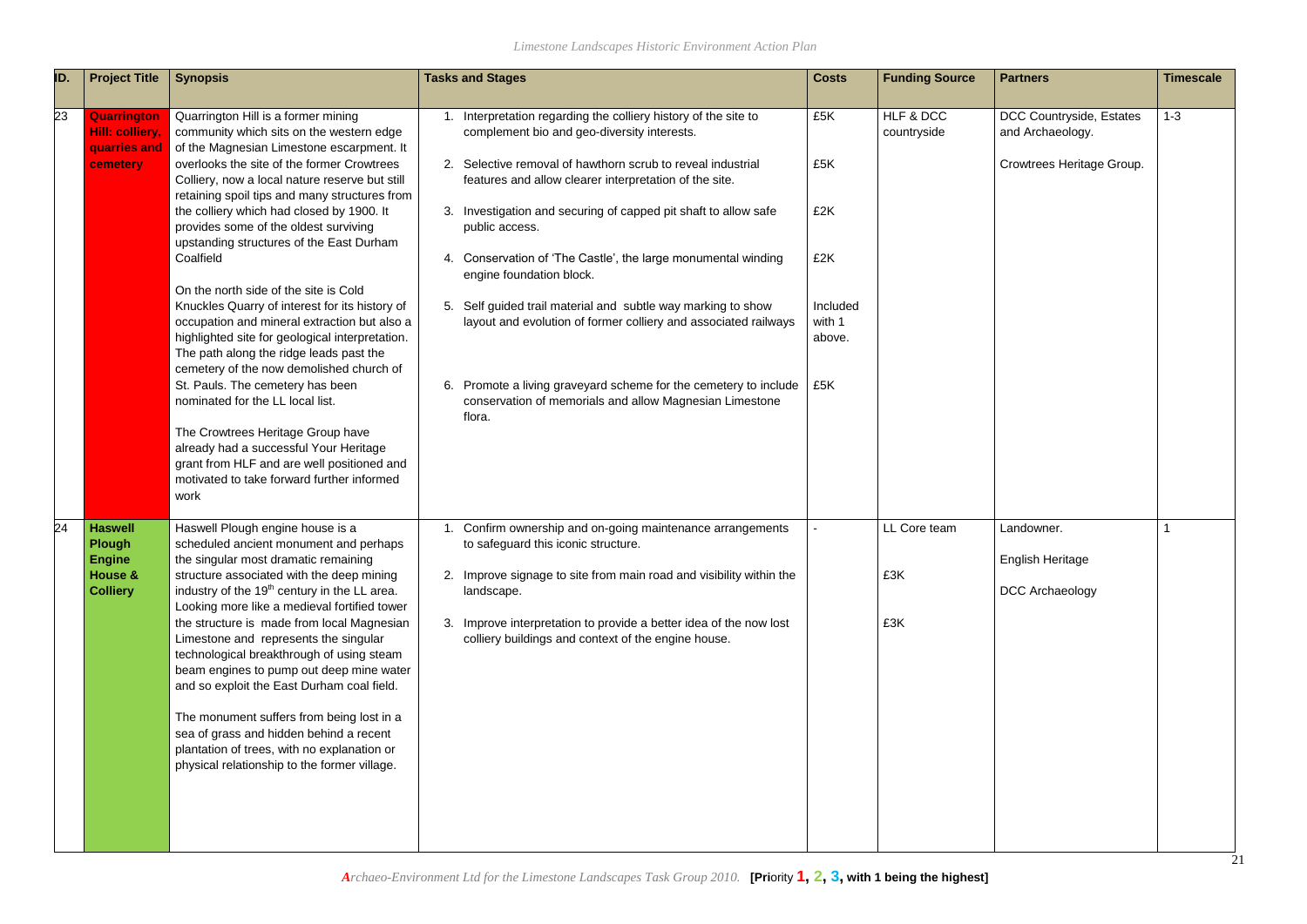| ID. | <b>Project Title</b>                                                                                                                                                         | <b>Synopsis</b>                                                                                                                                                                                                                                                                                                                                                                                            | <b>Tasks and Stages</b>                                                                                                                                                                                                                                                                                   | <b>Costs</b> | <b>Funding Source</b>                            | <b>Partners</b>                                                                                            | <b>Timescale</b> |
|-----|------------------------------------------------------------------------------------------------------------------------------------------------------------------------------|------------------------------------------------------------------------------------------------------------------------------------------------------------------------------------------------------------------------------------------------------------------------------------------------------------------------------------------------------------------------------------------------------------|-----------------------------------------------------------------------------------------------------------------------------------------------------------------------------------------------------------------------------------------------------------------------------------------------------------|--------------|--------------------------------------------------|------------------------------------------------------------------------------------------------------------|------------------|
| 25  | <b>Marsden;</b><br>quarrying<br>and<br><b>limekilns</b>                                                                                                                      | Marsden limekilns are a scheduled ancient<br>monument and situated dramatically facing<br>the coast north of Whitburn. Together with<br>their neighbouring and associated quarries<br>they form arguably the most dramatic large<br>scale evidence for historic limestone                                                                                                                                  | Support efforts to conserve the site and remove from Buildings<br>At Risk Register by liaising with South Tyneside council on<br>consolidation scheme.<br>2. LL to contribute grant aid towards larger funding package for<br>consolidation.                                                              | £50k         | <b>HLF</b><br>English Heritage<br>South Tyneside | South Tyneside Council,<br>English Heritage, T&W<br><b>Specialist Conservation</b><br>Team, National Trust | $1-5$            |
|     |                                                                                                                                                                              | extraction in the LL area.<br>The kilns are on the English Heritage<br>Buildings At Risk Register, which notes a                                                                                                                                                                                                                                                                                           | 3. Develop access and interpretation depending on health and<br>safety issues, include 'Marsden Rattler' railway remains.                                                                                                                                                                                 | £5K          |                                                  |                                                                                                            |                  |
|     |                                                                                                                                                                              | need for urgent repair and that recording<br>and a scheme of conservation have been                                                                                                                                                                                                                                                                                                                        | 4. Tie in closely with geo-diversity interpretation.                                                                                                                                                                                                                                                      |              |                                                  |                                                                                                            |                  |
|     |                                                                                                                                                                              | drawn up with South Tyneside Council, the<br>estimated costs of consolidation are £500K                                                                                                                                                                                                                                                                                                                    | 5. Promote involvement of National Trust as Souter Light House<br>and the Leas NT property is immediately adjacent. Following<br>consolidation secure endowment and gift site to the NT                                                                                                                   |              |                                                  |                                                                                                            |                  |
| 26  | <b>Middridge &amp;</b><br><b>Shildon. The</b><br>essence of<br><b>Limestone</b><br><b>Landscapes</b><br><b>Railways,</b><br>quarrying<br>and,<br>medieval<br><b>villages</b> | Middridge quarry has been identified as a<br>key site for Geo-Diversity. The quarry lies<br>adjacent to the track bed of the Stockton<br>and Darlington Railway (the world's first<br>public passenger line) and a short walk from<br>the National Rail Museum at Shildon. To the<br>north lie Middridge Village and Grange<br>both classic examples of Limestone<br>Landscapes medieval rural settlement. | Provide a footpath link alongside the S&DR from the NMR to<br>Middridge Quarry and link into a circular walk and<br>interpretation with geo-diversity interest which loops round to<br>the north via Middridge.<br>2. The walk would also form the starting point of The Permian<br>Way (project 1 above) | £10K         | <b>HLF</b>                                       | Landowner, DCC Rights of<br>Way, Locomotion National<br>Railway Museum.                                    | $1 - 3$          |
| 27  | <b>Penshaw</b><br>Hill; a<br>celebration<br>of.                                                                                                                              | Penshaw Hill has two major claims to fame,<br>firstly as a site of a major scene from the<br>medieval folklore epic the Lambton Wyrm,<br>secondly and more obviously as the site of                                                                                                                                                                                                                        | Topographic survey and interpretation of the hill to clearly<br>identify quarry workings and any older features (there has<br>been speculation that it was an Iron-Age hill fort.                                                                                                                         | £3K          | <b>HLF/NT</b>                                    | <b>National Trust.</b><br><b>Sunderland City Council</b>                                                   | $1 - 3$          |
|     | radicalism<br>and worms                                                                                                                                                      | the monument to John Lambton, liberal<br>politician and 1 <sup>st</sup> Earl of Durham, often                                                                                                                                                                                                                                                                                                              | 2. Improved interpretation regarding radicalism, folklore and the<br>inspiration for the monument the Theseum in ancient Athens.                                                                                                                                                                          | £3K          |                                                  | <b>Sunderland Football Club</b><br>(Penshaw forms part of                                                  |                  |
|     |                                                                                                                                                                              | called 'radical Jack' due to his overtly liberal<br>politics.<br>The site attracts considerable visitor<br>numbers already and is an ideal icon and                                                                                                                                                                                                                                                        | Consider repairs to the staircase hidden in one of the columns<br>3.<br>to provide safe access to the roof viewing platform on specific<br>open days.                                                                                                                                                     | £15K         |                                                  | their badge)                                                                                               |                  |
|     |                                                                                                                                                                              | interpretation vehicle for the Limestone<br>Landscapes with some additional work.                                                                                                                                                                                                                                                                                                                          | 4. Redesign of lighting scheme to improve appearance and<br>reduce energy costs.                                                                                                                                                                                                                          | £20K         |                                                  |                                                                                                            |                  |
|     |                                                                                                                                                                              | The hill also has extensive quarries and as<br>a landmark feature is one of the most visible<br>expressions of the Magnesian Limestone<br>escarpment.                                                                                                                                                                                                                                                      | 5. Forms an important location on the proposed Permian Way<br>route (project 1)                                                                                                                                                                                                                           |              |                                                  |                                                                                                            |                  |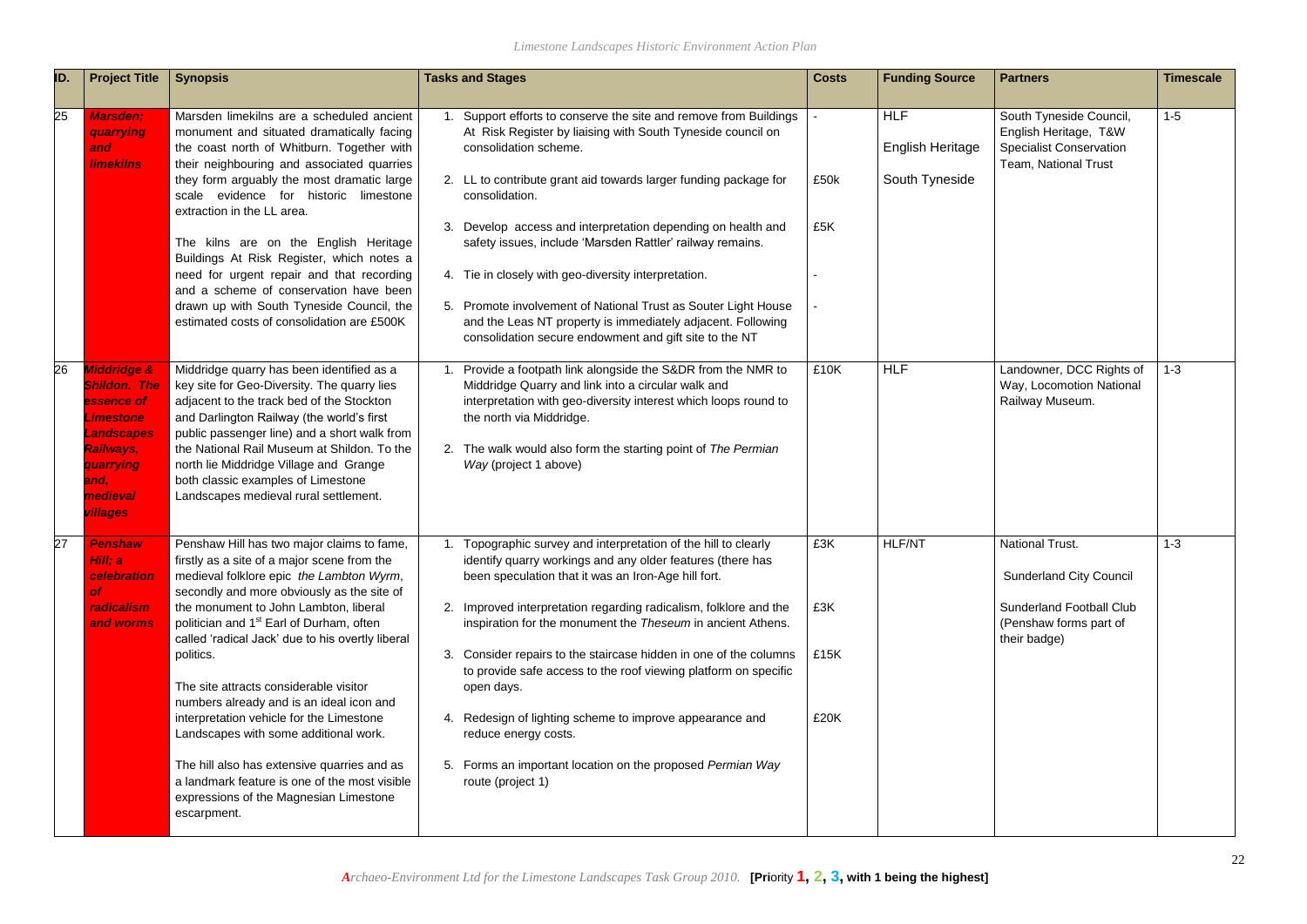| ID. | <b>Project Title</b>                                                                                                           | <b>Synopsis</b>                                                                                                                                                                                                                                                                                                           | <b>Tasks and Stages</b>                                                                                                                                                                                                                                                                                                                                                                                                                                                                                                                     | <b>Costs</b> | <b>Funding Source</b>                                                       | <b>Partners</b>                                                                                                                                                                                   | <b>Timescale</b> |
|-----|--------------------------------------------------------------------------------------------------------------------------------|---------------------------------------------------------------------------------------------------------------------------------------------------------------------------------------------------------------------------------------------------------------------------------------------------------------------------|---------------------------------------------------------------------------------------------------------------------------------------------------------------------------------------------------------------------------------------------------------------------------------------------------------------------------------------------------------------------------------------------------------------------------------------------------------------------------------------------------------------------------------------------|--------------|-----------------------------------------------------------------------------|---------------------------------------------------------------------------------------------------------------------------------------------------------------------------------------------------|------------------|
| 28  | <b>A</b> Defended<br>Land; $19^{th}$ &<br>20 <sup>th</sup> century<br>Defences;<br><b>Various</b><br><b>sites</b><br>including | Much of the area, especially along the coast<br>has an involving and interesting history of<br>anti-invasion defence. This has left many<br>physical features such as pill boxes, gun<br>batterys and trench systems. An accurate<br>record has been made of these through the<br>defence of Britain project              | 1. Produce motor/walk leaflet and short guide to provide access<br>and interpretation to the defended land of the Limestone<br>landscapes.<br>2. Work with the Heugh Battery trust at Hartlepool to provide a<br>display covering the wider coast and the Heugh battery in<br>context.                                                                                                                                                                                                                                                      | £5K<br>£2K   | <b>HLF</b><br><b>HLF</b>                                                    | <b>Heugh Battrey Trust</b><br>(Hartlepool). South<br><b>Tyneside Council (Trow</b><br>Point/Frenchmans, Cleadon<br>Hill trenches), National<br>Trust (Hawthorn Pill box<br>and practice trenches) | $2 - 3$          |
|     | <b>Trow Point</b><br>and<br>Frenchman'<br>s Point<br><b>Battery and</b><br>the Heugh<br><b>Battery at</b><br><b>Hartlepool</b> | Many are in poor condition, on private land<br>or spread out along larger expanses of<br>coast and so difficult to interpret. There is<br>however a concentration of sites north of<br>Whitburn which could be conserved for<br>interpretation, and wider appreciation could<br>be achieved through a motor& walks route. | Condition survey of military remains at Trow Point/Frenchmans<br>3.<br>and necessary repair works for health and safety.                                                                                                                                                                                                                                                                                                                                                                                                                    |              | Owners                                                                      |                                                                                                                                                                                                   |                  |
| 29  | <b>Popular</b><br>publications<br>on the<br><b>NCA's</b><br>area.<br>archaeology<br>and<br>heritage.                           | There are no available popular publications<br>which provide an holistic overview of the<br>historic environment and heritage of the LL<br>Several areas (principally larger towns)<br>have a number of local history publications<br>such as the VCH volume for Sunderland, or                                           | Popular but academically sound fully illustrated colour<br>publication covering the archaeology, history, historic<br>landscape and architecture of East Durham Magnesian<br>Limestone. The publication to cover the built heritage of<br>buildings, archaeological sites and landscapes and also the<br>cultural heritage in particular agriculture, mining, quarrying and<br>coastal communities.                                                                                                                                         | £30K         | <b>HLF</b>                                                                  | County Durham Books,<br>Tees Archaeology,<br>A.A.S.D.N. and the<br>DCLHS, all provide<br>publishing opportunities for<br>works such as these                                                      | $1 - 2$          |
|     |                                                                                                                                | collections of local historical photographs.<br>More academic articles and publications are<br>available but these such as Miket are now<br>several years out of date.                                                                                                                                                    | 2. Produce an accompanying volume on the Industrial<br>archaeology of East Durham to complement the existing<br>publication by Andy Guy on West Durham for the Mineral<br>Valleys Project.                                                                                                                                                                                                                                                                                                                                                  | £30K         | <b>HLF</b>                                                                  |                                                                                                                                                                                                   | $2 - 3$          |
|     |                                                                                                                                | A range of new Limestone Landscapes<br>themed publications will provide education<br>and promote involvement, while crucially<br>helping to establish Limestone Landscape<br>community identity                                                                                                                           | 3. Start a series of 'Limestone Histories', small well illustrated<br>booklets on each village as outcomes from projects such as<br>the 'village atlas'. Hart village is suggested as the local<br>community has already undertaken considerable ground work.<br>Costs would pay for an editor, design work and publishing.<br>Costs to the right include authors fees, design, indexing,<br>4.<br>reproduction fees printing and distribution for 1000 copies,<br>subsequent print runs would be at a simple printing/distribution<br>fee. | £5K          | HLF (first one),<br>then Partnership or<br>individual grant<br>applications |                                                                                                                                                                                                   |                  |

| <b>Partners</b>                                                                                                                                                                                   | <b>Timescale</b> |
|---------------------------------------------------------------------------------------------------------------------------------------------------------------------------------------------------|------------------|
| <b>Heugh Battrey Trust</b><br>(Hartlepool). South<br><b>Tyneside Council (Trow</b><br>Point/Frenchmans, Cleadon<br>Hill trenches), National<br>Trust (Hawthorn Pill box<br>and practice trenches) | $2 - 3$          |
| County Durham Books,<br>Tees Archaeology,<br>A.A.S.D.N. and the<br>DCLHS, all provide<br>publishing opportunities for<br>works such as these                                                      | $1 - 2$          |
|                                                                                                                                                                                                   | $2 - 3$          |
|                                                                                                                                                                                                   | 23               |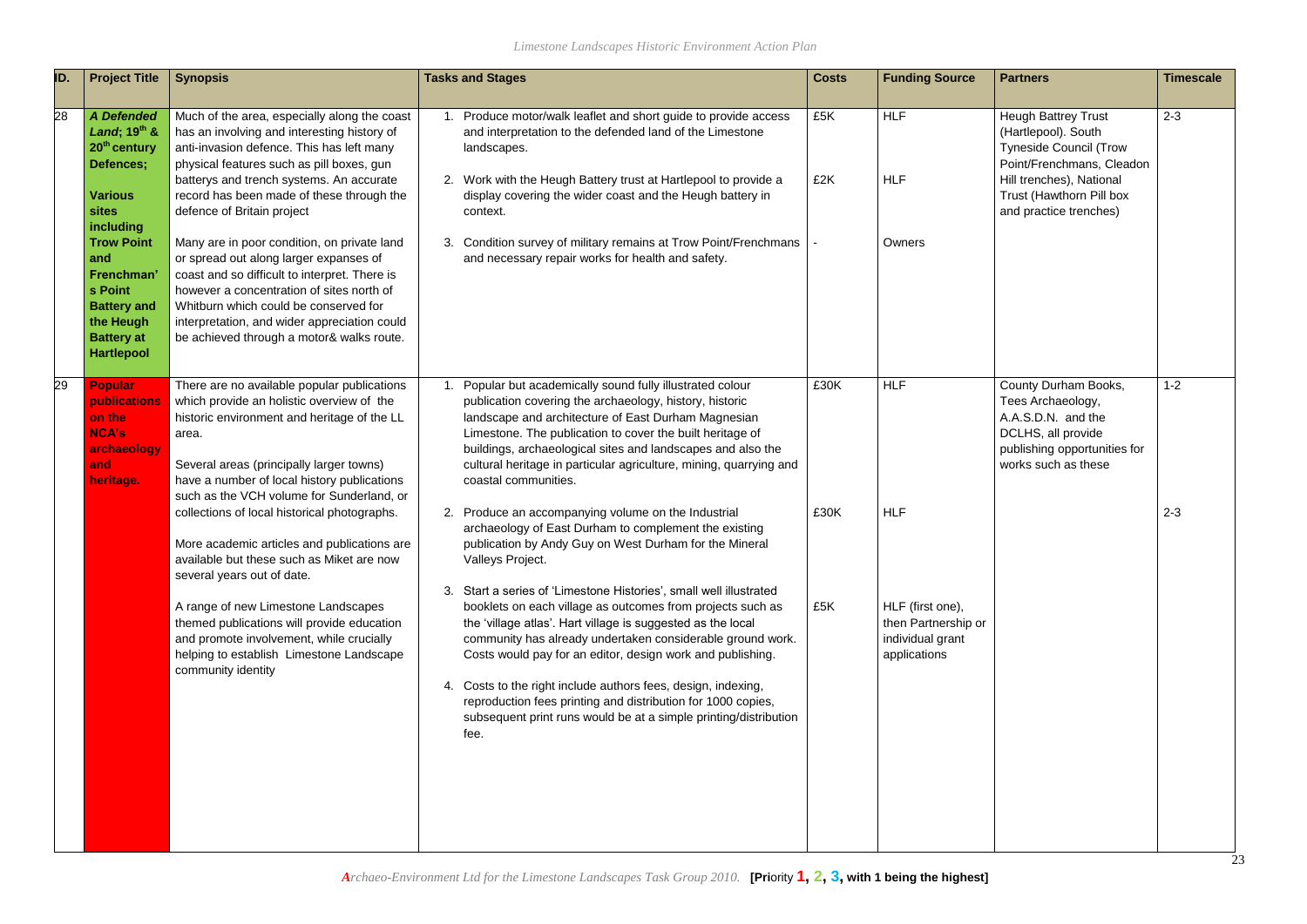| <b>Costs</b>                                           | <b>Funding Source</b>                  | <b>Partners</b>                                                                                                                                                                        | <b>Timescale</b>              |
|--------------------------------------------------------|----------------------------------------|----------------------------------------------------------------------------------------------------------------------------------------------------------------------------------------|-------------------------------|
| $\overline{\phantom{0}}$                               | LL Core Team                           | LPA interpretation officers                                                                                                                                                            | $\mathbf{1}$                  |
| £3-5K for<br>each<br>appraisal.<br>Or by LPA<br>staff. | Strategic                              | LPAs                                                                                                                                                                                   | $1 - 10$                      |
| £10K<br>£9K                                            | <b>HLF</b><br>HLF/local<br>authorities | LPAs<br>English Heritage<br>SPAB (Society<br>for<br>of<br>Ancient<br>protection<br>buildings)<br>North<br>East Civic<br>Trust<br>(Heritage Skills Initiative)<br><b>National Trust</b> | $\mathbf 1$<br>$\overline{2}$ |

| ID. | <b>Project Title</b>                                                                                                                                                                            | <b>Synopsis</b>                                                                                                                                                                                                                                                                                                                     | <b>Tasks and Stages</b>                                                                                                                                                                                                                                                                                                                                                                                                                                                                                                                                                                                                                        | <b>Costs</b>                                           | <b>Funding Source</b>                  | <b>Partners</b>                                                                                                                                                                                          | <b>Timescale</b> |
|-----|-------------------------------------------------------------------------------------------------------------------------------------------------------------------------------------------------|-------------------------------------------------------------------------------------------------------------------------------------------------------------------------------------------------------------------------------------------------------------------------------------------------------------------------------------|------------------------------------------------------------------------------------------------------------------------------------------------------------------------------------------------------------------------------------------------------------------------------------------------------------------------------------------------------------------------------------------------------------------------------------------------------------------------------------------------------------------------------------------------------------------------------------------------------------------------------------------------|--------------------------------------------------------|----------------------------------------|----------------------------------------------------------------------------------------------------------------------------------------------------------------------------------------------------------|------------------|
| 30  | <b>Review &amp;</b><br>refresh<br>existing<br>interpretation<br>of the<br>historic<br>environment                                                                                               | There is already a considerable amount of<br>heritage interpretation covering the area.<br>This is of variable quality and in some cases<br>either now out of print (leaflets), or illegible<br>due to time or vandalism.                                                                                                           | Without wishing to stamp a universal LL house style on all<br>interpretation across the area provide a style guide to assist in<br>quality and legibility of production and link this with the LL<br>themes. As with popular publications this will be a significant<br>part of establishing an identity for the Limestone Landscapes in<br>people's minds.                                                                                                                                                                                                                                                                                    |                                                        | LL Core Team                           | LPA interpretation officers                                                                                                                                                                              |                  |
| 31  | <b>Conservation</b><br>Areas.                                                                                                                                                                   | An up to date Conservation Character Area<br>Appraisal and management plan is essential<br>for all conservation areas across the LL<br>area if villages are to maintain their unique<br>character while being allowed to develop as<br>thriving communities. Currently several<br>village conservation areas do not have a<br>CACA. | 1. Prepare CACA's for all conservation areas currently without<br>appraisals.<br>2. Refresh all existing CACAs over 5 years old.<br>3. Ensure CACAs have management plans and take steps for<br>Article 4 directions in partnership with LPAs<br>4. When undertaking or reviewing CACAs take note of the<br>Limestone Landscapes Historic building Inventory and include<br>buildings/types of buildings local communities have identified<br>as important and essential to the character of the area. For<br>instance at Easington extend area east to include distinctive<br>rows of Durham Aged Miners homes and Poor Law Union<br>offices. | £3-5K for<br>each<br>appraisal.<br>Or by LPA<br>staff. | Strategic                              | <b>LPAs</b>                                                                                                                                                                                              | $1 - 10$         |
| 32  | <b>Informing</b><br>the future<br>with the past.<br>Local<br><b>Character</b><br>and design<br>quidance on<br>conservation<br>of traditional<br>and historic<br>buildings<br>across the<br>NCA. | Only certain settlements designated as<br>conservation areas have appraisals which<br>describe just what it is in the blend of<br>materials, building styles and settlement<br>layout that creates the distinctive local<br>character of the LL area's buildings and<br>villages.                                                   | Produce a simple and copiously illustrated design guide for the<br>LL area, wide distribution and adoption will inform and educate<br>communities of the area, developers, builders and planners<br>and raise the standard of new build and the care and<br>maintenance of existing traditional buildings.<br>2. The guide should also contain information on how traditional   £9K<br>buildings can be sensitively upgraded in terms of energy<br>efficiency.                                                                                                                                                                                 | £10K                                                   | <b>HLF</b><br>HLF/local<br>authorities | <b>LPAs</b><br><b>English Heritage</b><br><b>SPAB</b><br>(Society<br>tor<br>of<br>protection<br>Ancient<br>buildings)<br>North East Civic Trust<br>(Heritage Skills Initiative)<br><b>National Trust</b> |                  |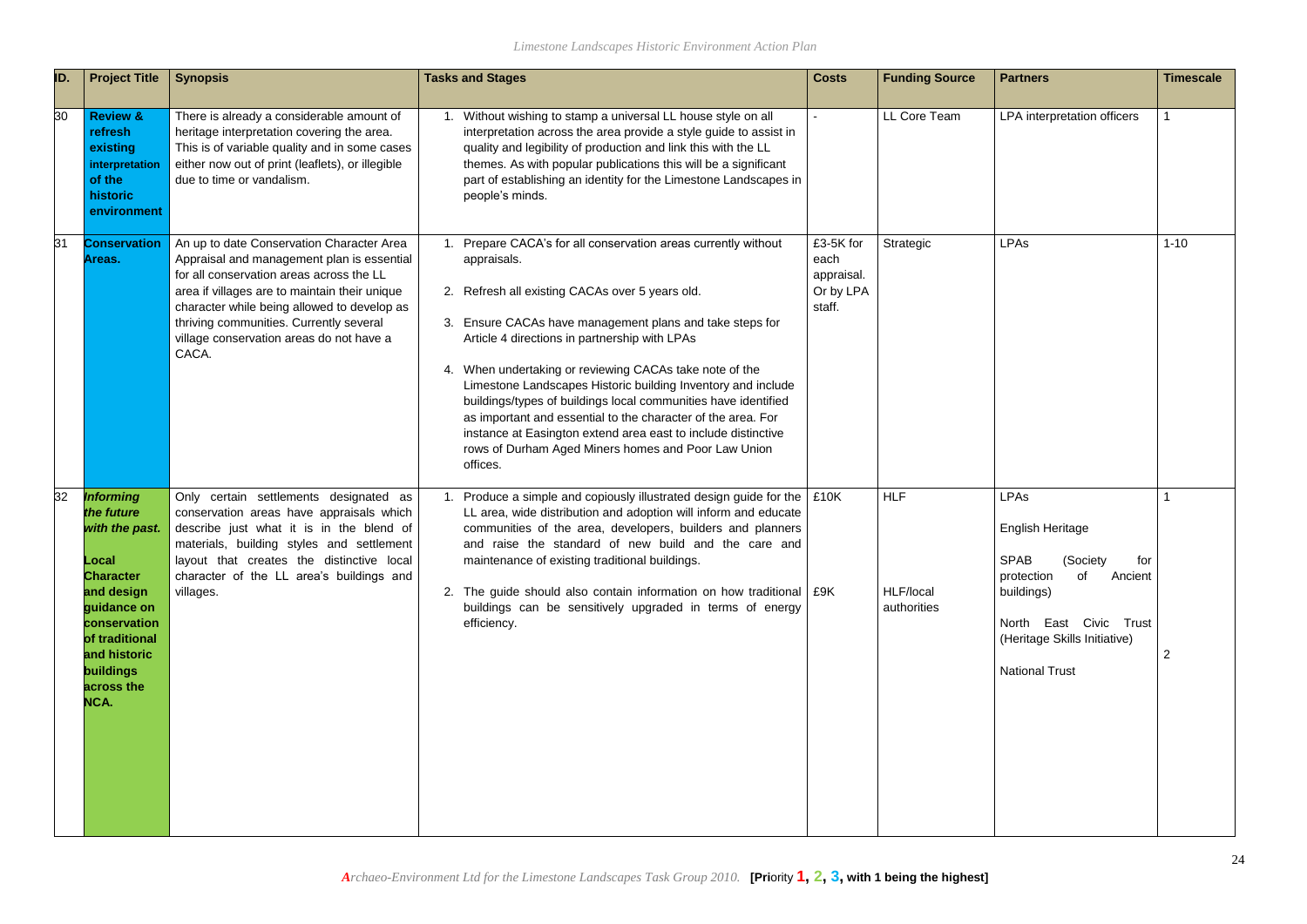| ID. | <b>Project Title</b>                                                                 | <b>Synopsis</b>                                                                                                                                                                                                                                     | <b>Tasks and Stages</b>                                                                                                                                                                                                                                                              | <b>Costs</b> | <b>Funding Source</b>           | <b>Partners</b>                                                             | <b>Timescale</b> |
|-----|--------------------------------------------------------------------------------------|-----------------------------------------------------------------------------------------------------------------------------------------------------------------------------------------------------------------------------------------------------|--------------------------------------------------------------------------------------------------------------------------------------------------------------------------------------------------------------------------------------------------------------------------------------|--------------|---------------------------------|-----------------------------------------------------------------------------|------------------|
| 33  | <b>Study in</b><br>partnership<br>with Geo-<br>diversity<br>interests to<br>identify | Currently there is little published evidence<br>for the source quarries of much of the LL<br>areas building stone.<br>To aid with restoration of old buildings, and<br>ensure new build fits in with the areas                                      | Petrological analysis of firmly dated buildings and historic<br>structures to identify quarry source material and identify<br>regional diversity of stone use within the LL area.<br>Improved published study of building conservation and<br>2.<br>chronology/history of quarrying. | £5K<br>£2K   | <b>HLF</b><br><b>HLF</b>        | <b>BGS</b><br>Quarry operators<br><b>English Heritage</b>                   | $1 - 3$          |
|     | stone used<br>in Local<br>historic<br>buildings.                                     | character it is important that sources of<br>stone are identified and quarry supplies<br>maintained.<br>Raise awareness of historic quarrying and                                                                                                   | Work with quarry operators to ensure local building stone is<br>3.<br>commercially available.<br>4. Expand the 'Going Underground' school-quarry arts project run   £10K                                                                                                             |              | LL Core team<br>Aggregates Levy | <b>Tees Valley Arts</b>                                                     | $3 - 10$         |
|     |                                                                                      | materials amongst school children.                                                                                                                                                                                                                  | by Tees Valley Arts                                                                                                                                                                                                                                                                  |              | <b>Sustainability Fund</b>      |                                                                             |                  |
| 34  | <b>Conservation</b><br>of traditional<br>buildings;<br><b>Lime Burning</b>           | Traditionally lime was burnt in the area to<br>produce material for use in mortars for the<br>building industry, and to sweeten land for<br>agricultural improvement.                                                                               | Work with NE Heritage Skills Initiative to provide three training<br>1.<br>days in general conservation maintenance for home-<br>owners/communities.                                                                                                                                 | £9K          | <b>HLF</b>                      | <b>LPAs</b><br><b>English Heritage</b>                                      | $1 - 2$          |
|     | and Lime<br><b>mortars</b>                                                           | Currently there are no producers of burnt<br>lime products in the area, and as the<br>Heritage Skills Initiative run by the North                                                                                                                   | 2. Work with NE Heritage Skills Initiative to provide three more in<br>depth training sessions for local builders and contractors in<br>conservation materials and methods.                                                                                                          | £9K          | <b>HLF</b>                      | <b>SPAB</b><br>(Society<br>for<br>protection<br>of<br>Ancient<br>buildings) | $1 - 2$          |
|     |                                                                                      | East Civic Trust has highlighted there are<br>few builders with the knowledge or skill of<br>using traditional lime mortars.                                                                                                                        | 3. Consider repairing or rebuilding a traditional lime kiln in which<br>to hold lime burning sessions as a dramatic focal point for local<br>stone and traditional skills (see project 11-7 above).                                                                                  | £30K         | <b>HLF/quarry</b><br>company    | North East Civic Trust 1-3<br>(Heritage Skills Initiative)                  |                  |
|     |                                                                                      | Lime mortars are becoming increasingly<br>favoured once more in both restoration &<br>maintenance work, but also in some new<br>build as they are more flexible and have a<br>lower carbon footprint per equivalent weight<br>than Portland Cement. | 4. Commission a study on the hydraulic qualities of the<br>Magnesian limestone to ensure it would produce a high quality<br>commercially viable product.                                                                                                                             | £2K          | HLF/English<br>heritage         | <b>National Trust</b>                                                       |                  |
|     |                                                                                      |                                                                                                                                                                                                                                                     |                                                                                                                                                                                                                                                                                      |              |                                 |                                                                             | 25               |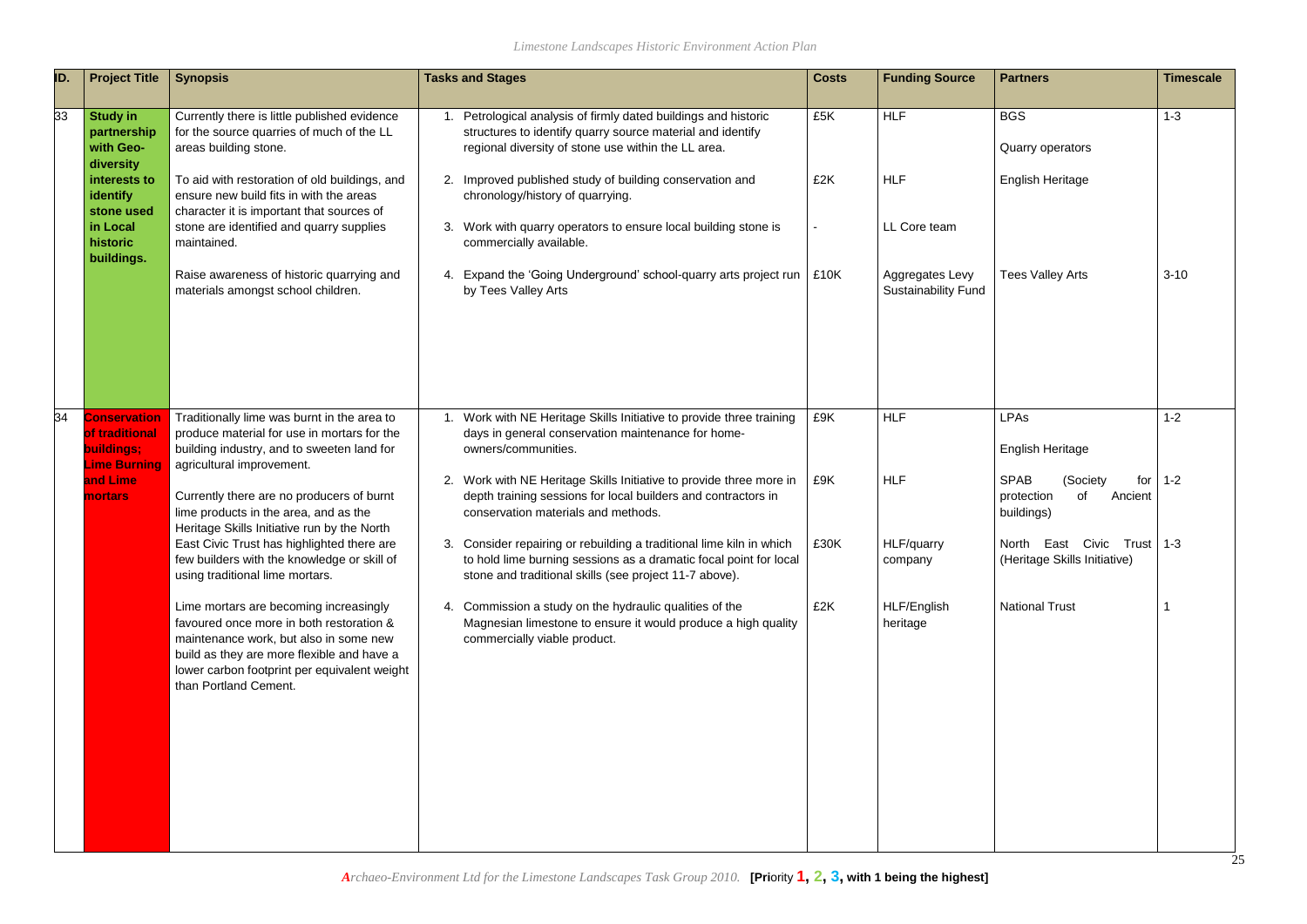| ID. | <b>Project Title</b>                                                                                                                                               | <b>Synopsis</b>                                                                                                                                                                                                                                                                                                                                                                                                                                                                           | <b>Tasks and Stages</b>                                                                                                                                                                                                                                                                                                                                                                                                                                                                                                                                                                            | <b>Costs</b> | <b>Funding Source</b> | <b>Partners</b>                                                                                            | <b>Timescale</b>             |
|-----|--------------------------------------------------------------------------------------------------------------------------------------------------------------------|-------------------------------------------------------------------------------------------------------------------------------------------------------------------------------------------------------------------------------------------------------------------------------------------------------------------------------------------------------------------------------------------------------------------------------------------------------------------------------------------|----------------------------------------------------------------------------------------------------------------------------------------------------------------------------------------------------------------------------------------------------------------------------------------------------------------------------------------------------------------------------------------------------------------------------------------------------------------------------------------------------------------------------------------------------------------------------------------------------|--------------|-----------------------|------------------------------------------------------------------------------------------------------------|------------------------------|
| 35  | <b>Support for</b><br>community<br><b>archaeologic</b><br>excavations<br><b>on identified</b><br>research<br>themes.                                               | There have been a number of community<br>archaeological excavations in the LL area in<br>the past which have provided opportunities<br>for community members to dig, perhaps one<br>of the most immediate, exciting and<br>rewarding ways to experience the past.<br>Opportunities for excavation and field work<br>should be directed through existing and<br>established societies to promote standards<br>and viable membership                                                        | Opportunities for excavation and the learning of archaeological<br>techniques from field walking to surveying should be made<br>available to the communities of the LL area either as part of<br>other projects listed in this plan or with specific aims identified<br>in the North East Regional Research Framework for the<br>Historic Environment (2006), rather than individual solely<br>excavation based initiatives.<br>2. Make fieldwork and excavation projects listed in this plan<br>widely known of and direct participation through established<br>societies to encourage membership |              | Strategic             | LPA archaeologists<br>English Heritage<br><b>Council for British</b><br>Archaeology                        | $1 - 2$                      |
|     |                                                                                                                                                                    |                                                                                                                                                                                                                                                                                                                                                                                                                                                                                           | 3. Hold three training days on methods of archaeological and<br>historic building investigation and recording for the public and<br>communities of the Limestone Landscapes.                                                                                                                                                                                                                                                                                                                                                                                                                       | £9K          | <b>HLF</b>            |                                                                                                            |                              |
| 36  | <b>Awareness</b><br>and<br>adoption;<br>care in the<br>community<br>for historic<br>monuments<br>and<br>buildings!                                                 | Many archaeological sites, ruins and historic<br>buildings remain relatively unknown and<br>uncared for by their communities and<br>owners. This is often due to ignorance<br>regarding their presence or value, rather<br>than deliberate neglect.<br>A sense of ownership of heritage needs to<br>be developed above but not conflicting with<br>laws of private property, to encourage<br>involvement and care with the historic<br>environment.                                       | From awareness raising work in projects such as the Village<br>Atlas (10 above), encourage communities through 'Friends'<br>groups or local schools to 'adopt' a local monument and<br>provide it with some degree of care. This could include minimal<br>work such as occasional litter picking, grass cutting or removal<br>of woody growth, to more major tasks which would require<br>specialist support and funding. Provide small funds for basic<br>tools and support.                                                                                                                      | £3K (pa)     | <b>HLF</b>            | LPA archaeologists, Parish<br>Councils, heritage groups                                                    | $1 - 10$                     |
| 37  | The elusive<br><b>Mesolithic;</b><br>further<br>research<br><i>into</i><br>identifying<br>well<br>preserved<br>deposits of<br>the earliest<br>prehistoric<br>times | The deep sided denes of the coast have<br>produced significant collections of<br>prehistoric flint tools, and been identified as<br>containing the few sites in the area where<br>Palaeolithic remains may be found in pre-<br>Ice-Age compacted soils. Little if any<br>modern research has taken place into these<br>sites since the first half of the 20 <sup>th</sup> century.<br>Such a research project would provide an<br>ideal opportunity for collaboration with<br>geologists. | Undertake a desk based survey followed by site evaluation and $\vert$ £5K<br>coring to identify the best preserved deposits likely to contain<br>Palaeolithic or Mesolithic in-situ deposits.<br>2. If possible adopt the methodology used by the North-East<br>Yorkshire Mesolithic Project run by Tees Archaeology and<br>North York Moors National Park.<br>3. Provide interpretation of such sites and use in a wider context<br>to explain environmental change, rising sea levels etc.                                                                                                       | £5K<br>£5K   | English Heritage      | LPA Archaeologists, local<br>heritage groups,<br>A.A.A.S.D.N, Soc Ants,<br><b>Tees Archaeology Society</b> | $1 - 3$<br>$3-5$<br>$5 - 10$ |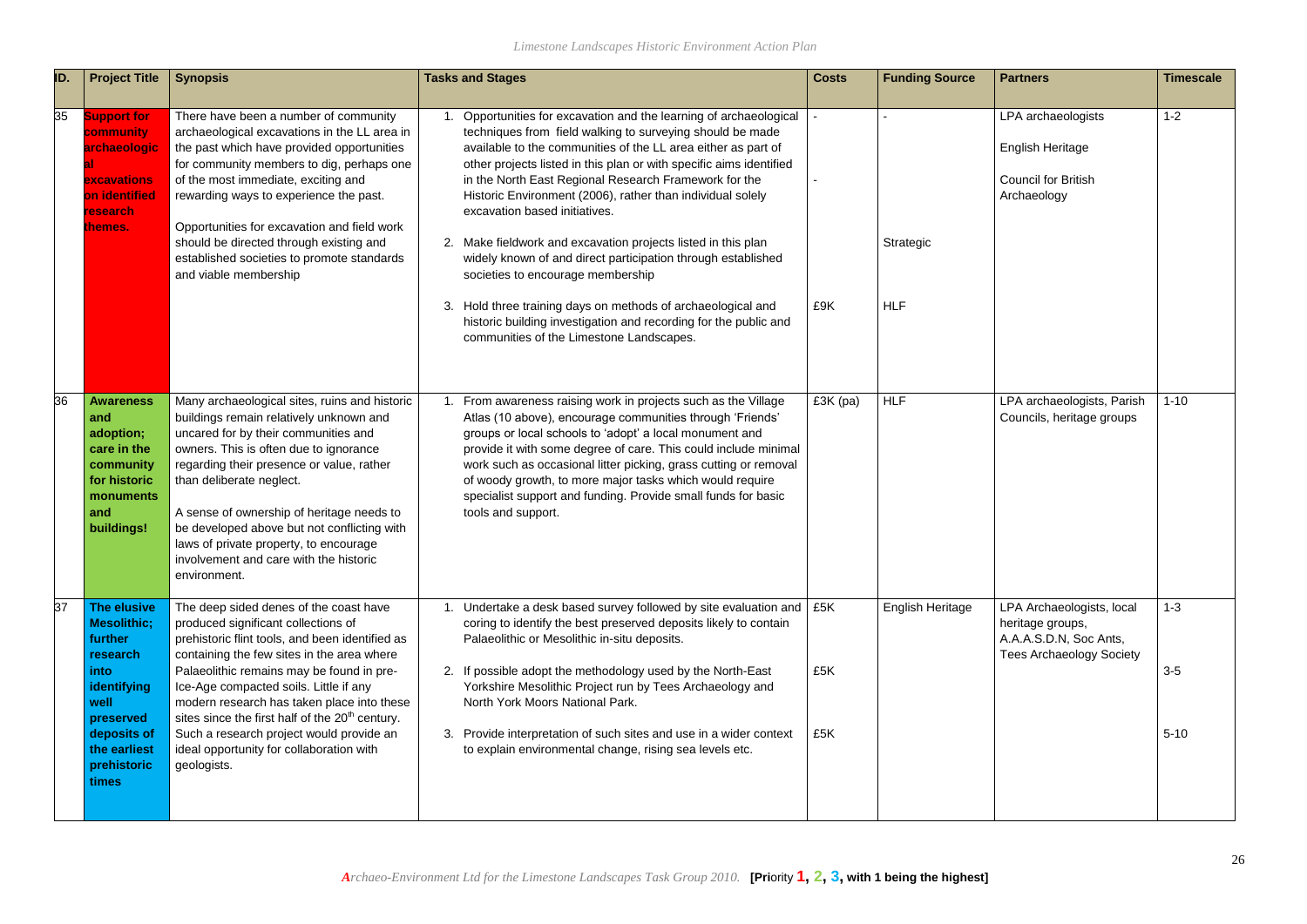| ID. | <b>Project Title</b>                                                                             | <b>Synopsis</b>                                                                                                                                                                                                                                                                                                                                                                                                                                                                                                                                                                                                         | <b>Tasks and Stages</b>                                                                                                                                                                                                                                                                                                                                                                                                                            | <b>Costs</b>                       | <b>Funding Source</b>                                                                 | <b>Partners</b>                                                                                                                                     | <b>Timescale</b>         |
|-----|--------------------------------------------------------------------------------------------------|-------------------------------------------------------------------------------------------------------------------------------------------------------------------------------------------------------------------------------------------------------------------------------------------------------------------------------------------------------------------------------------------------------------------------------------------------------------------------------------------------------------------------------------------------------------------------------------------------------------------------|----------------------------------------------------------------------------------------------------------------------------------------------------------------------------------------------------------------------------------------------------------------------------------------------------------------------------------------------------------------------------------------------------------------------------------------------------|------------------------------------|---------------------------------------------------------------------------------------|-----------------------------------------------------------------------------------------------------------------------------------------------------|--------------------------|
| 38  | <b>Greater</b><br><b>Access to</b><br><b>Museum &amp;</b><br>artefact<br><b>Collections</b>      | There are significant museum collections<br>with material from the LL area in South<br>Shields, Sunderland and Hartlepool, all<br>close to where the items were found and so<br>accessible to the LL area communities.<br>Much more could be done to improve<br>access to artefacts held further afield such<br>as The Bowes Museum or even the British<br>Museum through temporary loans and<br>displays in the LL area.<br>Touching or having close contact with<br>artefacts from the past is a special way of<br>experiencing heritage and should be more<br>widely available to the communities of the<br>LL area. | Reinvigorate heritage centre at Seaton Holme with an LL<br>Heritage display.<br>2. Work with Durham Learning Resources and T&W Museum<br>Service / Great North Museum to provide LL Historic<br>Environment and Geology handling packs and promote to<br>schools across the LL area.                                                                                                                                                               | £5K<br>£10K                        | <b>HLF</b><br><b>HLF</b>                                                              | Durham Learning<br>Resources, Tyne and Wear<br>Museums, Sunderland<br>Museum, Hartlepool<br>Museum, Bowes Museum,<br><b>MLAC</b>                    | $1 - 3$                  |
| 39  | <b>The</b><br><i>immediate</i><br>past; family,<br>community<br>and<br>photographi<br>c memories | Many of the local heritage groups across the<br>LL area have been founded or have a strong<br>interest in collecting photographs and<br>memories, often regarding their coal mining<br>heritage.<br>As a focus for this many mining disasters<br>have some form of physical memorial on the<br>site of former pits or in village centres.<br>A considerable amount of information is<br>available digitally on the areas coal mining<br>heritage through the Durham Mining<br>Museum, large collections exist in the hands<br>of societies, communities and individuals                                                 | Provide advice and facilities to help community groups and<br>individuals digitise and catalogue historic photographs and<br>images.<br>Digitise and include these collections on the web through<br>2.<br>existing sites such as Tomorrow's History or Durham Mining<br>Museum, or via the Beamish Archive.                                                                                                                                       | £5K<br>£10K                        | <b>HLF</b><br>Partnership<br>Strategic                                                | Tyne and Wear Museums<br><b>MLAC</b><br><b>Beamish Museum</b>                                                                                       | $1 - 10$                 |
| 40  | <b>Memorials</b>                                                                                 | In addition to many examples with<br>protection as listed buildings, there are also<br>a significant number of official and private<br>mining memorials and mementos such as<br>old pit head wheels and chaldrons                                                                                                                                                                                                                                                                                                                                                                                                       | Compile a full listing of historic mining and war memorials with<br>condition information. Work with the North East War Memorials<br>project, and the Durham Mining Museum and local<br>communities to ensure listings are comprehensive<br>Ensure these are added to HERs to provide planning<br>2.<br>protection.<br>If required add to LL Heritage At Risk Register (project 2).<br>3.<br>Provide guidance and grant aid for restoration.<br>4. | £5K<br>£20K<br>(over 10)<br>years) | HLF/Partnership<br>Strategic<br>Strategic<br>HLF/EH/Partnershi<br>p/Coal Fields trust | Local community heritage<br>groups, LPA HERs, LPA<br>conservation officers, North<br>East War memorials<br>project, Durham Mining<br>Museum, DCLHS. | $1 - 3$<br>3<br>$3 - 10$ |

|   | <b>Partners</b>                                                                                                                                     | <b>Timescale</b> |
|---|-----------------------------------------------------------------------------------------------------------------------------------------------------|------------------|
|   | Durham Learning<br>Resources, Tyne and Wear<br>Museums, Sunderland<br>Museum, Hartlepool<br>Museum, Bowes Museum,<br><b>MLAC</b>                    | $1 - 3$          |
|   | Tyne and Wear Museums                                                                                                                               | $1 - 10$         |
|   | <b>MLAC</b>                                                                                                                                         |                  |
|   | <b>Beamish Museum</b>                                                                                                                               |                  |
|   | Local community heritage<br>groups, LPA HERs, LPA<br>conservation officers, North<br>East War memorials<br>project, Durham Mining<br>Museum, DCLHS. | $1 - 3$          |
|   |                                                                                                                                                     | 3                |
|   |                                                                                                                                                     | 3                |
| i |                                                                                                                                                     | $3 - 10$         |
|   |                                                                                                                                                     |                  |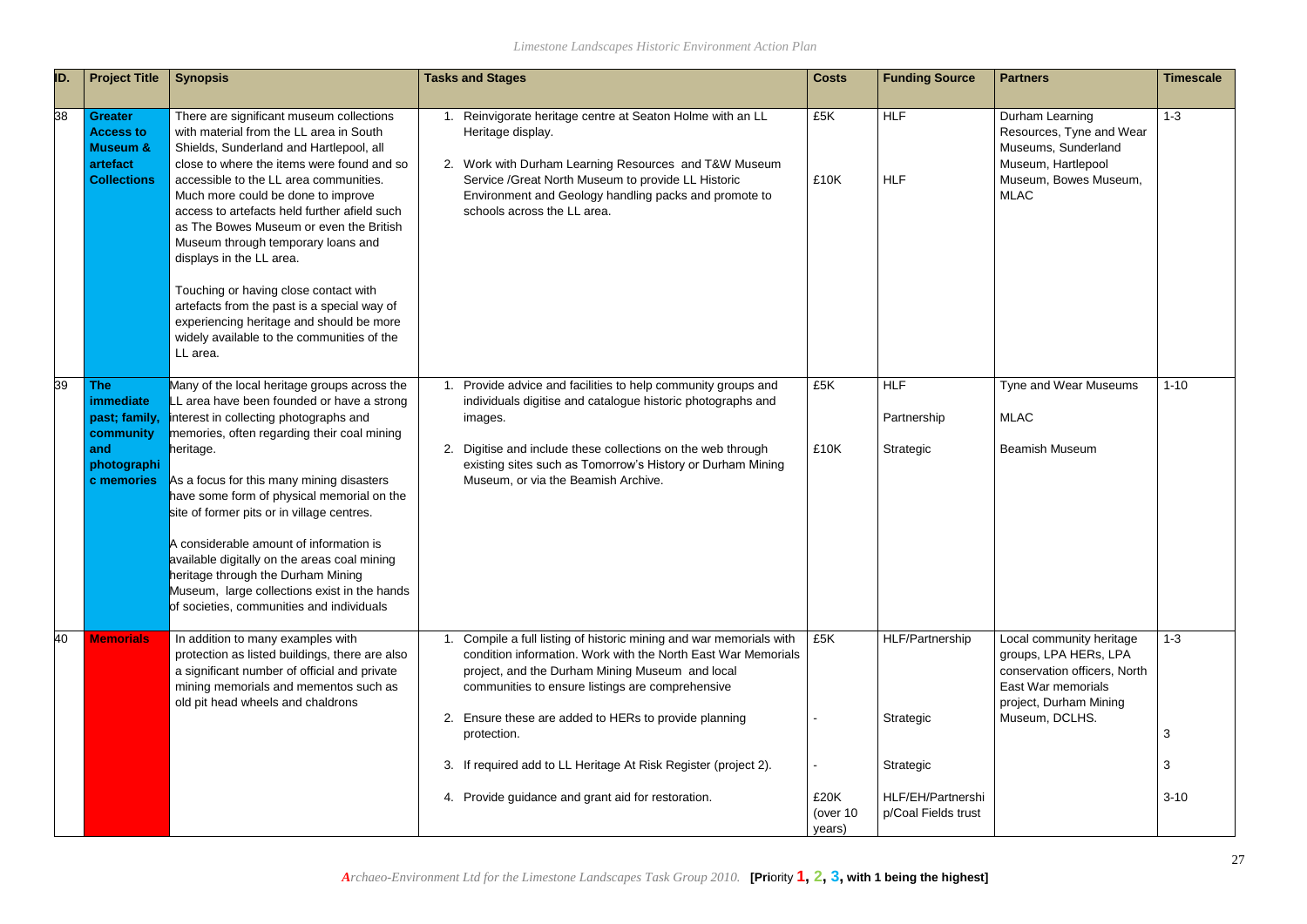| ID.             | <b>Project Title</b>                           | <b>Synopsis</b>                                                                                                                                                                                                                                                                                                                                                                                                                                            | <b>Tasks and Stages</b>                                                                                                                                                                                                                                          | <b>Costs</b> | <b>Funding Source</b>            | <b>Partners</b>                                                                                                 | <b>Timescale</b>    |
|-----------------|------------------------------------------------|------------------------------------------------------------------------------------------------------------------------------------------------------------------------------------------------------------------------------------------------------------------------------------------------------------------------------------------------------------------------------------------------------------------------------------------------------------|------------------------------------------------------------------------------------------------------------------------------------------------------------------------------------------------------------------------------------------------------------------|--------------|----------------------------------|-----------------------------------------------------------------------------------------------------------------|---------------------|
| $\overline{41}$ | <b>Miners</b><br><b>Housing and</b><br>welfare | Social housing and miners welfare buildings<br>are key components of the built character of<br>the area. In particular the housing provided<br>by the Durham Aged Miners Homes<br>Association is of high quality and worthy of<br>at least local listing. There are however                                                                                                                                                                                | Undertake study into miners social housing and welfare<br>buildings and identify best examples to inform future planning<br>and conservation.<br>2. Work with Durham Aged Miners Housing Association to<br>explore a conservation lead approach to upgrading and | £15K<br>£5K  | English Heritage,<br>Partnership | <b>English Heritage</b><br><b>LPA Conservation Officers</b><br>Durham Aged Miners<br><b>Housing Association</b> | $1 - 3$<br>$1 - 10$ |
|                 |                                                | pressure on these buildings to meet modern<br>standards of performance and access which<br>are increasingly leading to their demolition<br>or unsympathetic refurbishment                                                                                                                                                                                                                                                                                  | maintenance to maintain character.                                                                                                                                                                                                                               |              |                                  |                                                                                                                 |                     |
| 42              | <b>Lost in a sea</b><br>of rig &               | The transcription of aerial photographs by<br>the ALSF and RCZA projects has made it                                                                                                                                                                                                                                                                                                                                                                       | 1. Confirm survival and preserve surviving rig & furrow as a<br>major element of historic landscape character.                                                                                                                                                   | £5K          | <b>HLF</b>                       | <b>English Heritage</b>                                                                                         |                     |
|                 | furrow                                         | clear that the LL project area is particularly<br>rich in rig & furrow, the grassed over                                                                                                                                                                                                                                                                                                                                                                   | 2. Undertake a study of rig and furrow to provide a typology and                                                                                                                                                                                                 |              |                                  | LPA archaeologists                                                                                              |                     |
|                 |                                                | remains of earlier arable cultivation. This<br>may be from a variety of dates from<br>medieval Ox ploughing to Victorian steam                                                                                                                                                                                                                                                                                                                             | dating guide and a management plan which can be used to<br>inform and target HLS.                                                                                                                                                                                | £5K          | <b>HLF</b>                       | <b>Durham Wildlife Trust</b>                                                                                    |                     |
|                 |                                                | ploughs.                                                                                                                                                                                                                                                                                                                                                                                                                                                   | 3. Work with bio-diversity interests to protect ancient rig & furrow<br>as land least disturbed or improved.                                                                                                                                                     |              | <b>HLS</b>                       | <b>DEFRA</b>                                                                                                    | $1 - 10$            |
|                 |                                                | The enhancement work for this report has<br>also noted that at the core of many of these<br>field systems sit 19 <sup>th</sup> century planned<br>farmsteads of the age of agricultural<br>improvement with 'u' plan buildings and<br>courtyards. Although it records extent and<br>direction, sadly the AP transcription work<br>does not record the width of the rig, a major<br>diagnostic factor in dating it to medieval or<br>post medieval periods. |                                                                                                                                                                                                                                                                  |              |                                  |                                                                                                                 |                     |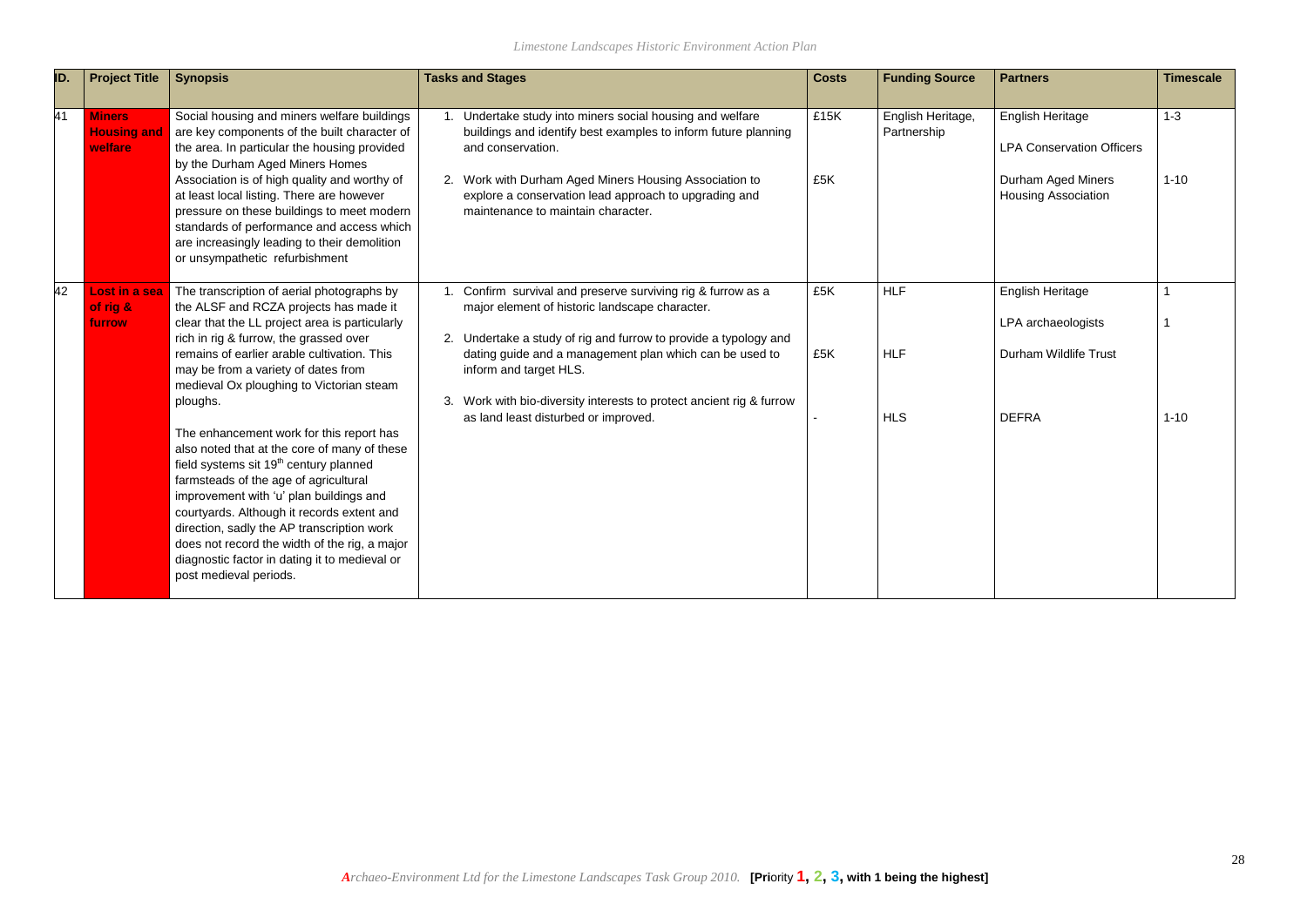#### *6.0 Priorities and Costs.*

The costs identified in the Action Plan are for guidance only, and for many schemes more detailed schedules of work will need to be drawn up and surveys undertaken, especially for building restoration. They should therefore be seen as for guidance only.

Similarly for priorities, the final choice and priority of identified works should take note to of the priorities assigned, but depending on opportunity, willing landowners etc, the identified priorities herein should not prevent a lower grade project 'leap-frogging a project identified as a higher priority. Many projects are however phased and later stages cannot be undertaken without the necessary preparatory work identified. Not all projects need to be taken forward in the entirety described, as several are composed of individual elements which could stand on their own if required.

As the priorities are set at present the costs are of the following magnitudes;

- **Priority 1** c.£600K
- **Priority 2** c. £200K
- **Priority 3** c.£125K

It should be noted that if heritage at risk buildings were to be totally funded by the project the costs would be significantly higher and the above prices are largely reliant on small scale building restoration and contributions to larger projects such as Marsden Lime Kilns.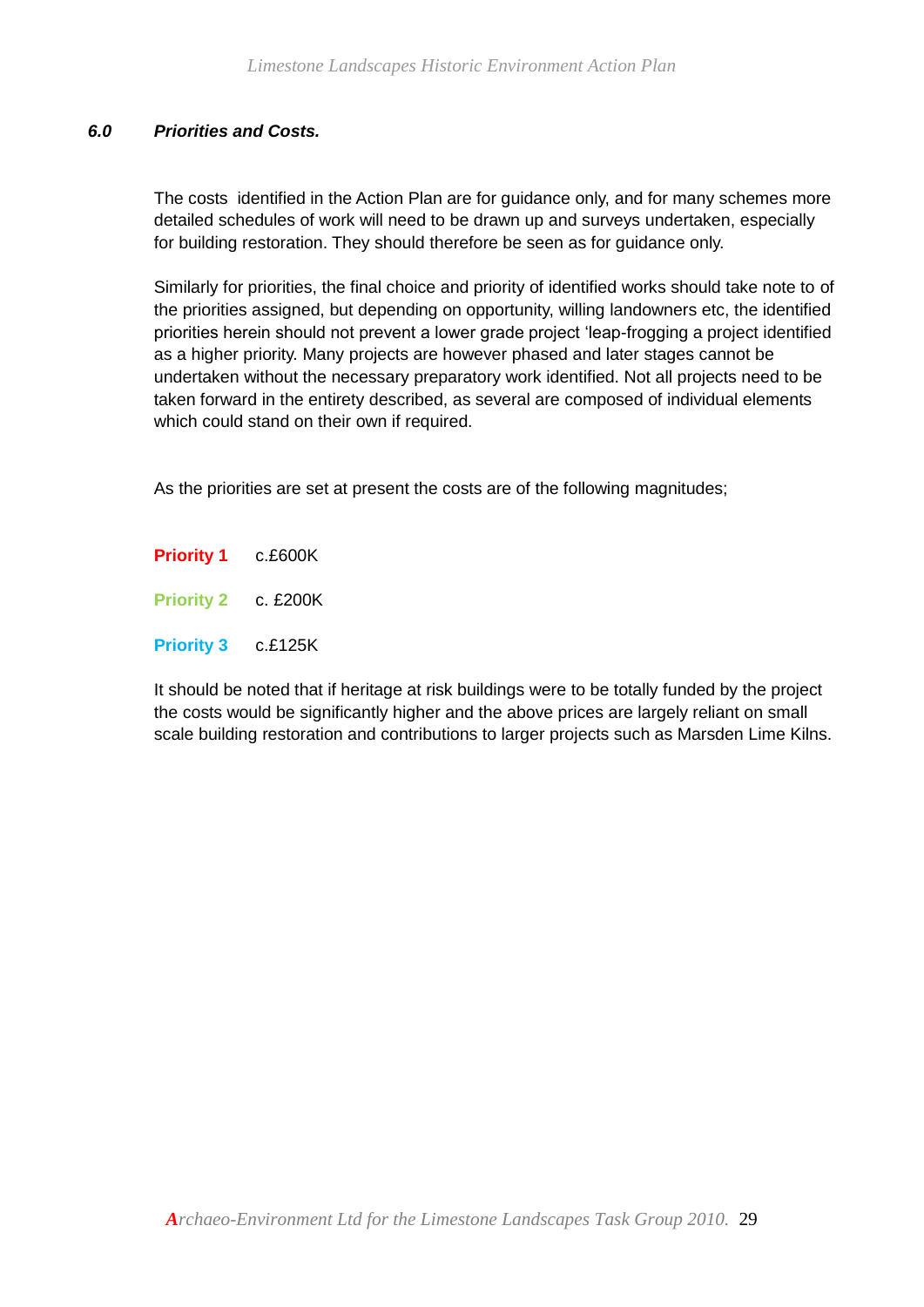#### *Bibliography and references*

This Action Plan is based upon two previously commissioned reports by Archaeo-Environment, listed below. The reader will find a full listing of source material relating to the Limestone Landscapes within these two earlier documents.

'*Limestone Landscapes Historic Environment Audit* (2009). Archaeo-Environment/Hammond,

'*Limestone Landscapes Historic Buildings & Structures Inventory (2010)* Archaeo-Environment/Hammond, 2010.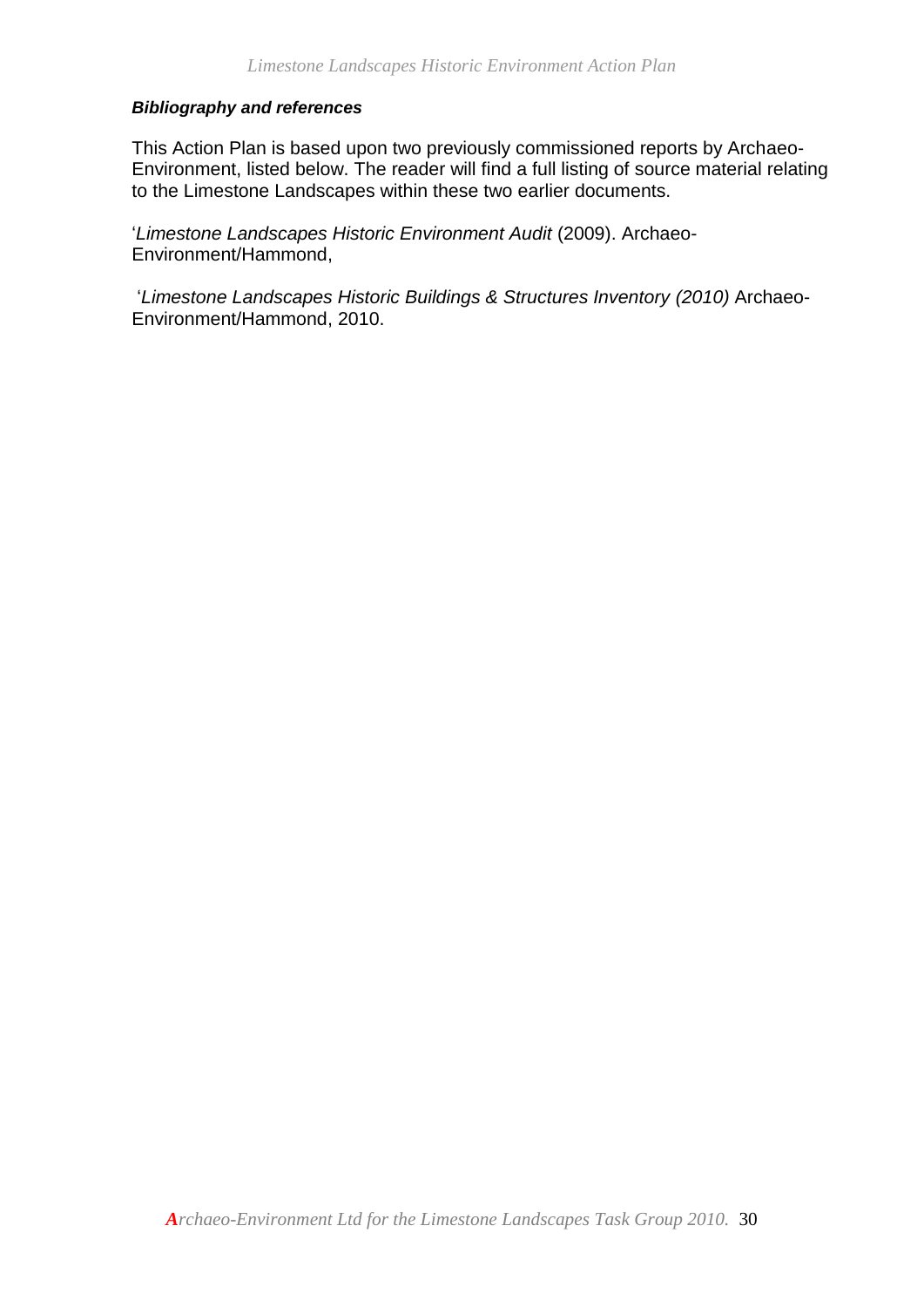#### *Appendix 1; List of local community and specialist contacts consulted with.*

A full up to date list of contacts identified during the course of this work has been passed on to the Limestone Landscapes Partnership for inclusion in the Partnership mailing database. A short listing is provided here to demonstrate the wide nature of groups. Contact details are not provided both as theses tend to date very quickly, and also to provide privacy for individuals.

*Durham County Local History Society. Aycliffe Village Local History Society. Arbeia Society. The Architectural and Archaeological Society of Durham & Northumberland. Bishop Middleham Local History Society. Bowburn Local History Society. Cassop History Society. Cleadon Village History Society. Cleveland Industrial Archaeology Society. The Friends of Copt Hill Crowtrees Heritage Group. East Durham Heritage The Fulwell Society. Friends of Fulwell Windmill. Grindon Heritage Society. Hart Village Millennium Steering Committee. Haswell History Group. Herrington Heritage. Friends of Houghton Hillside Cemetery. Houghton and District Local History Group. Friends of Hylton Dene. Ludworth Community Association (History Subgroup). Murton Heritage Society. North East England Vernacular Architecture Group (NEEVAG). Northern Archaeology Group. Pride in Easington Group. Ryhope Engines Museum. Sedgefield Family History Society. Sedgefield Local History Group. Silksworth Heritage Group. Shotton Colliery History Group. Society of Antiquaries of Newcastle Upon Tyne. Story of Seaham Group. Sunderland Civic Society. Sunderland Antiquarian Society. Friends of Sunderland Museums. Teesside Archaeology Society. Thorpe Thewles Heritage Group. Tunstall Hills Protection Group. West Rainton and Leamside Local History Group. Wheatley Hill History Club. Whitburn Local History Group.* 

In addition to the groups above a number of professional bodies with an interest in the heritage and historic environment of the East Durham Magnesian Limestone were identified and either helpfully contributed on an informal basis or were provided with opportunities to contribute as follows.

#### *Durham CC*

*Archaeo-Environment Ltd for the Limestone Landscapes Task Group 2010.* 31